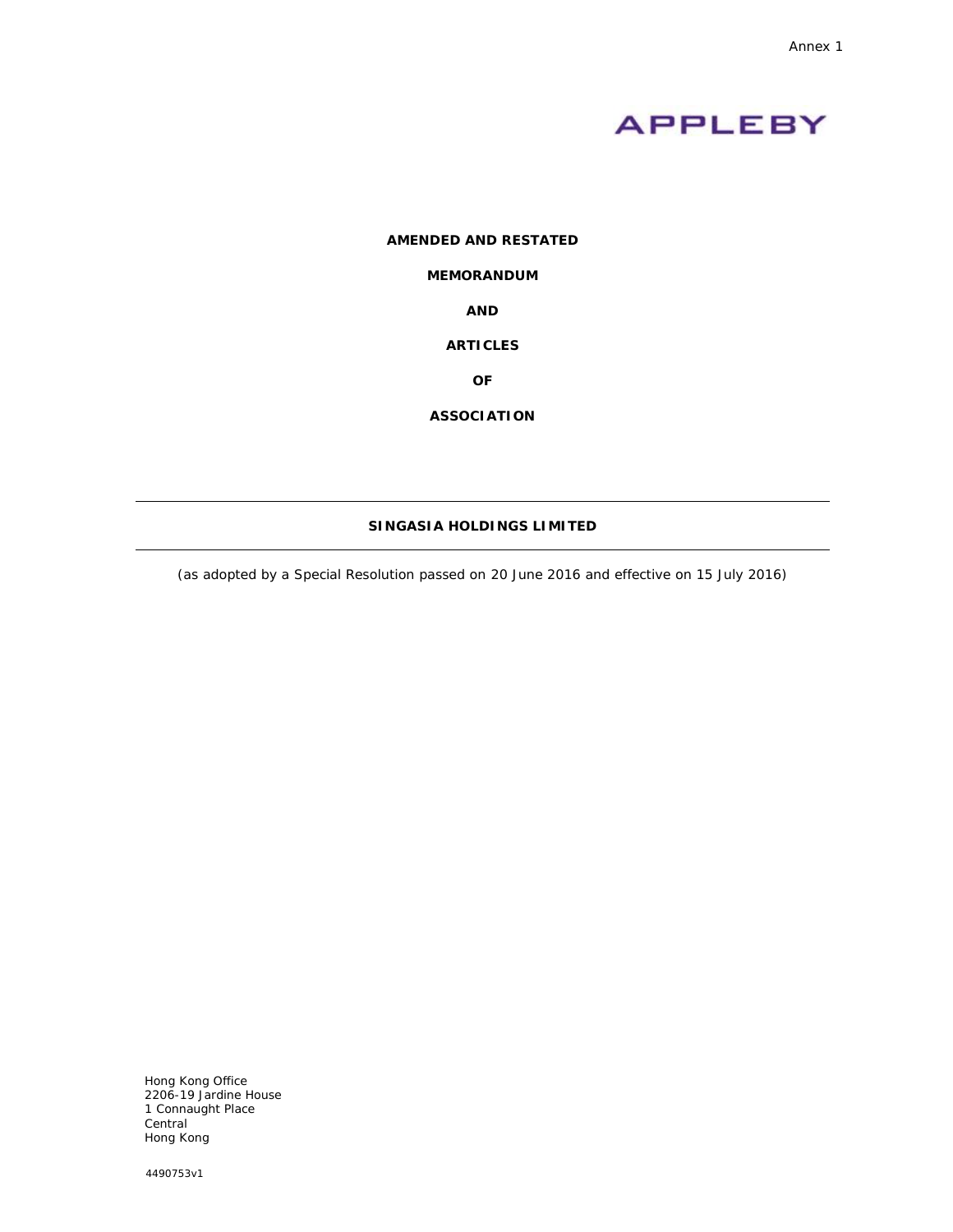# TABLE OF CONTENTS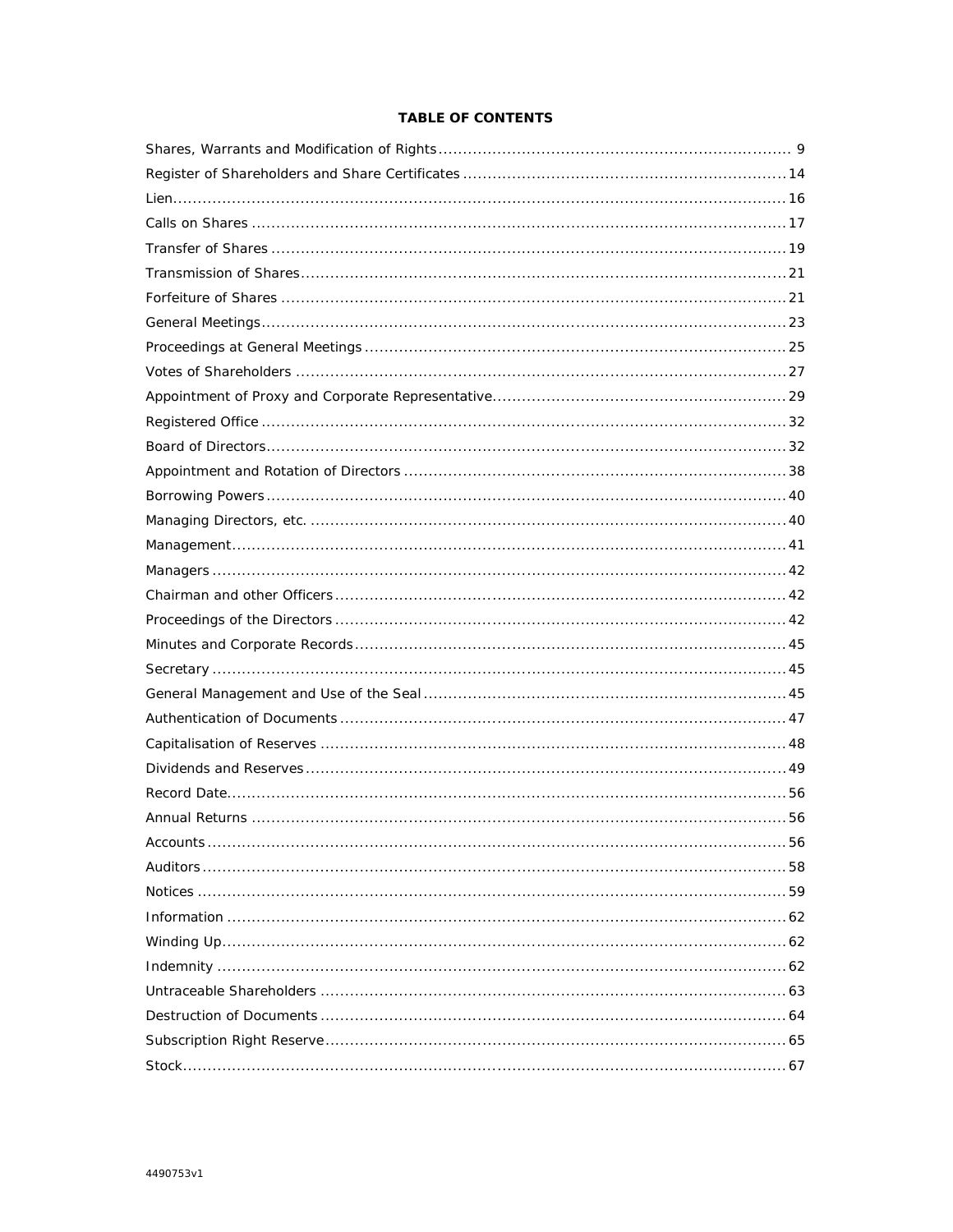## **THE COMPANIES LAW (AS REVISED)**

## **EXEMPTED COMPANY LIMITED BY SHARES**

# **AMENDED AND RESTATED**

## **MEMORANDUM OF ASSOCIATION**

**OF**

# **SINGASIA HOLDINGS LIMITED**

## (**Company**)

**(adopted by a Special Resolution passed on 20 June 2016 and effective on 15 July 2016)**

- 1. The name of the Company is SingAsia Holdings Limited.
- 2. The registered office will be situate at the offices of Estera Trust (Cayman) Limited, Clifton House, 75 Fort Street, PO Box 1350, Grand Cayman KY1-1108, Cayman Islands or at such other place in the Cayman Islands as the Directors may from time to time decide.
- 3. The objects for which the Company is established are unrestricted and except as prohibited or limited by the laws of the Cayman Islands, the Company shall have full power and authority to carry out any object and shall have and be capable of from time to time and at all times exercising any and all of the powers at any time or from time to time exercisable by a natural person or body corporate in any part of the world whether as principal, agent, contractor or otherwise.
- 4. Without prejudice to the generality of the foregoing, the objects of the Company shall include, but without limitation, the following:
- 4.1 To carry on the business of an investment company and for that purpose to acquire and hold, either in the name of the Company or in that of any nominee, land and real estate, gold and silver bullion, shares (including shares in the Company), stocks, debentures, debenture stock, bonds, notes, obligations and securities issued or guaranteed by any company wherever incorporated or carrying on business and debentures, debenture stock, bonds, notes, obligations and securities issued or guaranteed by any government, sovereign, ruler, commissioners, public body or authority, supreme, dependent, municipal, local or otherwise in any part of the world.
- 4.2 To lend money with or without security either at interest or without and to invest money of the Company in such manner as the Directors think fit.
- 4.3 To acquire by purchase, lease, exchange, or otherwise lands, houses, buildings and other property or any interest in the same in any part of the world.
- 4.4 To carry on the business of a commodity, commodity futures and forward contracts trader and for that purpose to enter into spot, future or forward contracts for the purchase and sale of any commodity including, but without prejudice to the generality of the foregoing, any raw materials, processed materials, agricultural products, produce or livestock, gold and silver bullion, specie and precious or semi-precious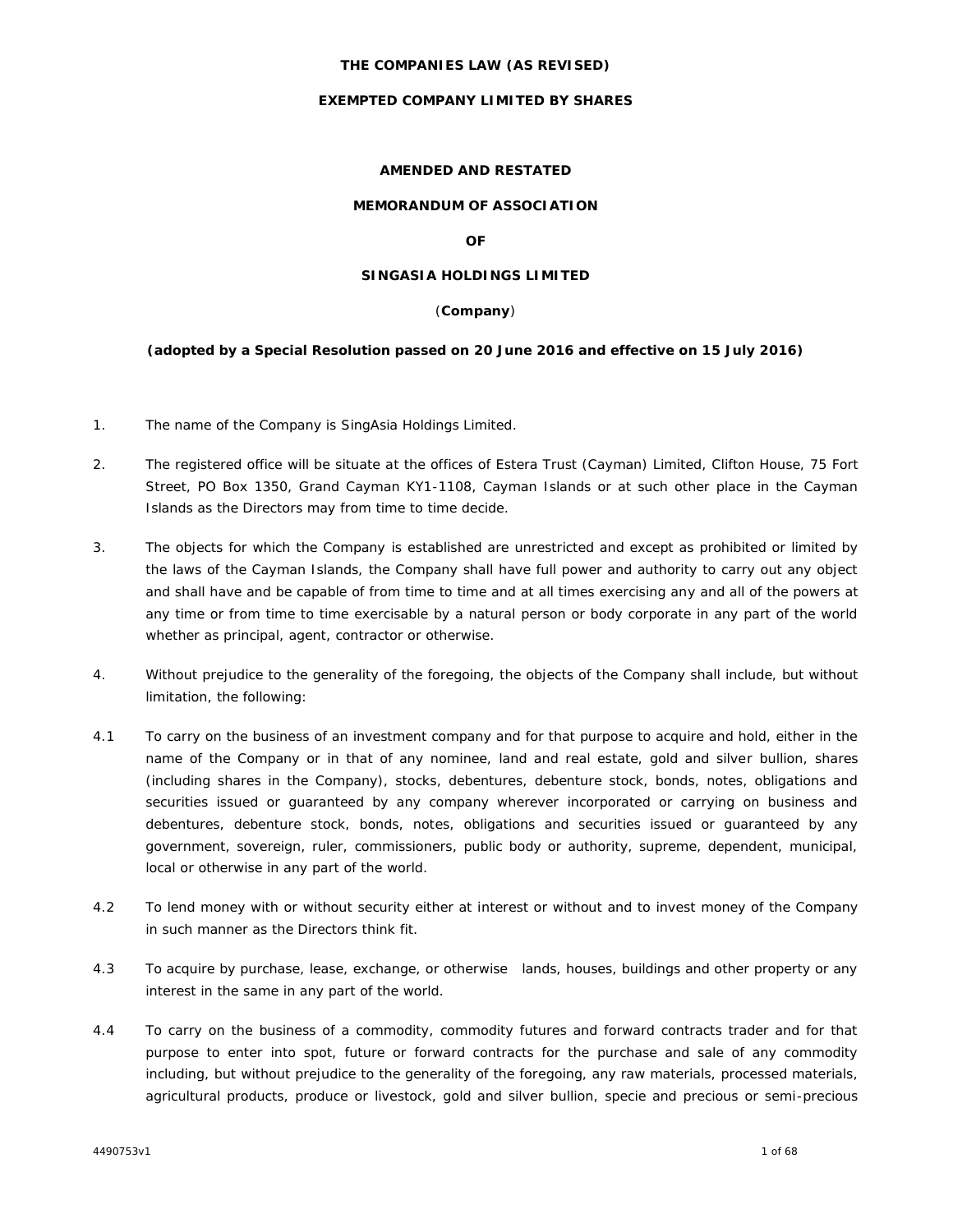stones, goods, articles, services, currencies, rights and interests which may now or in the future be bought and sold in commerce and whether such trading is effected on an organised commodity exchange or otherwise and either to take delivery of, or to sell or exchange any such commodities pursuant to any contract capable of being entered into on any such commodities exchange.

- 4.5 To carry on whether as principals, agents or otherwise the business of providing and supplying goods, equipment, materials and services of whatsoever nature, and of financiers, company promoters, realtors, financial agents, land owners and dealers in or managers of companies, estates, lands, buildings, goods, materials, services, stocks, leases, annuities and securities of whatsoever type or kind.
- 4.6 To purchase or otherwise acquire and hold any rights, privileges, concessions, patents, patent rights, licences, secret processes and any real or personal property of any kind whatsoever.
- 4.7 To build, equip, furnish, outfit, repair, purchase, own, charter and lease steam, motor, sail or other vessels, ships, boats, tugs, barges, lighters or other property to be used in the business of shipping, transportation, chartering and other communication and transport operations for the use of the Company or for others, and to sell, charter, lease, mortgage, pledge or transfer the same or any interest therein to others.
- 4.8 To carry on the business of importers, exporters and merchants of goods, produce, stores and articles of all kinds both wholesale and retail, packers, customs brokers, ship agents, warehousemen, bonded or otherwise and carriers and to transact every kind of agency, factor and brokerage business or transaction which may seem to the Company directly or indirectly conducive to its interests.
- 4.9 To carry on the business of consultants in connection with all manner of services and advisers on all matters relating to companies, firms, partnerships, charities, political and non-political persons and organisations, governments, principalities, sovereign and republican states and countries and to carry on all or any of the businesses of financial, industrial, development, architectural, engineering, manufacturing, contracting, management, advertising, professional business and personal consultants and to advise upon the means and methods for extending, developing, marketing and improving all types of projects, developments, businesses or industries and all systems or processes relating to such businesses and the financing, planning, distribution, marketing and sale thereof.
- 4.10 To act as a management company in all branches of that activity and without limiting the generality of the foregoing, to act as managers of investments and hotels, estates, real property, buildings and businesses of every kind and generally to carry on business as managers, consultants or agents for or representatives of owners of property of every kind, manufacturers, funds, syndicates, persons, firms and companies for any purpose whatsoever.
- 4.11 To carry on any other trade or business which may seem to the Company capable of being carried on conveniently in connection with any business of the Company.
- 4.12 To borrow or raise money by the issue of ordinary debenture stock or on mortgage or in such other manner as the Company shall think fit.
- 4.13 To draw, make, accept, endorse, discount, execute and issue all instruments both negotiable and non negotiable and transferable including promissory notes, bills of exchange, bills of lading, warrants, debentures and bonds.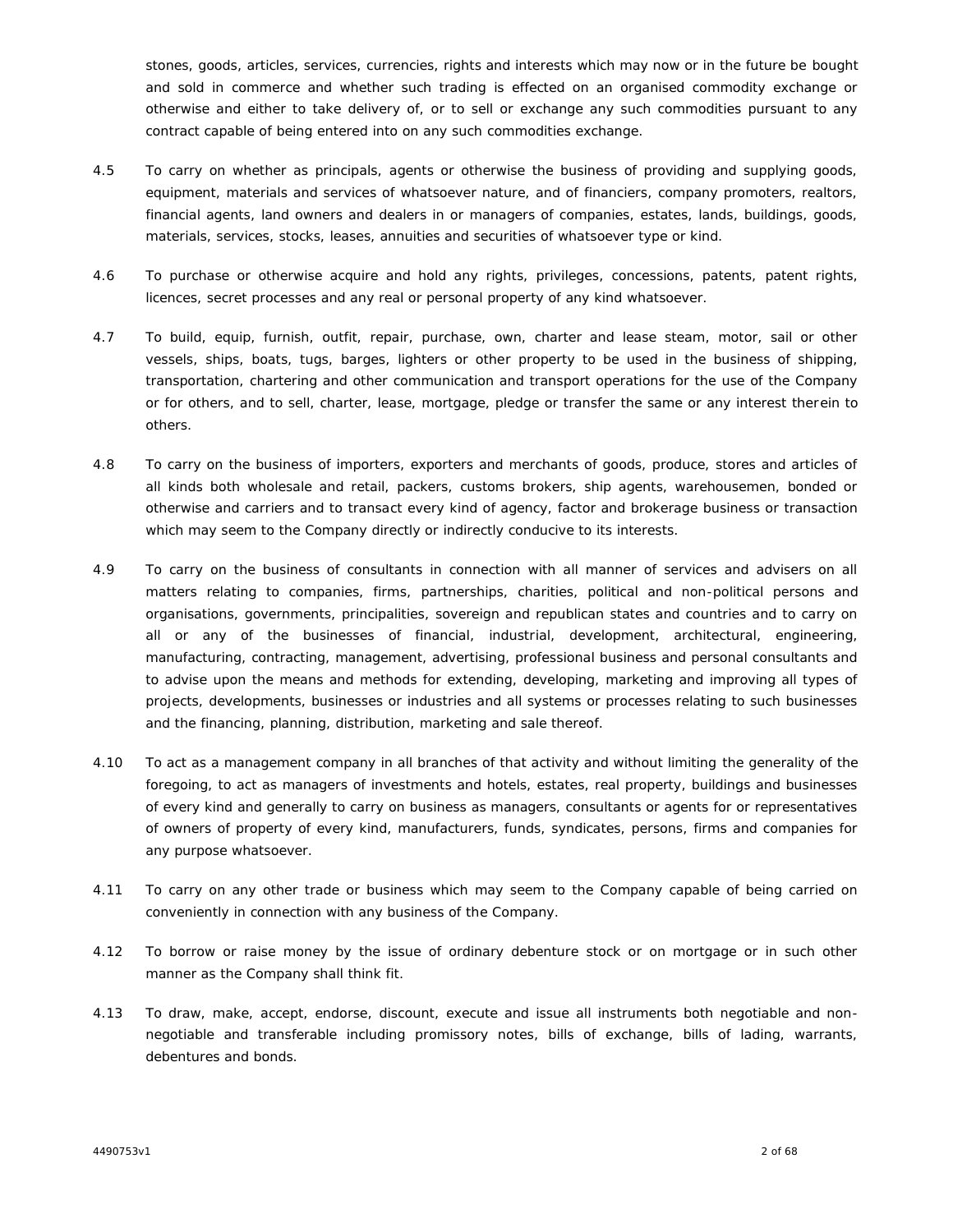- 4.14 To establish branches or agencies in the Cayman Islands and elsewhere and to regulate and to discontinue the same.
- 4.15 To distribute any of the property of the Company among the members of the Company in specie.
- 4.16 To acquire and take over the whole or any part of the business, property and liabilities of any person or persons, firm or company or to take or otherwise acquire and hold shares, stock, debentures or other securities of or interest in any other company carrying on any business or possessed of any property or rights.
- 4.17 To grant pensions, allowances, gratuities and bonuses to employees or ex-employees of the Company or the dependents of such persons and to support, establish or subscribe to any charitable or other institutions, clubs, societies or funds or to any national or patriotic fund.
- 4.18 To lend and advance moneys or give credit to such persons and on such terms as may be thought fit and to guarantee or stand surety for the obligations of any third party whether such third party is related to the Company or otherwise and whether or not such guarantee or surety is to provide any benefits to the Company and for that purpose to mortgage or charge the Company's undertaking, property and uncalled capital or any part thereof, on such terms and conditions as may be thought expedient in support of any such obligations binding on the Company whether contingent or otherwise.
- 4.19 To enter into partnership or into any arrangements for sharing profits, union of interests, co-operation, joint venture, reciprocal concession, amalgamation or otherwise with any person or persons or company engaged or interested or about to become engaged or interested in the carrying on or conduct of any business or enterprise from which this Company would or might derive any benefit whether direct or indirect and to lend money, guarantee the contracts of or otherwise assist any such person or company and to take subscribe for or otherwise acquire shares and securities of any such company and to sell, hold, re issue with or without guarantee or otherwise deal with the same.
- 4.20 To enter into any arrangements with any authorities, municipal or local or otherwise and to obtain from any such authority any rights, privileges or concessions which the Company may think it desirable to obtain and to carry out, exercise and comply with any such arrangements, rights, privileges or concessions.
- 4.21 To do all such things as are incidental to or which the Company may think conducive to the attainment of the above objects or any of them.
- 5. If the Company is registered as an exempted company as defined in the Cayman Islands Companies Law, it shall have the power, subject to the provisions of the Cayman Islands Companies Law and with the approval of a special resolution, to continue as a body incorporated under the laws of any jurisdiction outside of the Cayman Islands and to be de-registered in the Cayman Islands.
- 6. The liability of the members of the Company is limited.
- 7. The authorised share capital of the Company is HK\$50,000,000.00 consisting of 5,000,000,000 shares of HK\$0.01 each with the power for the Company to increase or reduce the said capital and to issue any part of its capital, original or increased, with or without any preference, priority or special privilege or subject to any postponement of rights or to any conditions or restrictions; and so that, unless the condition of issue shall otherwise expressly declare, every issue of shares, whether declared to be preference or otherwise, shall be subject to the power hereinbefore contained.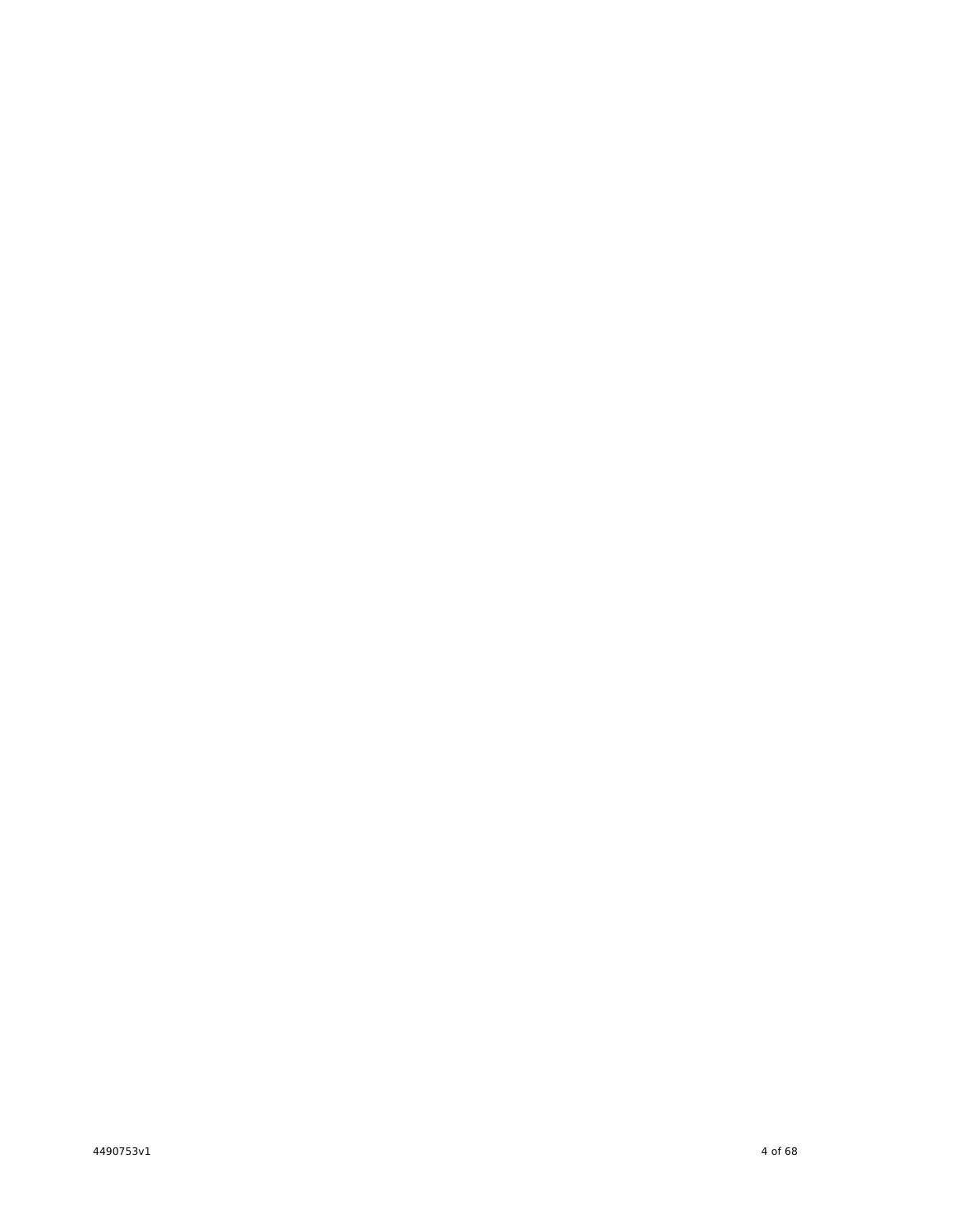#### **THE COMPANIES LAW (AS REVISED)**

## **EXEMPTED COMPANY LIMITED BY SHARES**

# **AMENDED AND RESTATED**

# **ARTICLES OF ASSOCIATION**

**OF**

# **SINGASIA HOLDINGS LIMITED**

#### (**Company**)

**(adopted by a Special Resolution passed on 20 June 2016 and effective on 15 July 2016)**

- 1 (a) Table "A" of the Companies Law (as revised) shall not apply to the Company.
	- (b) Any marginal notes, titles or lead in references to Articles and the index of the Memorandum and Articles of Association shall not form part of the Memorandum or Articles of Association and shall not affect their interpretation. In interpreting these Articles of Association, unless there be something in the subject or context inconsistent therewith: Marginal Notes

**address**: shall have the ordinary meaning given to it and shall include Definitions any facsimile number, electronic number or address or website used for the purposes of any communication pursuant to these Articles;

**appointor**: means in relation to an alternate Director, the Director who appointed the alternate to act as his alternate;

**Articles**: means these Articles of Association in their present form and all supplementary, amended or substituted articles for the time being in force;

**Auditors**: means the persons appointed by the Company from time to time to perform the duties of auditors of the Company ;

**Board**: means the board of Directors of the Company as constituted from time to time or as the context may require the majority of Directors present and voting at a meeting of the Directors at which a quorum is present;

**Call**: shall include any instalment of a call;

**Clearing House**: means a clearing house recognised by the laws of the jurisdiction in which the Shares of the Company are listed or quoted with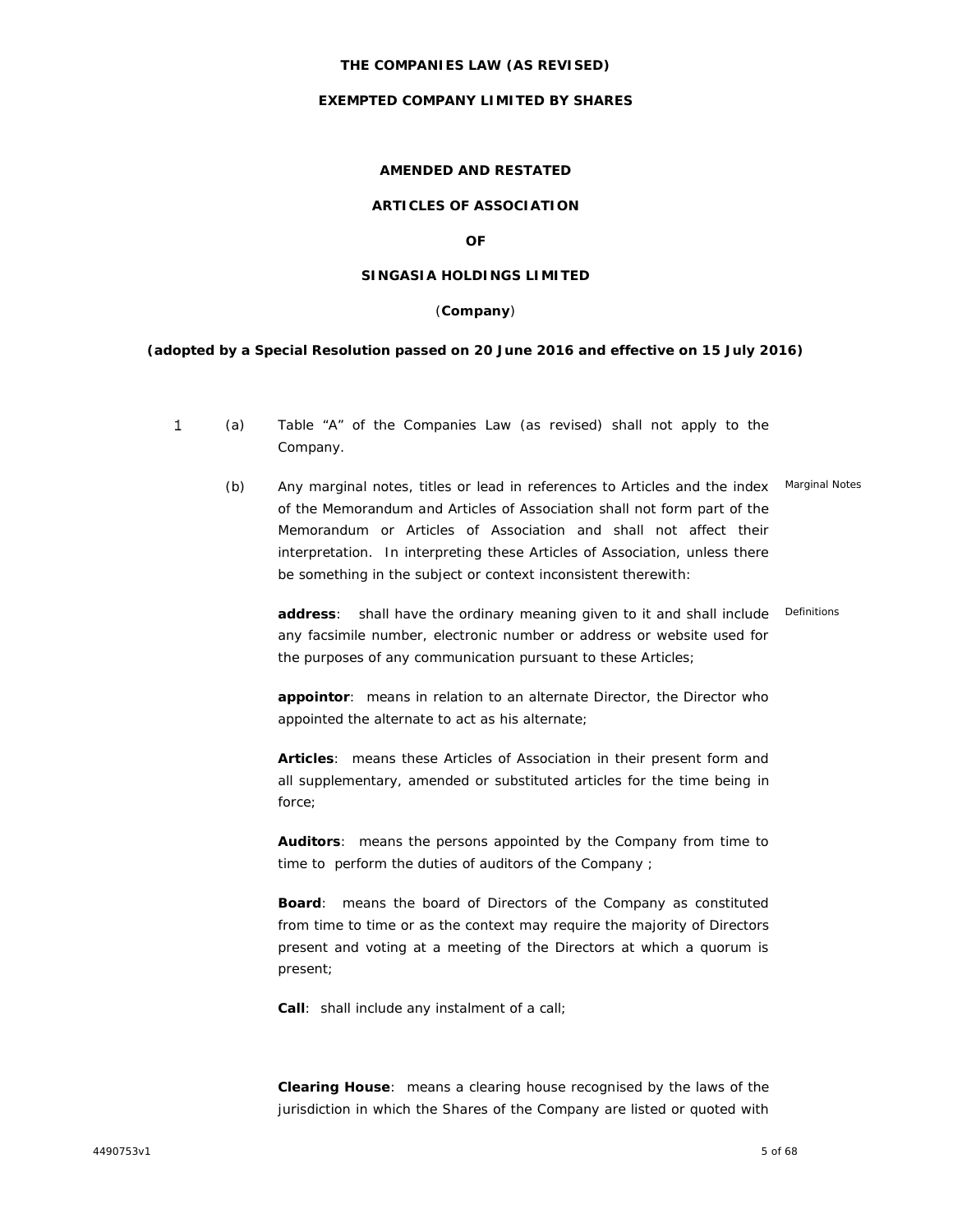the permission of the Company on a stock exchange in such jurisdiction;

**Close Associate(s):** shall have the meaning as defined in the Listing Rules;

**Companies Law**: means the Companies Law (as revised) of the Cayman Islands as amended from time to time and every other act, order regulation or other instrument having statutory effect (as amended from time to time) for the time being in force in the Cayman Islands applying to or affecting the Company, the Memorandum of Association and/or the Articles of Association;

**Companies Ordinance**: means the Companies Ordinance, Cap. 622 of the Laws of Hong Kong as amended from time to time;

**Company**: means the above named company;

**Debenture** and **Debenture Holder**: means and includes respectively debenture stock and debenture stockholder;

**Director**: means such person or persons as shall be appointed to the Board from time to time;

**Dividend**: means dividends, distributions in specie or in kind, capital distributions and capitalisation issues;

**Head Office**: means such office of the Company as the Board may from time to time determine to be the principal office of the Company;

**HK Stock Exchange** means The Stock Exchange of Hong Kong Limited;

**HK\$** or **Hong Kong dollars**: means Hong Kong dollars, the lawful currency for the time being of Hong Kong;

**Holding Company**: has the meaning ascribed to it by Section 13 of the Companies Ordinance;

**Hong Kong** means the Hong Kong Special Administrative Region of the People's Republic of China;

**Listing Rules**: shall mean the Rules Governing the Listing of Securities on the Growth Enterprise Market of The Stock Exchange of Hong Kong Limited (as amended from time to time);

**Month**: means a calendar month;

**Newspapers**: means at least one English language daily newspaper and at least one Chinese language daily newspaper, in each case published and circulating generally in the Relevant Territory and specified or not excluded for this purpose by the stock exchange in the Relevant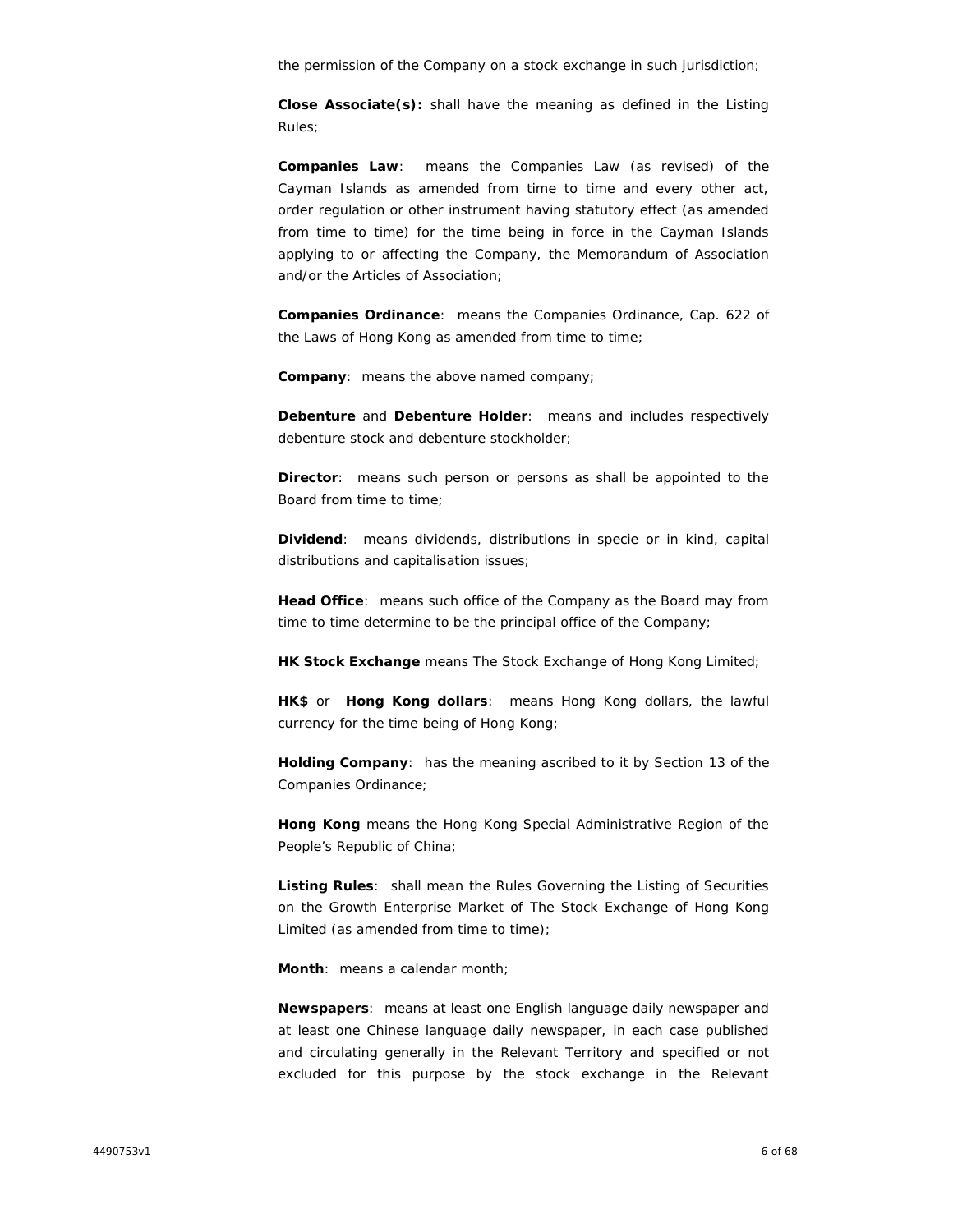#### Territory;

**Ordinary Resolution**: means a resolution as described in Article 1(e) of these Articles;

**Paid**: means, as it relates to a Share, paid or credited as paid;

**Register**: means the principal register and any branch register of Shareholders of the Company to be maintained at such place within or outside the Cayman Islands as the Board shall determine from time to time;

**Registered Office**: means the registered office of the Company for the time being as required by the Companies Law;

**Registration Office**: means such place or places in the Relevant Territory or elsewhere where the Board from time to time determine to keep a branch register of Shareholders of the Company in respect of that class of share capital and where (except in cases where the Board otherwise agrees) transfers of other documents of title for Shares are to be lodged for registration and are to be registered;

**Relevant Period**: means the period commencing from the date on which any of the securities of the Company first become listed on the HK Stock Exchange to and including the date immediately before the day on which none of such securities are so listed (and so that if at any time listing of any such securities is suspended for any reason whatsoever and for any length of time, they shall nevertheless be treated, for the purpose of this definition, as listed);

**Relevant Territory**: means Hong Kong or such other territory where any of the securities of the Company is listed on a stock exchange in that territory;

**Seal**: means the common seal of the Company and any one or more facsimile seals from time to time of the Company for use in the Cayman Islands or in any place outside the Cayman Islands;

**Secretary**: means the person for the time being performing the duties of that office of the Company and includes any assistant, deputy, acting or temporary secretary;

**Securities Seal**: shall mean a seal for use for sealing certificates for shares or other securities issued by the Company which is a facsimile of the Seal of the Company with the addition on its face of the words Securities Seal;

**Share**: means a share in the share capital of the Company and includes stock except where a distinction between stock and Shares is expressed or implied;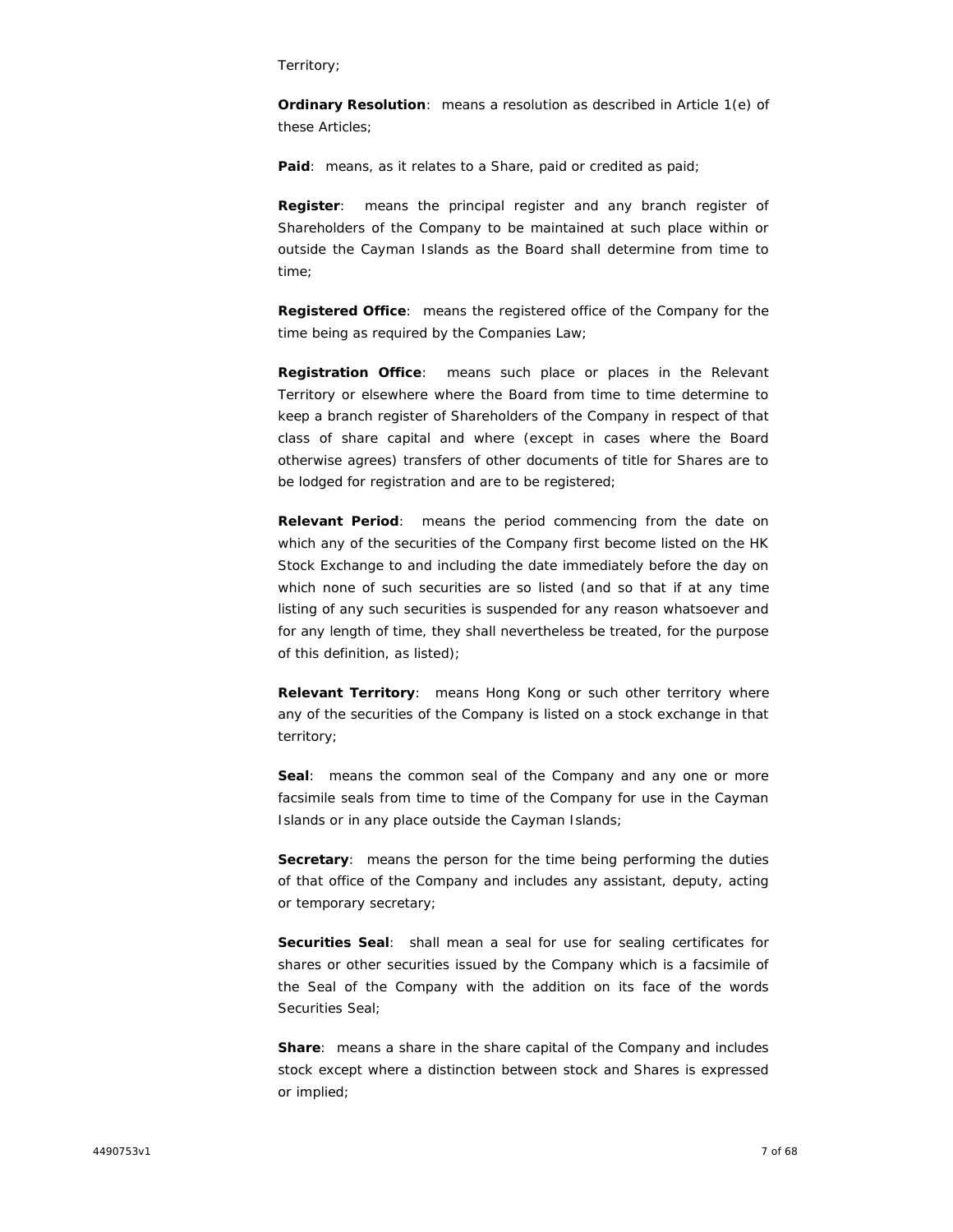**Shareholder**: means the person who is duly registered in the Register as holder for the time being of any Share and includes persons who are jointly so registered;

**Special Resolution**: means a resolution as described in Article 1(d) of these Articles;

**Subsidiary**: has the meaning ascribed to it by Section 15 of the Companies Ordinance;

**Transfer Office**: means the place where the principal register of Shareholders is located for the time being.

- (c) In these Articles, unless there be something in the subject or context General inconsistent herewith:
	- (i) words denoting the singular number shall include the plural number and vice versa;
	- (ii) words importing any gender shall include every gender and words importing persons shall include partnerships, firms, companies and corporations;
	- (iii) subject to the foregoing provisions of this Article, any words or expressions defined in the Companies Law (except any statutory modification thereof not in force when these Articles become binding on the Company) shall bear the same meaning in these Articles, save that "company" shall where the context permits include any company incorporated in the Cayman Islands or elsewhere; and
	- (iv) references to any statute or statutory provision shall be construed as relating to any statutory modification or re-enactment thereof for the time being in force.
- (d) At all times during the Relevant Period a resolution shall be a Special Resolution when it has been passed by a majority of not less than ¾ of the votes cast by such Shareholders as, being entitled so to do, vote in person or by proxy or, in the cases of Shareholders which are corporations, by their respective duly authorised representatives at a general meeting of which notice specifying the intention to propose the resolution as a special resolution has been duly given.
- (e) A resolution shall be an Ordinary Resolution when it has been passed by a simple majority of such Shareholders as, being entitled so to do, vote in person or, where proxies are allowed, by proxy or, in the case of any Shareholder being a corporation, by its duly authorised representative at a general meeting held in accordance with these Articles and of which not less than 14 days' notice has been duly given.

Special Resolution

Ordinary Resolution

App.13 Part B

Para 1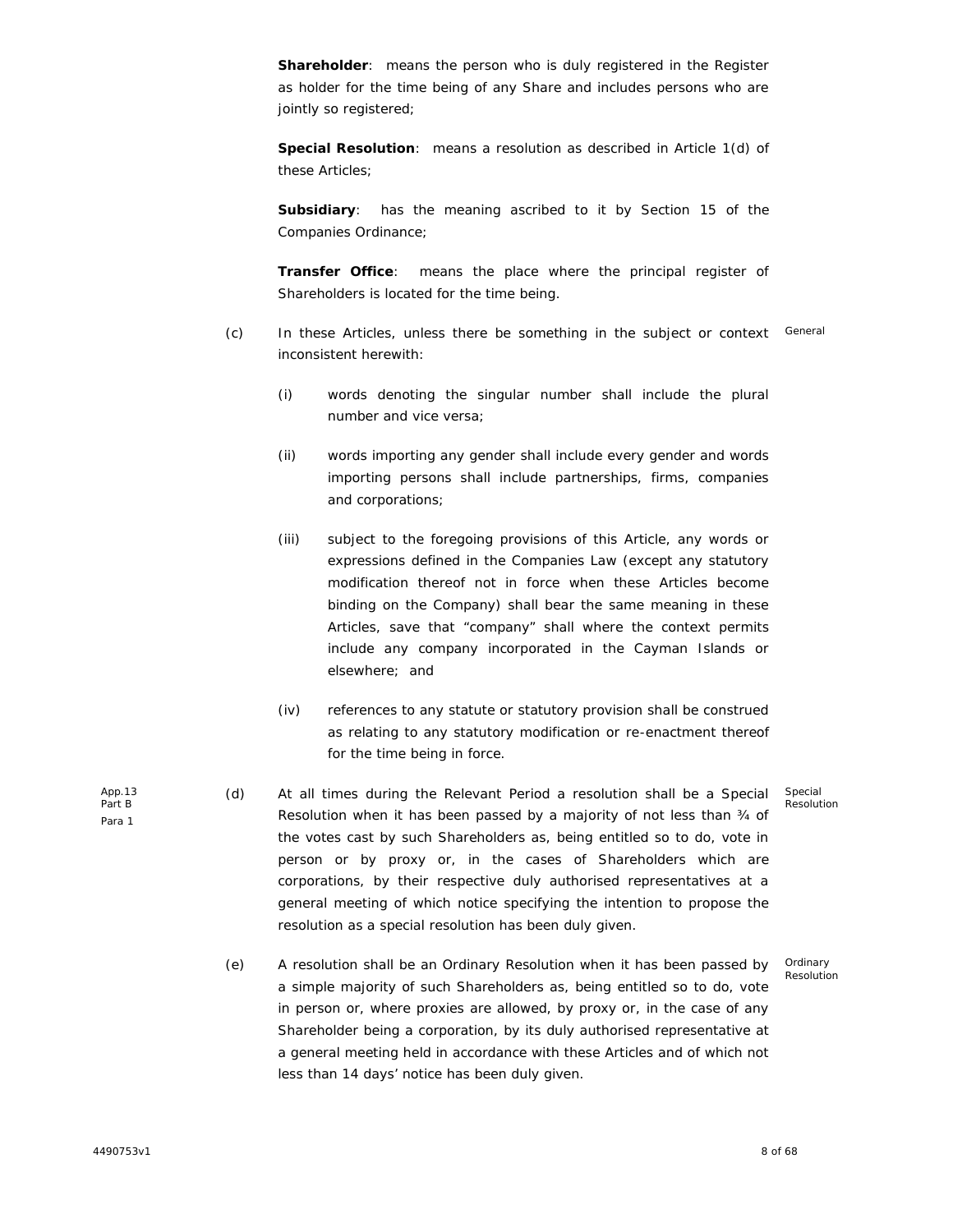How rights of shares may be modified

- (f) A resolution in writing signed (in such manner as to indicate, expressly or impliedly, unconditional approval) by or on behalf of all Shareholders for the time being entitled to receive notice of and to attend and vote at general meetings of the Company shall, for the purpose of these Articles, be treated as an Ordinary Resolution duly passed at a general meeting of the Company duly convened and held and, where relevant as a Special Resolution so passed. Any such resolution shall be deemed to have been passed at a meeting held on the date on which it was signed by the last person to sign, and where the resolution states a date as being the date of his signature thereof by any Shareholder the statement shall be prima facie evidence that it was signed by him on that date. Such a resolution may consist of several documents in the like form, and signed by one or more relevant Shareholders.
- (g) A Special Resolution shall be effective for any purpose for which an Ordinary Resolution is expressed to be required under any provision of these Articles.
- App.13 2 Part B Para 1 To the extent that the same is permissible under Cayman Islands law and subject x to Article 13, a Special Resolution shall be required to alter the Memorandum of Association of the Company, to approve any amendment of the Articles or to change the name of the Company.

## **SHARES, WARRANTS AND MODIFICATION OF RIGHTS**

- App.3 3 Para 6 (1) Without prejudice to any special rights or restrictions for the time being attaching to any Shares or any class of Shares including preference Shares, any Share may be issued upon such terms and conditions and with such preferred, deferred or other qualified or special rights, or such restrictions, whether in regard to Dividend, voting, return of capital or otherwise, as the Company may from time to time by Ordinary Resolution determine (or, in the absence of any such determination or so far as the same may not make specific provision, as the Board may determine) and any Share may be issued on the terms that it is liable to be redeemed upon the happening of a specified event or upon a given date and either at the option of the Company, or at the option of the holder. No Shares shall be issued to bearer.
- App.3 4 Para 2(2) The Board may issue warrants to subscribe for any class of Shares or other securities of the Company, which warrants may be issued on such terms as the Board may from time to time determine. Where warrants are issued to bearer, no certificate thereof shall be issued to replace one that has been lost unless the Board is satisfied beyond reasonable doubt that the original certificate thereof has been destroyed and the Company has received an indemnity in such form as the Board shall think fit with regard to the issue of any such replacement certificate. Warrants
- App.3 5 Para 6(2) App.13 Part B Para 2(1) (a) x If at any time the share capital of the Company is divided into different classes of Shares, all or any of the special rights attached to any class (unless otherwise provided for by the terms of issue of the Shares of that

Resolution effective as Ordinary Resolution

Special

When Special Resolution is required

Issue of Shares

Resolutions in writing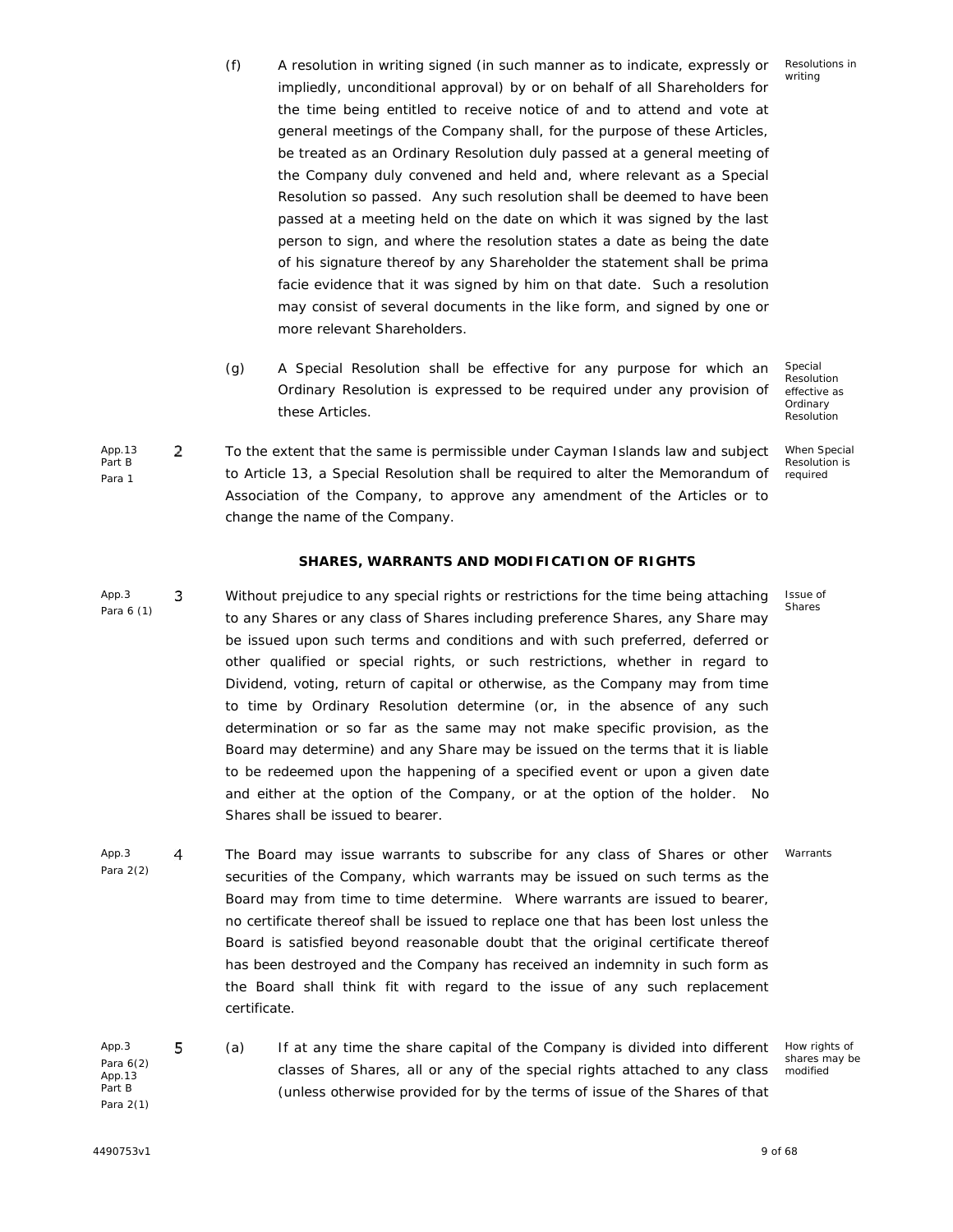class) may, subject to the provisions of the Companies Law, be varied or abrogated either with the consent in writing of the holders of not less than ¾ in nominal value of the issued Shares of that class or with the sanction of a Special Resolution passed at a separate general meeting of the holders of the Shares of that class. To every such separate general meeting the provisions of these Articles relating to general meetings shall *mutatis mutandis* apply, but so that the necessary quorum (other than at an adjourned meeting) shall be not less than two persons holding (or, in the case of a Shareholder being a corporation, by its duly authorised representative) or representing by proxy one-third in nominal value of the issued Shares of that class, that the quorum for any meeting adjourned for want of quorum shall be two Shareholders present in person (or in the case of the Shareholder being a corporation, by its duly authorised representative) or by proxy (whatever the number of Shares held by them) and that any holder of Shares of the class present in person (or in the case of the Shareholder being a corporation, by its duly authorised representative) or by proxy may demand a poll.

- (b) The provisions of this Article shall apply to the variation or abrogation of the rights attached to the Shares of any class as if each group of Shares of the class differently treated formed a separate class the rights whereof are to be varied or abrogated.
- (c) The special rights conferred upon the holders of any Shares or class of Shares shall not, unless otherwise expressly provided in the rights attaching to the terms of issue of such Shares be deemed to be altered by the creation or issue of further Shares ranking *pari passu* therewith.
- App.3 6 Para 9 The authorised share capital of the Company on the date of the adoption of these<br>Articles is HK\$50,000,000.00 consisting of 5,000,000,000 shares of HK\$0.01 each.
	- 7 The Company in general meeting may from time to time, whether or not all the Shares for the time being authorised shall have been issued and whether or not all the Shares for the time being issued shall have been fully paid up, by Ordinary Resolution increase its share capital by the creation of new Shares, such new capital to be of such amount and to be divided into Shares of such class or classes and of such amounts in Hong Kong dollars or such other currency as the Shareholders may think fit and as the resolution may prescribe.
- App.3 8 Para 6(1) Any new Shares shall be issued upon such terms and conditions and with such rights, privileges or restrictions attached thereto as the general meeting resolving upon the creation thereof shall direct, and if no direction be given, subject to the provisions of the Companies Law and of these Articles, as the Board shall determine; and in particular such Shares may be issued with a preferential or qualified right to participate in Dividends and in the distribution of assets of the Company and with a special right or without any right of voting.

Authorised Share Capital

Power to increase capital

On what conditions new shares may be issued

9 The Board may, before the issue of any new Shares, determine that the same, or When to be

offered to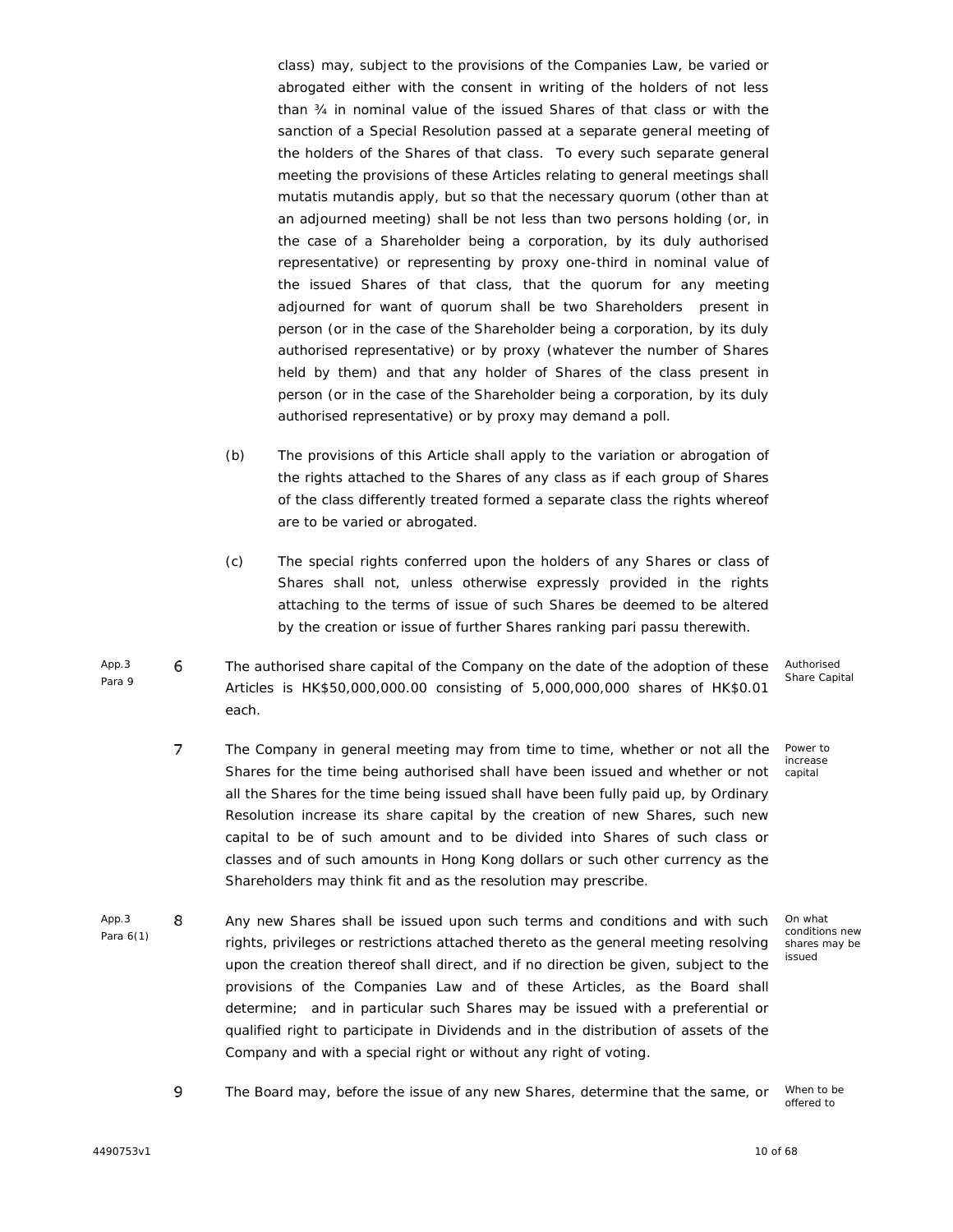any of them, shall be offered in the first instance, and either at par or at a premium, to all the existing holders of any class of Shares in proportion as nearly as may be to the number of Shares of such class held by them respectively, or make any other provisions as to the allotment and issue such Shares, but in default of any such determination or so far as the same shall not extend, such Shares may be dealt with as if they formed part of the capital of the Company existing prior to the issue of the same.

- 10 Except so far as otherwise provided by the conditions of issue or by these Articles, any capital raised by the creation of new Shares shall be treated as if it formed part of the original capital of the Company and such Shares shall be subject to the provisions contained in these Articles with reference to the payment of calls and instalments, transfer and transmission, forfeiture, lien, cancellation, surrender, voting and otherwise.
	- Unissued  $11$ (a) x All unissued Shares and other securities of the Company shall be at the Shares at the disposal of the Board and it may offer, allot (with or without conferring a disposal of the **Directors** right of renunciation), grant options over or otherwise dispose of them to such persons, at such times, for such consideration and generally on such terms (subject to Article 9) as it in its absolute discretion thinks fit, but so that no Shares shall be issued at a discount. The Board shall, as regards any offer or allotment of Shares, comply with the provisions of the Companies Law, if and so far as such provisions may be applicable thereto.
		- (b) Neither the Company nor the Board shall be obliged, when making or granting any allotment of, offer of, option over or disposal of Shares or other securities of the Company, to make, or make available, and may resolve not to make, or make available, any such allotment, offer, option or Shares or other securities to Shareholders or others with registered addresses in any jurisdiction outside of the Relevant Territory, or in any particular territory or territories being a territory or territories where, in the absence of a registration statement or other special formalities, this would or might, in the opinion of the Board, be unlawful or impracticable, or the existence or extent of the requirement for such registration statement or special formalities might be expensive (whether in absolute terms or in relation to the rights of the Shareholder(s) who may be affected) or time consuming to determine. The Board shall be entitled to make such arrangements to deal with fractional entitlements arising on an offer of any unissued Shares or other securities as it thinks fit, including the aggregation and the sale thereof for the benefit of the Company. Shareholders who may be affected as a result of any of the matters referred to in this paragraph (b) shall not be, and shall be deemed not to be, a separate class of Shareholders for any purposes whatsoever.
	- 12 (a) x The Company may at any time pay commission to any person for subscribing or agreeing to subscribe (whether absolutely or conditionally) for any Shares or procuring or agreeing to procure subscriptions

Company may pay commission

existing shareholders

New shares to form part of original capital

App3. Para 6(1)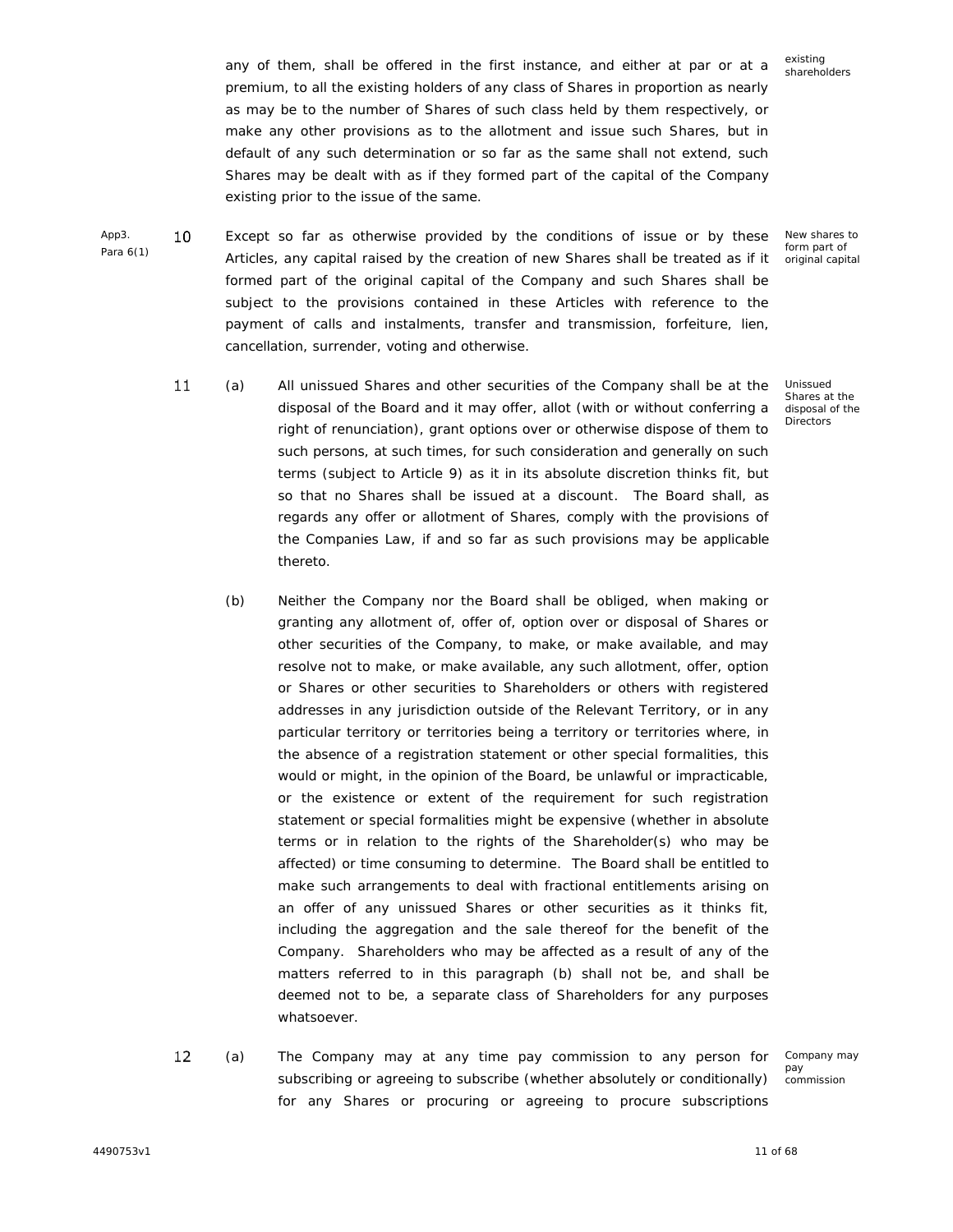(whether absolute or conditional) for any Shares, but so that the conditions and requirements of the Companies Law shall be observed and complied with, and in each case the commission shall not exceed 10% of the price at which the Shares are issued.

- (b) If any Shares are issued for the purpose of raising money to defray the expenses of the construction of any works or buildings or the provision of any plant which cannot be made profitable within a period of one year, the Company may pay interest on so much of that share capital as is for the time being paid up for the period and, subject to any conditions and restrictions mentioned in the Companies Law, may charge the sum so paid by way of interest to capital as part of the cost of construction of the works or buildings, or the provisions of the plant. Defraying of expenses
- 13 The Company may from time to time by Ordinary Resolution: The Company may from time to time by Ordinary Resolution:<br>
eapital,

capital,

and division of capital and

subdivision, cancellation of shares and redenomin ation etc.

- (a) increase its share capital as provided by Article 7; consolidation
- (b) consolidate or divide all or any of its share capital into Shares of larger or smaller amount than its existing Shares; and on any consolidation of fully paid Shares into Shares of larger amount, the Board may settle any difficulty which may arise as it thinks expedient and in particular (but without prejudice to the generality of the foregoing) may as between the holders of Shares to be consolidated determine which particular Shares are to be consolidated into a consolidated Share, and if it shall happen that any person shall become entitled to fractions of a consolidated Share or Shares, such fractions may be sold by some person appointed by the Board for that purpose and the person so appointed may transfer the Shares so sold to the purchaser thereof and the validity of such transfer shall not be questioned, and so that the net proceeds of such sale (after deduction of the expenses of such sale) may either be distributed among the persons who would otherwise be entitled to a fraction or fractions of a consolidated Share or Shares rateably in accordance with their rights and interest or may be paid to the Company for the Company's benefit;
- (c) divide its unissued Shares into several classes and attach thereto respectively any preferential, deferred, qualified or special rights, privileges or conditions;
- (d) sub-divide its Shares or any of them into Shares of smaller amount than is fixed by the Memorandum of Association, subject nevertheless to the provisions of the Companies Law, and so that the resolution whereby any Share is sub-divided may determine that, as between the holders of the Shares resulting from such sub-division, one or more of the Shares may have any such preferred or other special rights over, or may have such deferred rights or be subject to any such restrictions as compared with the others as the Company has power to attach to unissued or new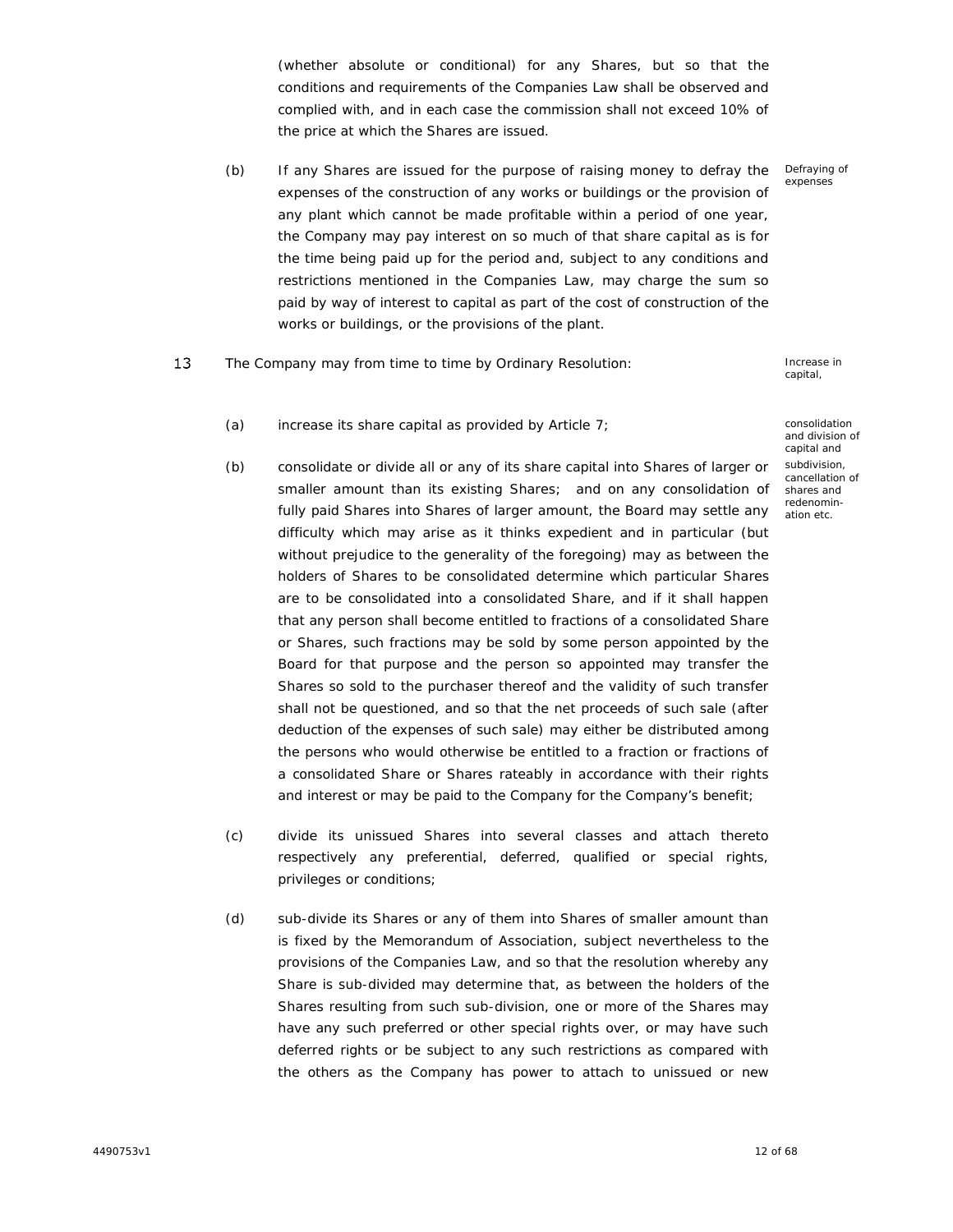Shares;

- (e) cancel any Shares which at the date of the passing of the resolution have not been taken or agreed to be taken by any person, and diminish the amount of its share capital by the amount of the Shares so cancelled;
- (f) make provision for the issue and allotment of Shares which do not carry any voting rights;
- (g) change the currency of denomination of its share capital; and
- (h) reduce its share premium account in any manner authorised, and subject to any conditions prescribed by law.
- 14 The Company may by Special Resolution reduce its share capital or<br>undistributable reserve in any manner authorised, and subject to any conditions prescribed, by law.

Reduction of capital

Company to purchase its own securities and to finance the same

15 (a) Subject to the Companies Law, or any other law or so far as not prohibited by any law and subject to any rights conferred on the holders of any class of Shares, the Company shall have the power to purchase or otherwise acquire all or any of its own Shares (which expression as used in this Article includes redeemable Shares) provided that the manner and terms of purchase have first been authorised by an Ordinary Resolution of the Shareholders, and to purchase or otherwise acquire warrants and other securities for the subscription or purchase of its own Shares, and shares and warrants and other securities for the subscription or purchase of any shares in any company which is its Holding Company and may make payment therefor in any manner and terms authorised or not prohibited by law, including out of capital, or to give, directly or indirectly, by means of a loan, a guarantee, an indemnity, the provision of security or otherwise howsoever, financial assistance for the purpose of or in connection with a purchase or other acquisition made or to be made by any person of any Shares or warrants or other securities in the Company or any company which is a Holding Company of the Company and should the Company purchase or otherwise acquire its own Shares or warrants or other securities neither the Company nor the Board shall be required to select the Shares or warrants or other securities to be purchased or otherwise acquired rateably or in any other manner and terms as between the holders of Shares or warrants or other securities of the same class or as between them and the holders of Shares or warrants or other securities of any other class or in accordance with the rights as to Dividends or capital conferred by any class of Shares provided always that any such purchase or other acquisition or financial assistance shall only be made in accordance with the relevant code, rules or regulations issued from time to time by the HK Stock Exchange and/or the Securities and Futures Commission of Hong Kong from time to time in force.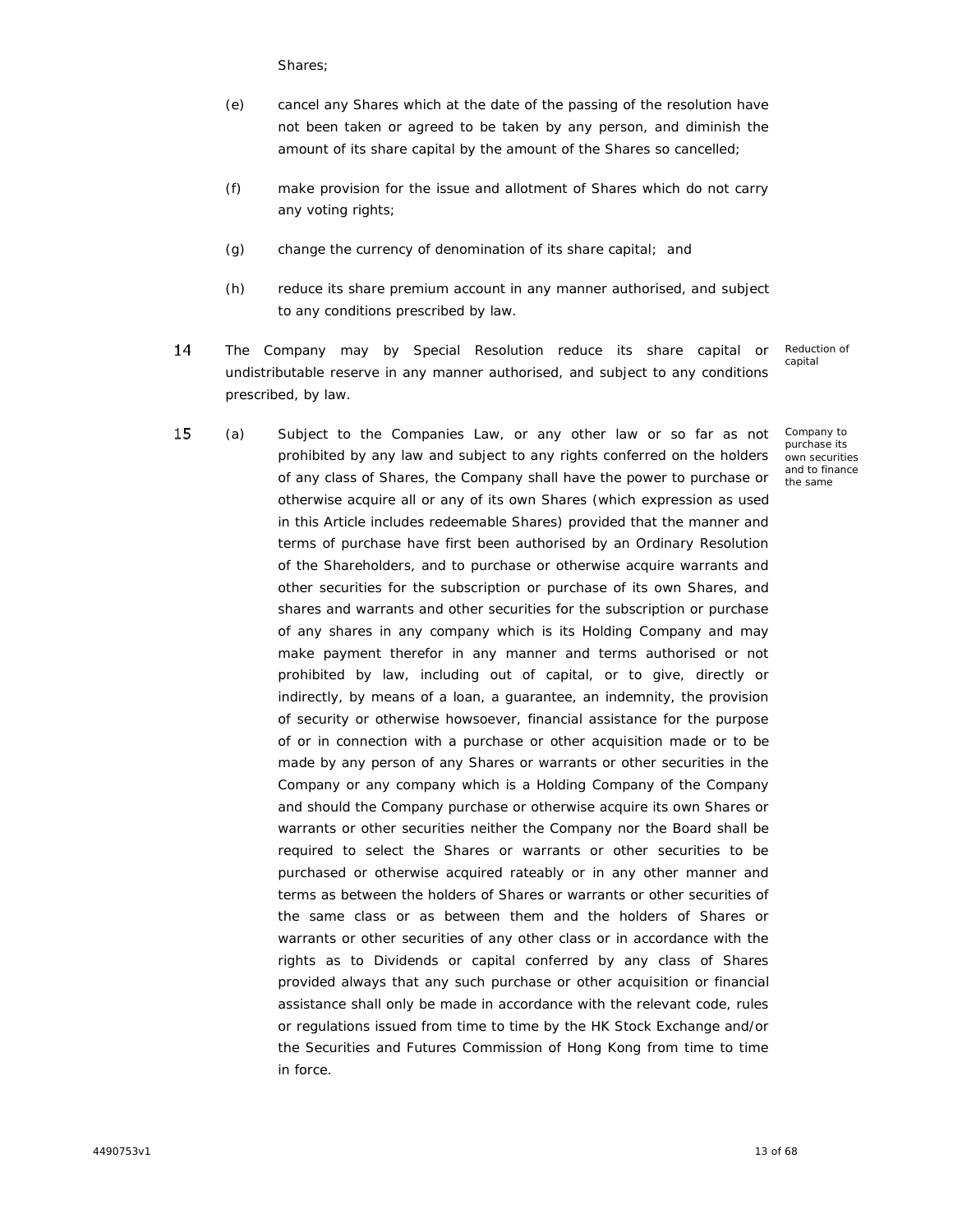- (b) Subject to the provisions of the Companies Law and the Memorandum of Association of the Company, and to any special rights conferred on the holders of any Shares or attaching to any class of Shares, Shares may be issued on the terms that they may, at the option of the Company or the holders thereof, be liable to be redeemed on such terms and in such manner, including out of capital, as the Board may deem fit.
- (c) Where the Company purchases for redemption a redeemable Share, purchases not made through the market or by tender shall be limited to a maximum price, and if purchases are by tender, tenders shall be available to all Shareholders alike.
	- (d) The purchase or redemption of any Share shall not be deemed to give rise to the purchase or redemption of any other Share.
	- (e) The holder of the Shares being purchased or redeemed shall be bound to deliver up to the Company at the Head Office or such other place as the Board shall specify the certificate(s) thereof for cancellation and thereupon the Company shall pay to him the purchase or redemption monies in respect thereof.

## **REGISTER OF SHAREHOLDERS AND SHARE CERTIFICATES**

- 16 Except as otherwise expressly provided by these Articles or as required by law or as ordered by a court of competent jurisdiction, no person shall be recognised by the Company as holding any Share upon any trust and, except as aforesaid, the Company shall not be bound by or be compelled in any way to recognise (even when having notice thereof) any equitable, contingent, future or partial interest in any Share or any interest in any fractional part of a Share or any other right or claim to or in respect of any Shares except an absolute right to the entirety thereof of the registered holder.
- 17 (a) x The Board shall cause to be kept the Register and there shall be entered therein the particulars required under the Companies Law.
- App.13 Part B Para 3(2) (b) Subject to the provisions of the Companies Law, if the Board considers it necessary or appropriate, the Company may establish and maintain a principal or branch register of Shareholders at such location as the Board thinks fit and, during the Relevant Period, the Company shall keep its principal or a branch register of Shareholders in Hong Kong.
- App.13 Part B Para 3(2) (c) During the Relevant Period (except when the Register is closed), any Shareholder may inspect during business hours any Register maintained in Hong Kong without charge and require the provision to him of copies or extracts thereof in all respects as if the Company were incorporated under and were subject to the Companies Ordinance.
- App.13 Part B Para 3(2) (d) The Register may be closed at such time or for such period not exceeding in the whole 30 days in each year as the Board may determine.

App.3 Para 8(1) 8(2)

Share Register

Local or branch register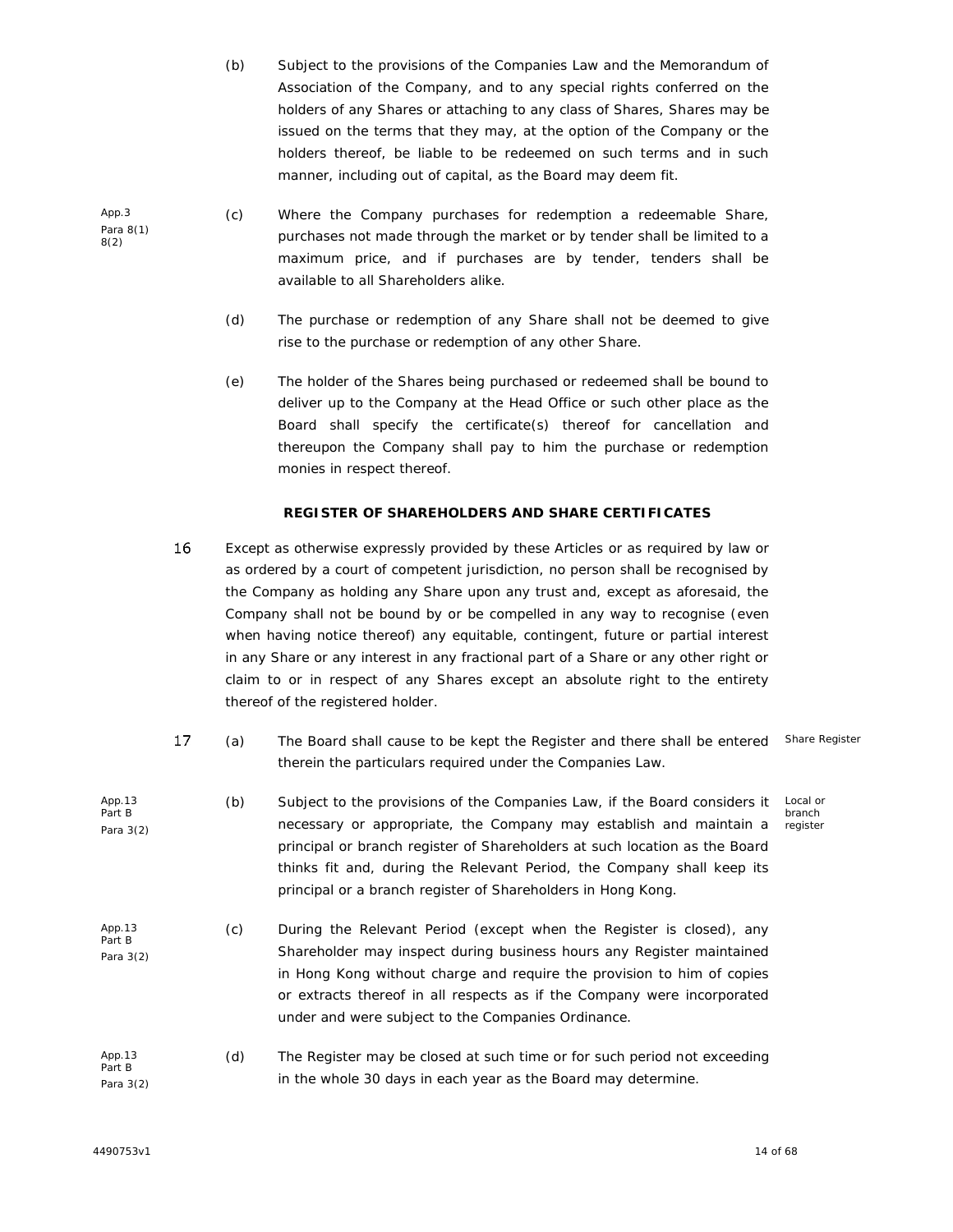- (a) x Every person whose name is entered as a Shareholder in the Register shall be entitled to receive within the relevant time limit as prescribed in the Companies Law or as the HK Stock Exchange may from time to time determine, whichever is shorter, after allotment or lodgement of a transfer (or within such other period as the conditions of issue shall provide or is required by the applicable rules of the stock exchange of the Relevant Territory) one certificate for all his Shares, or, if he shall so request, in a case where the allotment or transfer is of a number of Shares in excess of the number for the time being forming a stock exchange board lot for the purposes of the stock exchange of the Relevant Territory on which the Shares are listed upon payment of such sum (in the case of a transfer, not exceeding in the case of any share capital listed on a stock exchange in Hong Kong, HK\$2.50 or such other sum as may from time to time be allowed or not prohibited under the Listing Rules, and in the case of any other Shares, such sum in such currency as the Board may from time to time determine to be reasonable in the territory in which the relevant Register is situated, or otherwise such other sum as the Company may by Ordinary Resolution determine) for every certificate after the first as the Board may from time to time determine, such number of certificates for Shares in stock exchange board lots or whole multiples thereof as he shall request and one for the balance (if any) of the Shares in question, provided that in respect of a Share or Shares held jointly by several persons the Company shall not be bound to issue a certificate or certificates to each such person, and the issue and delivery of a certificate or certificates to one of the joint holders shall be sufficient delivery to all such holders.
- (b) The Company may, in the event of a change in the form of definitive Share certificate adopted by the Board, issue new definitive certificates to all holders of Shares appearing on the Register in replacement of old definitive certificates issued to such holders. The Board may resolve whether or not to require the return of the old certificates as a condition precedent to the issue of replacement certificates and, as regards any old certificates which have been lost or defaced, to impose such conditions (including as to indemnity) as the Board shall see fit. If the Board elects not to require the return of the old certificates, the same shall be deemed to have been cancelled and of no further effect for all purposes.
- App.3 19 Para 2(1) Every certificate for Shares, warrants or debentures or representing any other form of securities of the Company shall be issued under the Seal of the Company, which for this purpose may be a duplicate Seal.
- App.3 20 Para 10(1); 10(2) Every share certificate hereafter issued shall specify the number and class of Shares in respect of which it is issued and the amount paid thereon and may otherwise be in such form as the Board may from time to time prescribe. A share certificate shall relate to only one class of Shares, and where the capital of the Company includes Shares with different voting rights, the designation of each class of Shares, other than those which carry the general right to vote at general meetings, must include the words "restricted voting" or "limited voting" or "non-

certificates to be sealed

Share

Share certificate to specify number and class of shares

18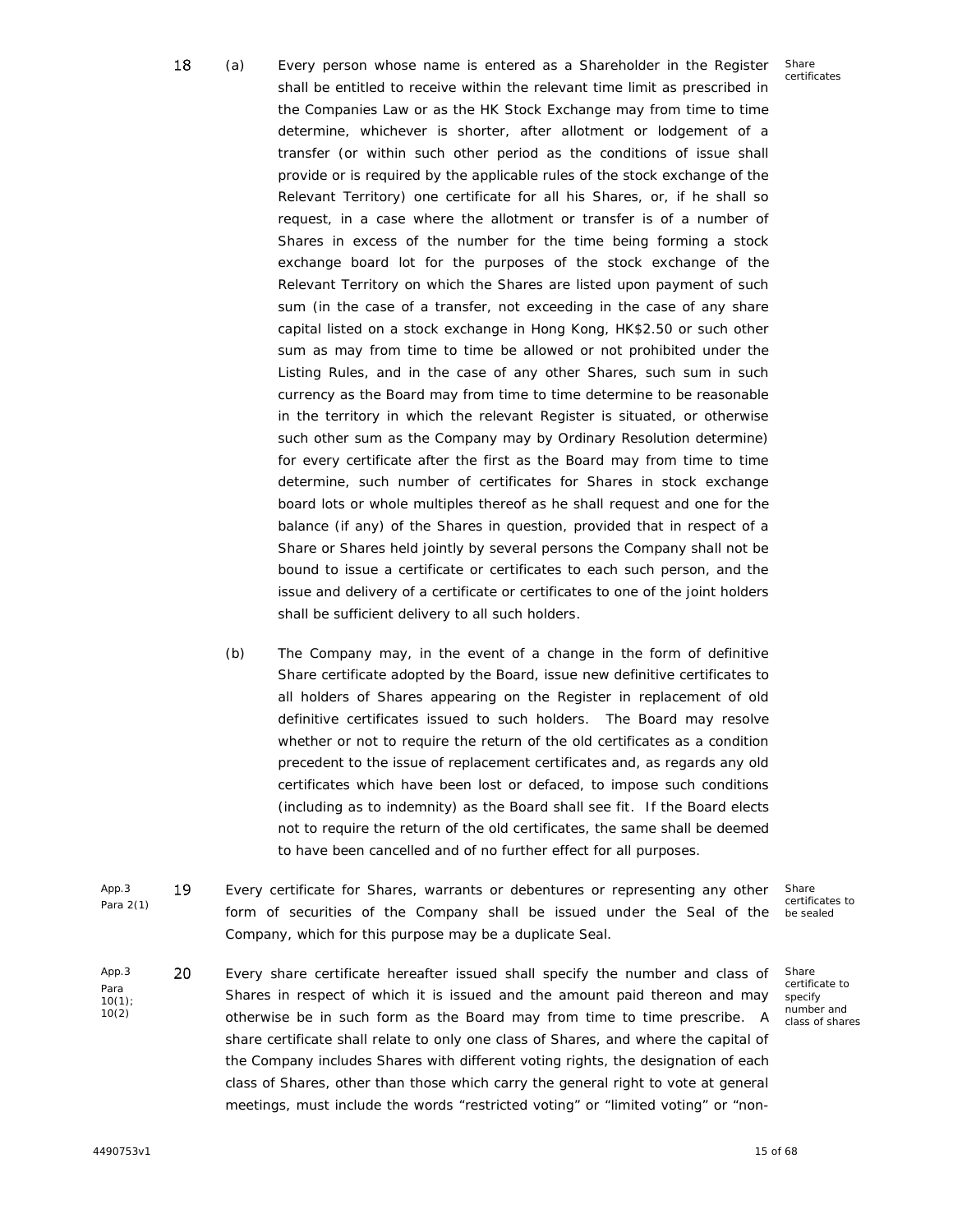voting" or some other appropriate designation which is commensurate with the rights attaching to the relevant class of Shares.

App.3 21 Para 1(3)

- (a) The Company shall not be bound to register more than four persons as Joint holders joint holders of any Share.
- (b) If any Shares shall stand in the names of two or more persons, the person first named in the Register shall be deemed to be sole holder thereof as regards service of notice and, subject to the provisions of these Articles, all or any other matter connected with the Company, except the transfer of the Share.
- 22 If a share certificate is defaced, lost or destroyed, it may be replaced on payment of such fee, if any, (not exceeding, in the case of any share capital listed on a stock exchange in Hong Kong, HK\$2.50 or such other sum as may from time to time be allowed or not prohibited under the Listing Rules, and, in the case of any other capital, such sum in such currency as the Board may from time to time determine to be reasonable in the territory in which the relevant Register is situated, or such other sum as the Company may by Ordinary Resolution determine) as the Board shall from time to time determine and on such terms and conditions, if any, as to publication of notices, evidence and indemnity as the Board thinks fit and in the case of wearing out or defacement, after delivery up of the old certificate. In the case of destruction or loss, the person to whom such replacement certificate is given shall also bear and pay to the Company all costs and out-of-pocket expenses incidental to the investigation by the Company of the evidence of such destruction or loss and of such indemnity.

#### **LIEN**

- App.3 23 Para 1(2) The Company shall have a first and paramount lien on every Share (not being a fully paid Share) for all moneys, whether presently payable or not, called or payable at a fixed time in respect of that Share; and the Company shall also have a first and paramount lien and charge on all Shares (other than fully paid up Shares) standing registered in the name of a Shareholder, whether singly or jointly with any other person or persons, for all the debts and liabilities of such Shareholder or his estate to the Company and whether the same shall have been incurred before or after notice to the Company of any equitable or other interest of any person other than such Shareholder, and whether the period for the payment or discharge of the same shall have actually arrived or not, and notwithstanding that the same are joint debts or liabilities of such Shareholder or his estate and any other person, whether a Shareholder of the Company or not. The Company's lien (if any) on a Share shall extend to all Dividends and bonuses declared in respect thereof. The Board may at any time either generally or in any particular case waive any lien that has arisen, or declare any Share to be exempt wholly or partially from the provisions of this Article.
	- 24 The Company may sell, in such manner as the Board thinks fit, any Shares on which the Company has a lien, but no sale shall be made unless some sum in Sale of shares subject to lienrespect of which the lien exists is presently payable or the liability or engagement

Company's lien

Replacement of share certificates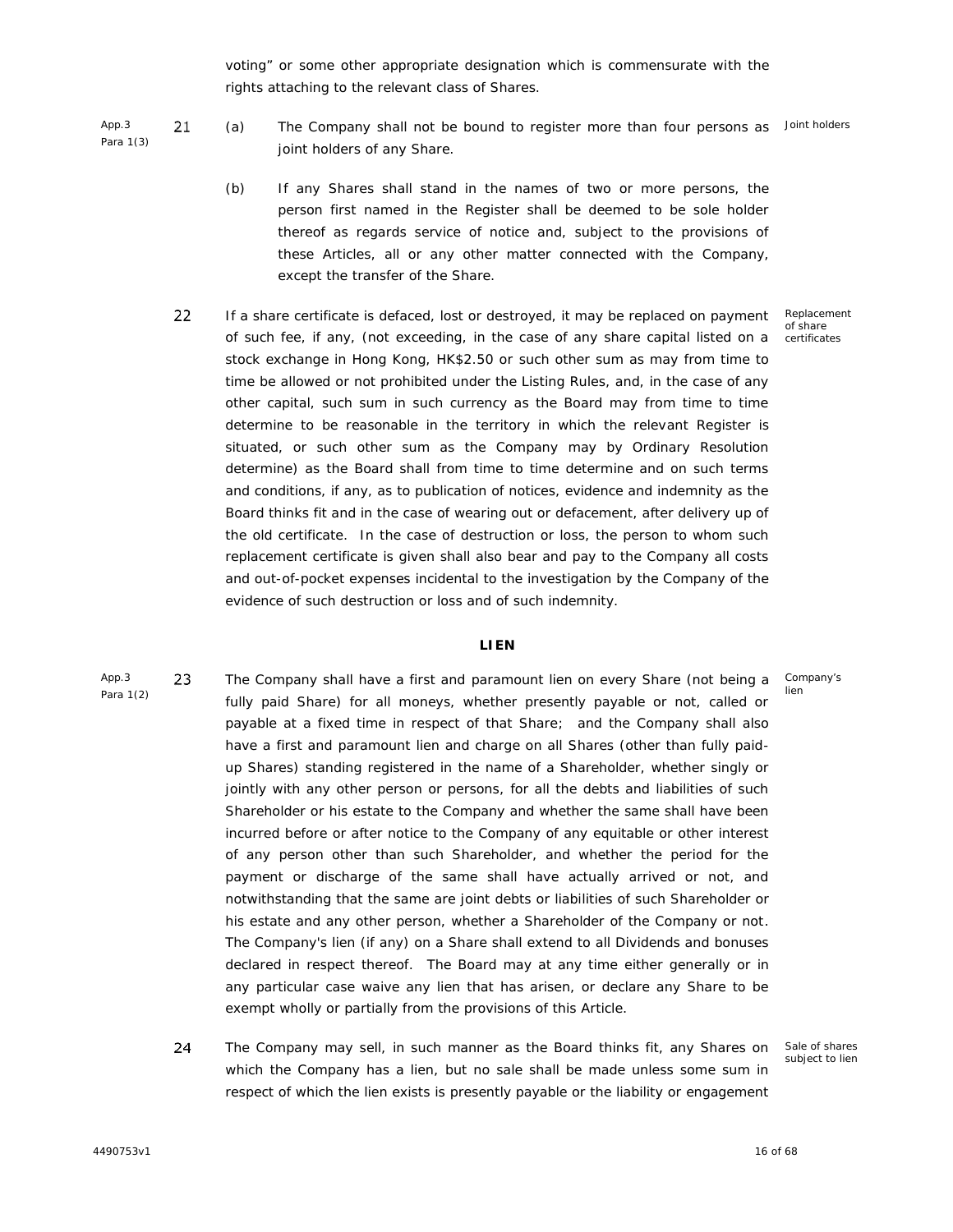in respect of which such lien exists is liable to be presently fulfilled or discharged, nor until the expiration of 14 days after a notice in writing, stating and demanding payment of the sum presently payable or specifying the liability or engagement and demanding fulfilment or discharge thereof and giving notice of intention to sell in default, shall have been given, in the manner in which notices may be sent to Shareholders of the Company as provided in these Articles, to the registered holder for the time being of the Shares, or the person entitled by reason of such holder's death, bankruptcy or winding-up to the Shares.

25 The net proceeds of such sale after the payment of the costs of such sale shall be applied in or towards payment or satisfaction of the debt or liability or engagement in respect whereof the lien exists, so far as the same is presently payable, and any residue shall (subject to a like lien for debts or liabilities not presently payable as existed upon the Shares prior to the sale) be paid to the person entitled to the Shares at the time of the sale. For the purpose of giving effect to any such sale, the Board may authorise some person to transfer the Shares sold to the purchaser thereof and may enter the purchaser's name in the Register as holder of the Shares, and the purchaser shall not be bound to see the application of the purchase money, nor shall his title to the Shares be affected by any irregularity or invalidity in the proceedings relating to the sale.

## **CALLS ON SHARES**

- 26 Calls/ The Board may from time to time make such calls as it thinks fit upon the Shareholders in respect of any moneys unpaid on the Shares held by them respectively (whether on account of the nominal value of the Shares or by way of premiums) and not by the conditions of allotment thereof made payable at a fixed time. A call may be made payable either in one sum or by instalments.
- 27 Notice of call At least 14 days' notice of any call shall be given to the relevant Shareholders specifying the time and place of payment and to whom such call shall be paid.
- 28 Copy of notice A copy of the notice referred to in Article 27 shall be sent to relevant Shareholders in the manner in which notices may be sent to Shareholders by the shareholders Company as herein provided.
- 29 In addition to the giving of notice in accordance with Article 28, notice of the person appointed to receive payment of every call and of the times and places appointed for payment may be given to the relevant Shareholders by notice to be inserted at least once in the Newspapers.
- 30 Every Shareholder upon whom a call is made shall pay the amount of every call so made on him to the person and at the time or times and place or places as the Board shall appoint.
- 31 A call shall be deemed to have been made at the time when the resolution of the Board authorising such call was passed.
- 32 The joint holders of a Share shall be severally as well as jointly liable for the payment of all calls and instalments due in respect of such Share or other

4490753v1 17 of 68

Application of proceeds of sale

instalments

to be sent to

Notice of call may be given

Time and place for payment of call

When call deemed to have been made

Liability of joint holders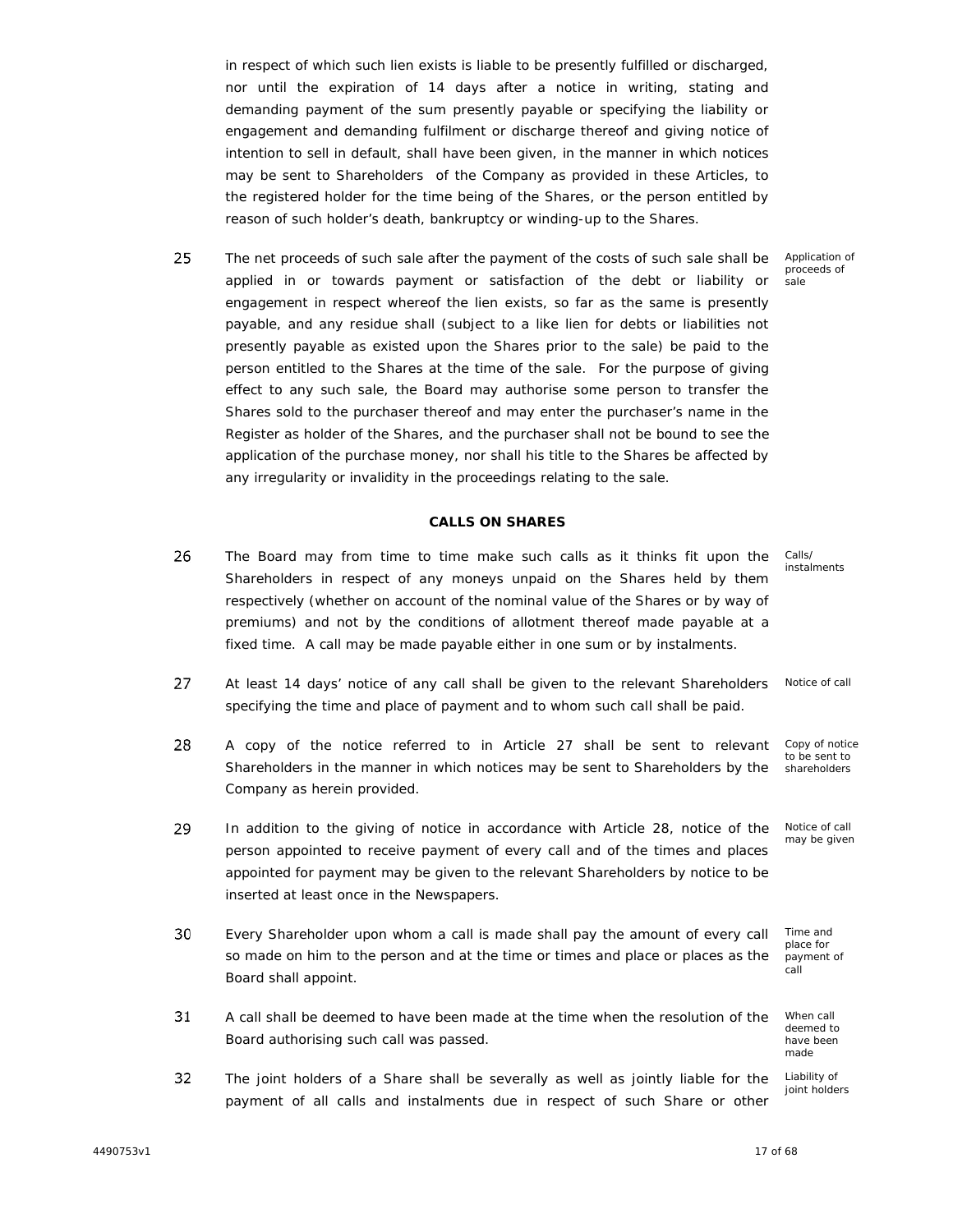moneys due in respect thereof.

33 The Board from time to time at its discretion may extend the time fixed for any call, and may extend such time as regards all or any of the Shareholders, whom due to residence outside the Relevant Territory or other cause the Board may deem entitled to any such extension but no Shareholder shall be entitled to any such extension except as a matter of grace and favour.

Board may extend time fixed for call

Interest on unpaid calls

Suspension of privileges while call unpaid

- 34 If the sum payable in respect of any call or instalment is not paid before or on the day appointed for payment thereof, the person or persons from whom the sum is due shall pay interest on the same at such rate not exceeding 20% per annum as the Board shall fix from the day appointed for the payment thereof to the time of the actual payment, but the Board may waive payment of such interest wholly or in part.
- 35 No Shareholder shall be entitled to receive any Dividend or bonus or to be present or vote (save as proxy or authorised representative for another Shareholder) at any general meeting, either personally, or (save as proxy or authorised representative for another Shareholder) by proxy, or be reckoned in a quorum, or to exercise any other privilege as a Shareholder until all calls or instalments due from him to the Company, whether alone or jointly or jointly and severally with any other person, together with interest and expenses (if any) shall have been paid.
- 36 On the trial or hearing of any action or other proceedings for the recovery of any money due for any call, it shall be sufficient to prove that the name of the Shareholder sued is entered in the Register as the holder, or one of the holders, of the Shares in respect of which such debt accrues; that the resolution of the Board making the call has been duly recorded in the minute book of the Board; and that notice of such call was given to the Shareholder sued, in pursuance of these Articles, and it shall not be necessary to prove the appointment of the Directors who made such call, nor any other matters whatsoever, but the proof of the matters aforesaid shall be conclusive evidence of the debt.
- 37 (a) x Any sum which by the terms of allotment of a Share is made payable upon allotment or at any fixed date, whether on account of the nominal value of the Share and/or by way of premium, shall for all purposes of these Articles be deemed to be a call duly made and notified and payable on the date fixed for payment, and in case of non-payment all the relevant provisions of these Articles as to payment of interest and expenses, forfeiture and the like, shall apply as if such sums had become payable by virtue of a call duly made and notified.
	- (b) The Board may on the issue of Shares differentiate between the allottees or holders as to the amount of calls to be paid and the time of payment.
- App.3 38 Para 3(1) The Board may, if it thinks fit, receive from any Shareholder willing to advance the same, and either in money or money's worth, all or any part of the money uncalled and unpaid or instalments payable upon any Shares held by him, and in

Evidence in action for call

Sums payable on allotment deemed a call

Shares may be issued subject to different conditions as to calls, etc.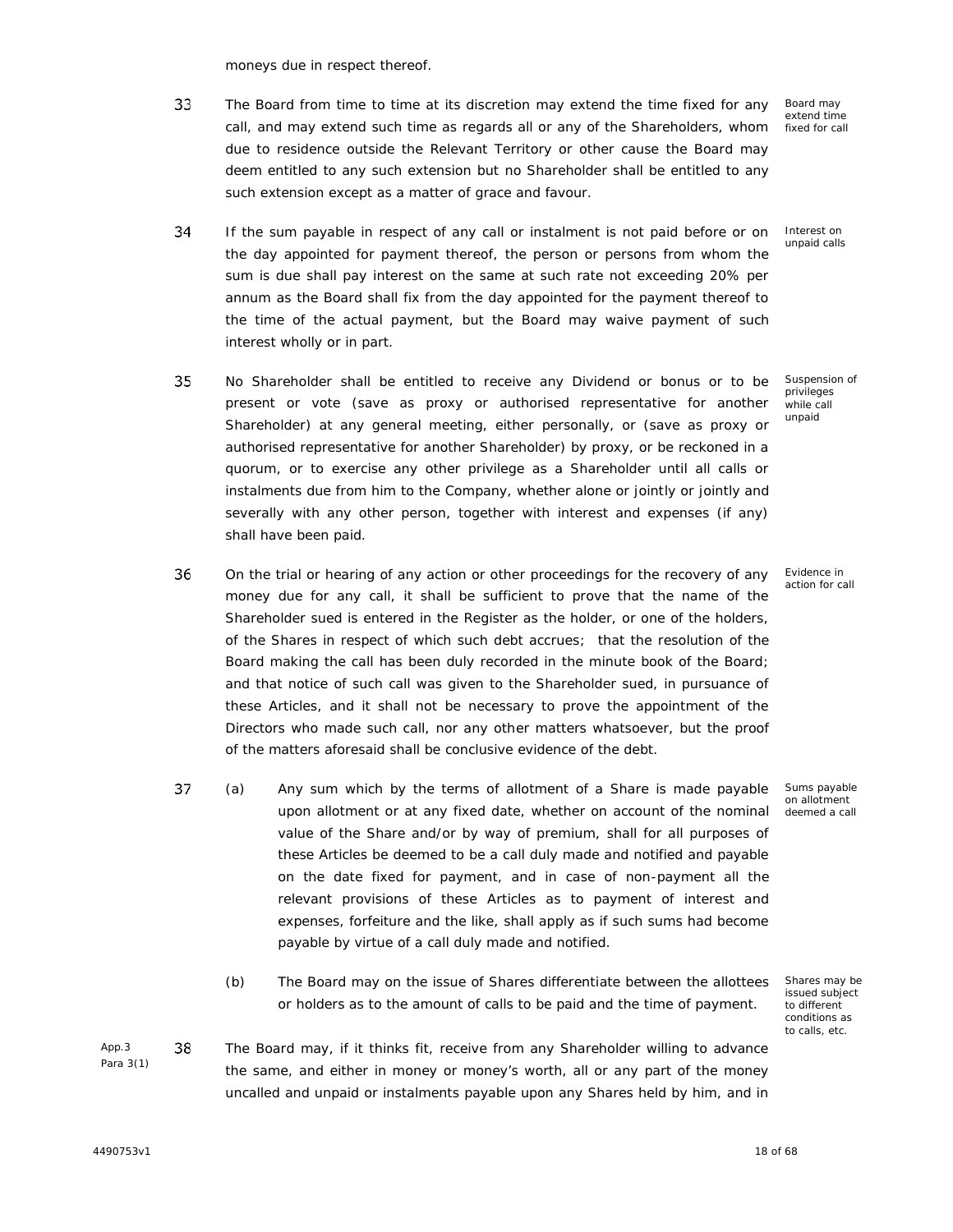respect of all or any of the moneys so advanced may pay interest at such rate (if any) not exceeding 20% per annum, as the Board may decide but a payment in advance of a call shall not entitle the Shareholder to receive any Dividend subsequently declared or to exercise any other rights or privileges as a Shareholder in respect of the Share or the due portion of the Shares upon which payment has been advanced by such Shareholder before it is called up. The Board may at any time repay the amount so advanced upon giving to such Shareholder not less than one Month's notice in writing of its intention on that behalf, unless before the expiration of such notice the amount so advanced shall have been called up on the Shares in respect of which it was advanced.

#### **TRANSFER OF SHARES**

- 39 Subject to the Companies Law, all transfers of Shares shall be effected by transfer in writing in the usual or common form or in such other form as the Board may accept provided always that it shall be in such a form prescribed by the HK Stock Exchange and may be under hand only or, if the transferor or transferee is a Clearing House (or its nominee(s)), under hand or by machine imprinted signature or by such other means of execution as the Board may approve from time to time.
- App.3 40 Para 1(1) The instrument of transfer of any Share shall be executed by or on behalf of the transferor and by or on behalf of the transferee provided that the Board may dispense with the execution of the instrument of transfer by the transferor or the transferee or accept mechanically executed transfers in any case in which it in its absolute discretion thinks fit to do so. The transferor shall be deemed to remain the holder of the Share until the name of the transferee is entered in the Register in respect thereof. Nothing in these Articles shall preclude the Board from recognising a renunciation of the allotment or provisional allotment of any Share by the allottee in favour of some other person.
	- 41 (a) x The Board may, in its absolute discretion at any time and from time to time, remove any Share on the principal Register to any branch Register or any Share on any branch Register to the principal Register or any other branch Register.
		- (b) Unless the Board otherwise agrees (which agreement may be on such terms and subject to such conditions as the Board in its absolute discretion may from time to time stipulate, and which agreement it shall, without giving any reason therefore, be entitled in its absolute discretion to give or withhold) no Shares on the principal Register shall be removed to any branch Register nor shall Shares on any branch Register be removed to the principal Register or any other branch Register and all removals and other documents of title relating to or affecting the title to any share or other securities of the Company shall be lodged for registration, and be registered, in the case of any Shares on a branch Register, at the relevant Registration Office, and, in the case of any Shares on the principal Register, at the Transfer Office.

Form of transfer

Execution of transfer

Shares registered on principal register, branch register, etc.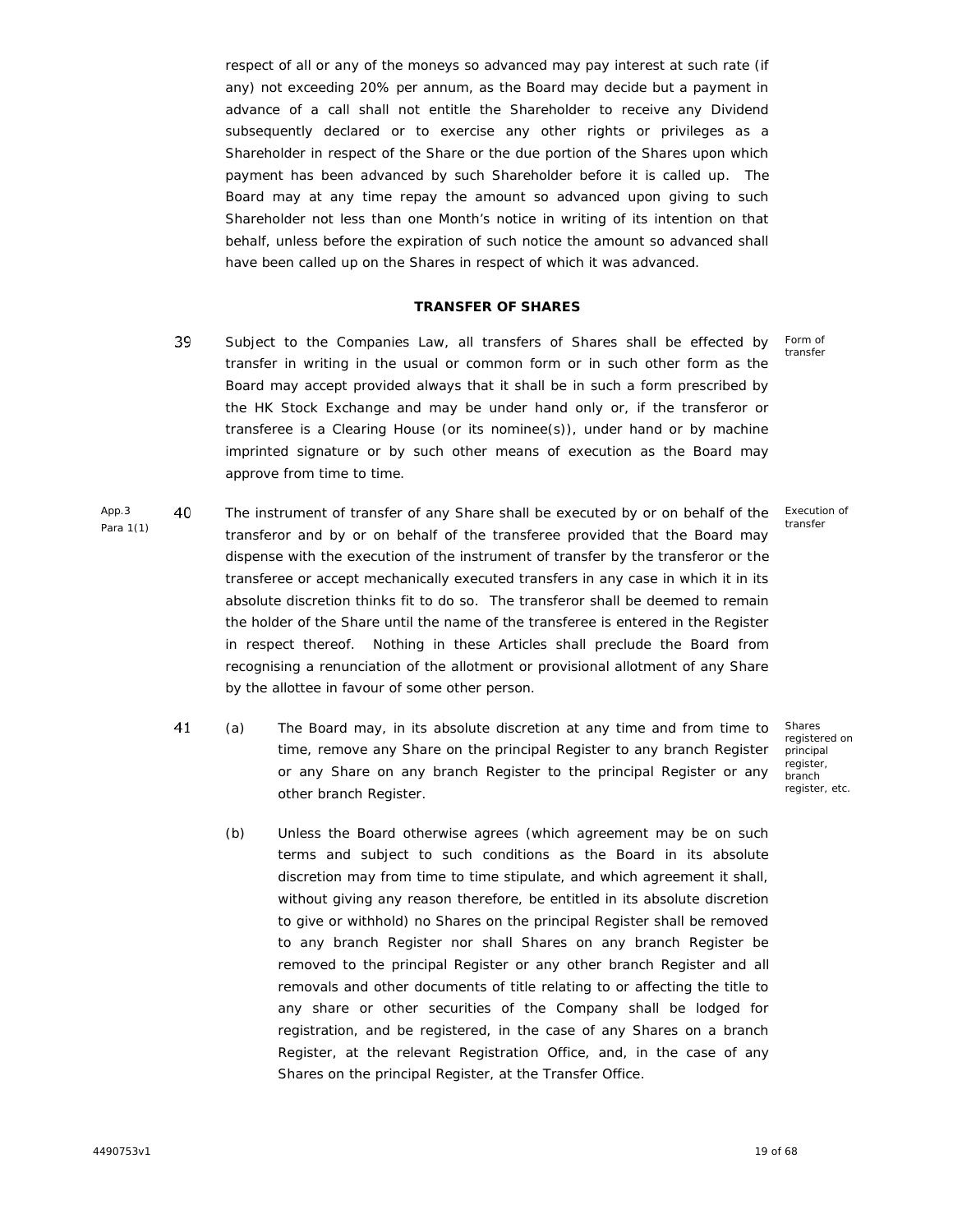- (c) Notwithstanding anything contained in these Articles, the Company shall as soon as practicable and on a regular basis record in the principal Register all removals of Shares effected on any branch Register and shall at all times maintain the principal Register and all branch Registers in all respects in accordance with the Companies Law.
- App.3 42 Para 1(2) Fully paid Shares shall be free from any restriction with respect to the right of the holder thereof to transfer such Shares (except when permitted by the HK Stock Exchange) and shall also be free from all liens. The Board however, may, in its absolute discretion, refuse to register a transfer of any Share which is not fully paid to a person of whom it does not approve or any Share issued under any share option scheme upon which a restriction on transfer imposed thereby still subsists, and it may also refuse to register a transfer of any Share (whether fully paid up or not) to more than four joint holders or a transfer of any Shares (not being a fully paid up Share) on which the Company has a lien.

Directors may refuse to register a transfer

- 43 The Board may also decline to recognise any instrument of transfer unless:
	- (a) a fee of such maximum as the HK Stock Exchange may from time to time determine to be payable (or such lesser sum as the Board may from time to time require) has been paid to the Company;

Requirement as to transfer

- (b) the instrument of transfer is lodged at the relevant Registration Office or, as the case may be, the Transfer Office accompanied by the certificate of the Shares to which it relates, and such other evidence as the Board may reasonably require to show the right of the transferor to make the transfer (and, if the instrument of transfer is executed by some other person on his behalf, the authority of that person so to do);
- (c) the instrument of transfer is in respect of only one class of Share;
- (d) the Shares concerned are free of any lien in favour of the Company; and
- (e) if applicable, the instrument of transfer is properly stamped.
- 44 The Board may refuse to register a transfer of any Share to an infant or to a an infant person of unsound mind or under other legal disability.

45 If the Board shall refuse to register a transfer of any Share, it shall, within two months after the date on which the transfer was lodged with the Company, send to each of the transferor and the transferee notice of such refusal and, except where the subject Share is not a fully paid Share, the reason(s) for such refusal.

46 Upon every transfer of Shares, the certificate in respect thereof held by the transferor shall be given up to be cancelled, and shall forthwith be cancelled accordingly, and a new certificate shall be issued to the transferee in respect of the Shares transferred to him as provided in Article 18, and if any of the Shares included in the certificate so given up shall be retained by the transferor a new certificate in respect thereof shall be issued to him as provided in Article 18. The

No transfer to

Notice of refusal

Certificate to be given up on transfer

App.3 Para 1(1)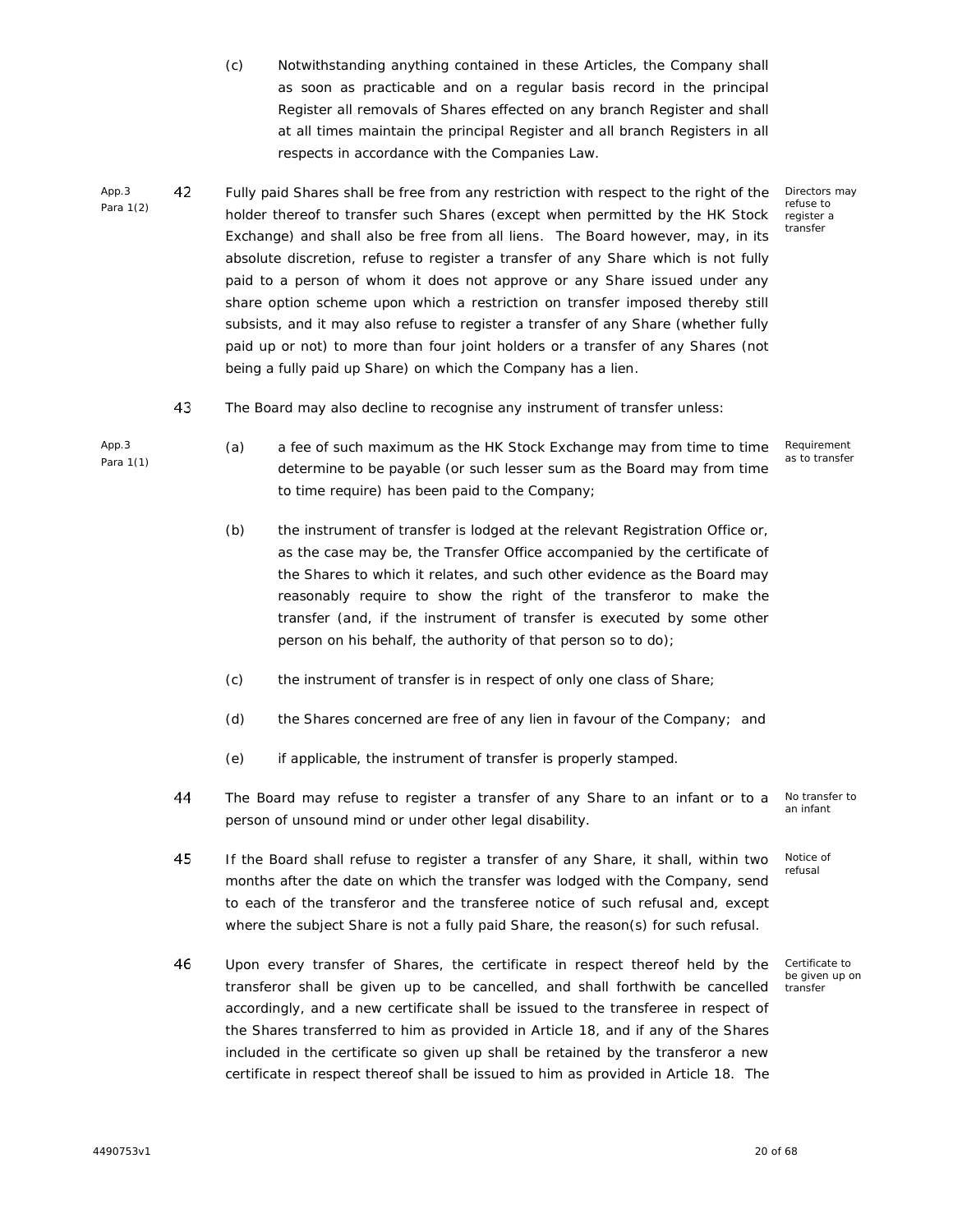Company shall retain the instrument of transfer.

47 The registration of transfers may be suspended when the Register is closed in When transfer<br>accordance with Article 17(d).

books or register is closed

Deaths of registered holder or of joint holder of shares

# **TRANSMISSION OF SHARES**

- 48 In the case of the death of a Shareholder, the survivor or survivors where the deceased was a joint holder, and the legal personal representatives of the deceased where he was a sole or only surviving holder, shall be the only persons recognised by the Company as having any title to his interest in the Shares; but nothing herein contained shall release the estate of a deceased holder (whether sole or joint) from any liability in respect of any Share solely or jointly held by him.
- 49 Any person becoming entitled to a Share in consequence of the death or bankruptcy or winding-up of a Shareholder may, upon such evidence as to his title being produced as may from time to time be required by the Board, and subject as hereinafter provided, elect either to be registered himself as holder of the Share or to have some person nominated by him registered as the transferee thereof.
- 50 If the person becoming entitled to a Share pursuant to Article 49 shall elect to be registered himself as the holder of such Share, he shall deliver or send to the Company a notice in writing signed by him, at (unless the Board otherwise agrees) the Registration Office, stating that he so elects. If he shall elect to have his nominee registered, he shall testify his election by executing a transfer of such Share to his nominee. All the limitations, restrictions and provisions of these Articles relating to the right to transfer and the registration of transfers of Shares shall be applicable to any such notice or transfer as aforesaid as if the death, bankruptcy or winding-up of the Shareholder had not occurred and the notice or transfer were a transfer executed by such Shareholder.
- 51 A person becoming entitled to a Share by reason of the death, bankruptcy or winding-up of the holder shall be entitled to the same Dividends and other advantages to which he would be entitled if he were the registered holder of the Share. However, the Board may, if it thinks fit, withhold the payment of any Dividend payable or other advantages in respect of such Share until such person shall become the registered holder of the Share or shall have effectually transferred such Share, but, subject to the requirements of Article 80 being met, such a person may vote at general meetings of the Company.

## **FORFEITURE OF SHARES**

52 If a Shareholder fails to pay any call or instalment of a call on the day appointed for payment thereof, the Board may, at any time thereafter during such time as any part of the call or instalment remains unpaid, without prejudice to the provisions of Article 34, serve notice on him requiring payment of so much of the call or instalment as is unpaid, together with any interest which may have

Registration of personal representative s and trustees in bankruptcy

Notice of election to be registered of nominee

Retention of dividends, etc. until transmission of shares of a deceased or bankrupt shareholder

If call or instalment not paid notice may be given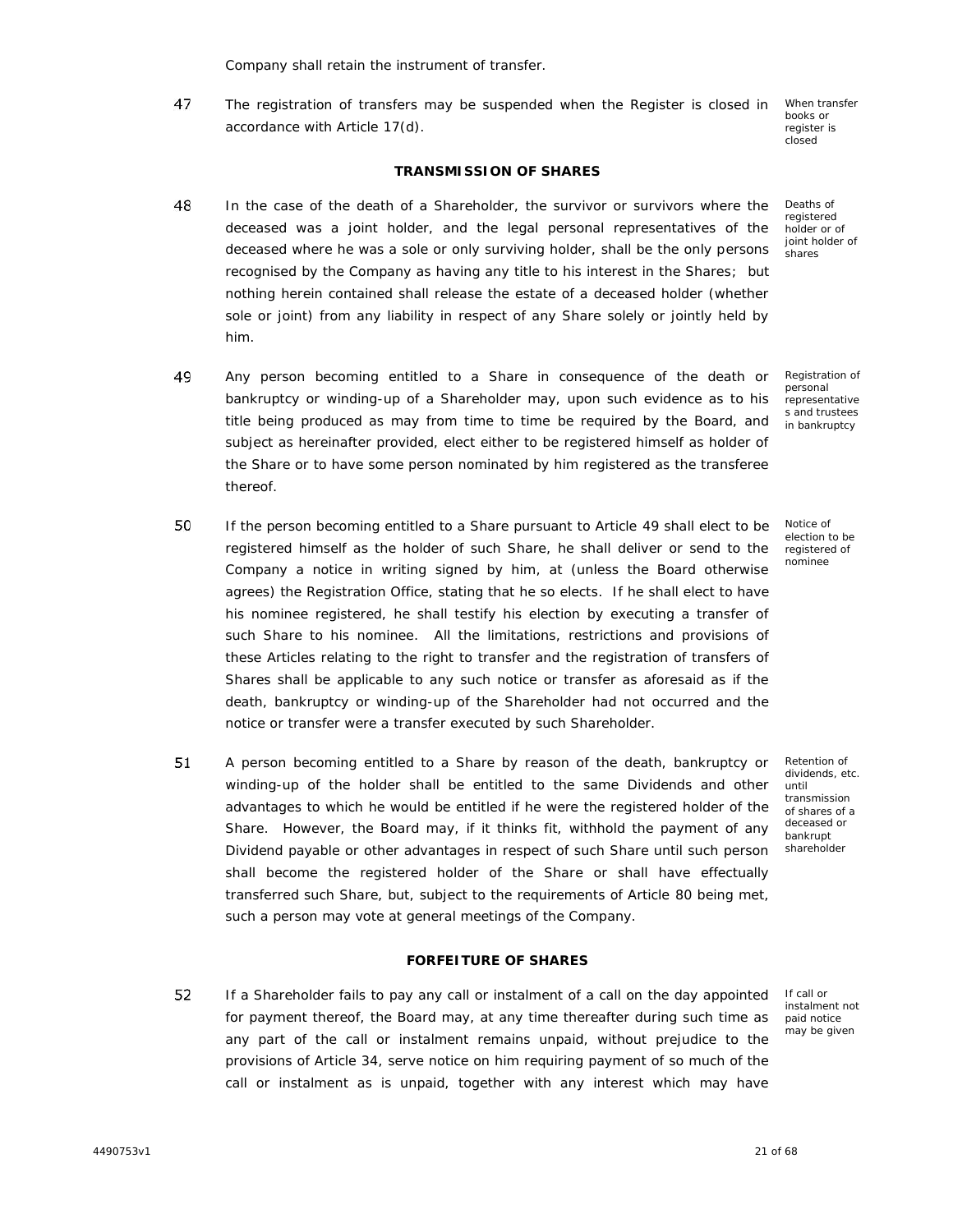accrued and which may still accrue up to the date of actual payment.

- 53 The notice shall name a further day (not earlier than the expiration of 14 days from the date of the notice) on or before which the payment required by the notice is to be made, and it shall also name the place where payment is to be made such place being the Registered Office or a Registration Office or another place within the Relevant Territory. The notice shall also state that, in the event of non-payment at or before the time appointed, the Shares in respect of which the call was made will be liable to be forfeited.
- 54 If the requirements of any such notice as aforesaid are not complied with, any Share in respect of which the notice has been given may at any time thereafter, before the payment required by the notice has been made, be forfeited by a resolution of the Board to that effect. Such forfeiture shall include all Dividends and bonuses declared in respect of the forfeited Share and not actually paid before the forfeiture. The Board may accept the surrender of any Share liable to be forfeited hereunder and in such cases references in these Articles to forfeiture shall include surrender.
- 55 Any Share so forfeited shall be deemed to be the property of the Company, and may be re-allotted, sold or otherwise disposed of on such terms and in such manner as the Board thinks fit and at any time before a sale or disposition, the forfeiture may be cancelled on such terms as the Board thinks fit.
- 56 A person whose Shares have been forfeited shall cease to be a Shareholder in respect of the forfeited Shares, but shall, nevertheless, remain liable to pay to the Company all moneys which, at the date of forfeiture, were payable by him to the Company in respect of the forfeited Shares, together with (if the Board shall in its discretion so require) interest thereon from the date of forfeiture until the date of actual payment (including the payment of such interest) at such rate not exceeding 20% per annum as the Board may prescribe, and the Board may enforce the payment thereof if it thinks fit, and without any deduction or allowance for the value of the Shares at the date of forfeiture, but his liability shall cease if and when the Company shall have received payment in full of all such moneys in respect of the Shares. For the purposes of this Article any sum which by the terms of issue of a Share, is payable thereon at a fixed time which is subsequent to the date of forfeiture, whether on account of the nominal value of the Share or by way of premium, shall notwithstanding that such time has not yet arrived be deemed to be payable on the date of forfeiture, and the same shall become due and payable immediately upon the forfeiture, but interest thereon shall only be payable in respect of any period between the said fixed time and the date of actual payment.
- 57 A certificate in writing that the declarant is a Director or the Secretary, and that a Share has been duly forfeited or surrendered on a date stated in the certificate, shall be conclusive evidence of the facts therein stated as against all persons claiming to be entitled to the Share. The Company may receive the consideration, if any, given for the Share on any re-allotment, sale or disposition thereof and may execute a transfer of the Share in favour of the person to whom

Content of notice of call

If notice not complied with shares may be forfeited

Forfeited shares to become property of Company

Arrears to be paid not withstanding forfeiture

Evidence of forfeiture and transfer of forfeited share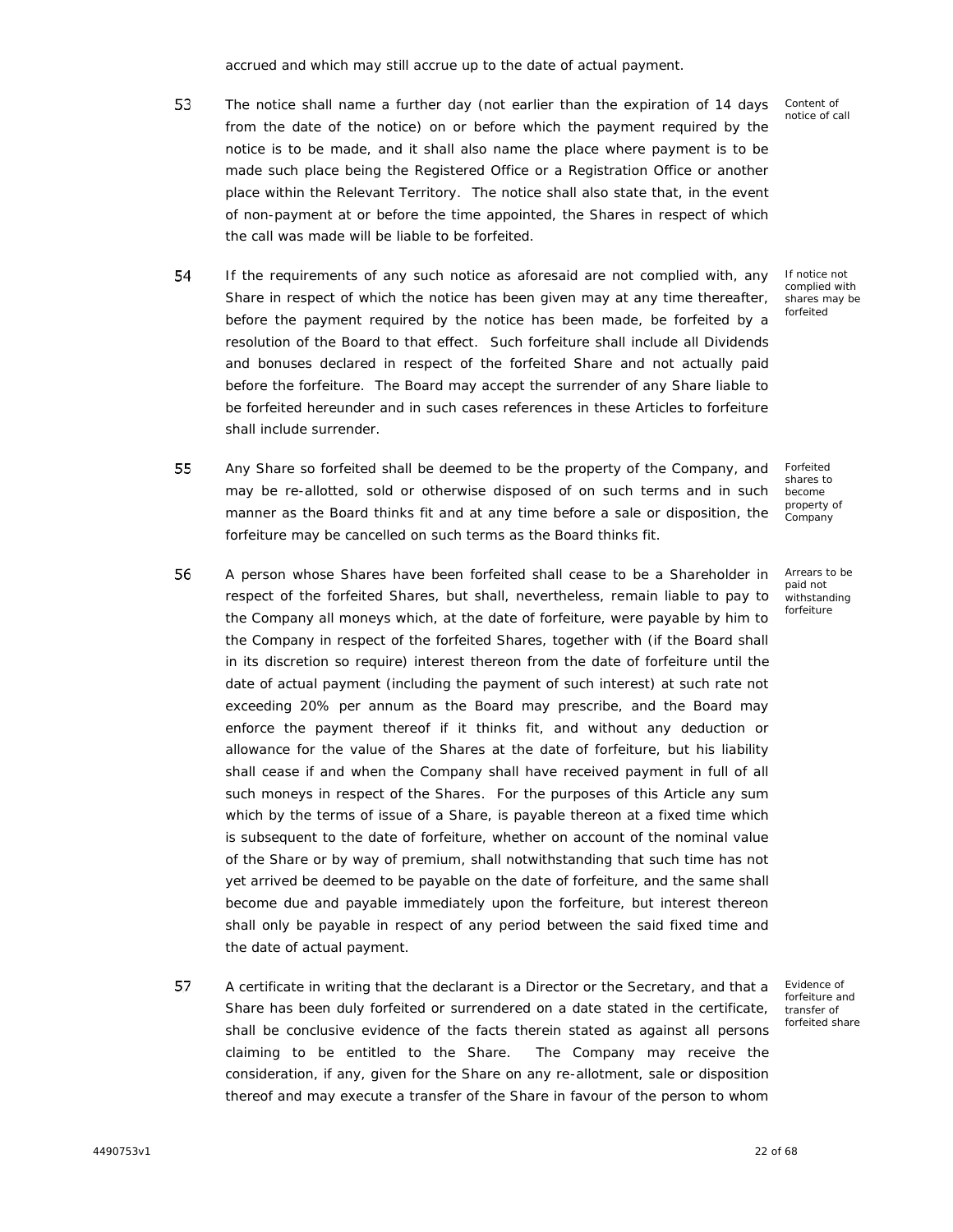the Share is re-allotted, sold or disposed of and such person shall thereupon be registered as the holder of the Share, and shall not be bound to see to the application of the subscription or purchase money, (if any), nor shall his title to the Share be affected by any irregularity or invalidity in the proceedings in reference to the forfeiture, re-allotment, sale or disposal of such Share.

- 58 When any Share shall have been forfeited, notice of the forfeiture shall be given to the Shareholder in whose name it stood immediately prior to the forfeiture, and an entry of the forfeiture, with the date thereof, shall forthwith be made in the Register, but no forfeiture shall be in any manner invalidated by any omission or neglect to give such notice or make any such entry.
- 59 Notwithstanding any such forfeiture as aforesaid the Board may at any time, before any Shares so forfeited shall have been re-allotted, sold or otherwise disposed of, cancel the forfeiture on such terms as it thinks fit or permit the Shares so forfeited to be bought back or redeemed upon the terms of payment of all calls and interest due upon and expenses incurred in respect of the Shares, and upon such further terms (if any) as it thinks fit.
- 60 The forfeiture of a Share shall not prejudice the right of the Company to any call already made or any instalment payment thereon.
- 61 (a) x The provisions of these Articles as to forfeiture shall apply in the case of non-payment of any sum which, by terms of issue of a Share, becomes payable at a fixed time, whether on account of the nominal value of the Share or by way of premium, as if the same had been payable by virtue of a call duly made and notified.
	- (b) In the event of a forfeiture of Shares the Shareholder shall be bound to deliver and shall forthwith deliver to the Company the certificate or certificates held by him for the Shares so forfeited and in any event the certificates representing Shares so forfeited shall be void and of no further effect.

## **GENERAL MEETINGS**

App.13 62 Part B Para 3(3); 4(2) At all times during the Relevant Period other than the year of the Company's adoption of these Articles, the Company shall in each year hold a general meeting as its annual general meeting in addition to any other meeting in that year and shall specify the meeting as such in the notice calling it; and not more than 15 Months (or such longer period as may be authorised by the HK Stock Exchange) shall elapse between the date of one annual general meeting of the Company and that of the next. The annual general meeting shall be held in the Relevant Territory or elsewhere as may be determined by the Board and at such time and place as the Board shall appoint. A meeting of the Shareholders or any class thereof may be held by means of such telephone, electronic or other communication facilities as permit all persons participating in the meeting to communicate with each other simultaneously and instantaneously, and participation in such a meeting shall constitute presence at such meetings.

Notice after forfeiture

Power to redeem forfeited shares

Forfeiture not to prejudice Company's right to call or instalment Forfeiture for non-payment of any sum due on shares

When annual general meeting to be held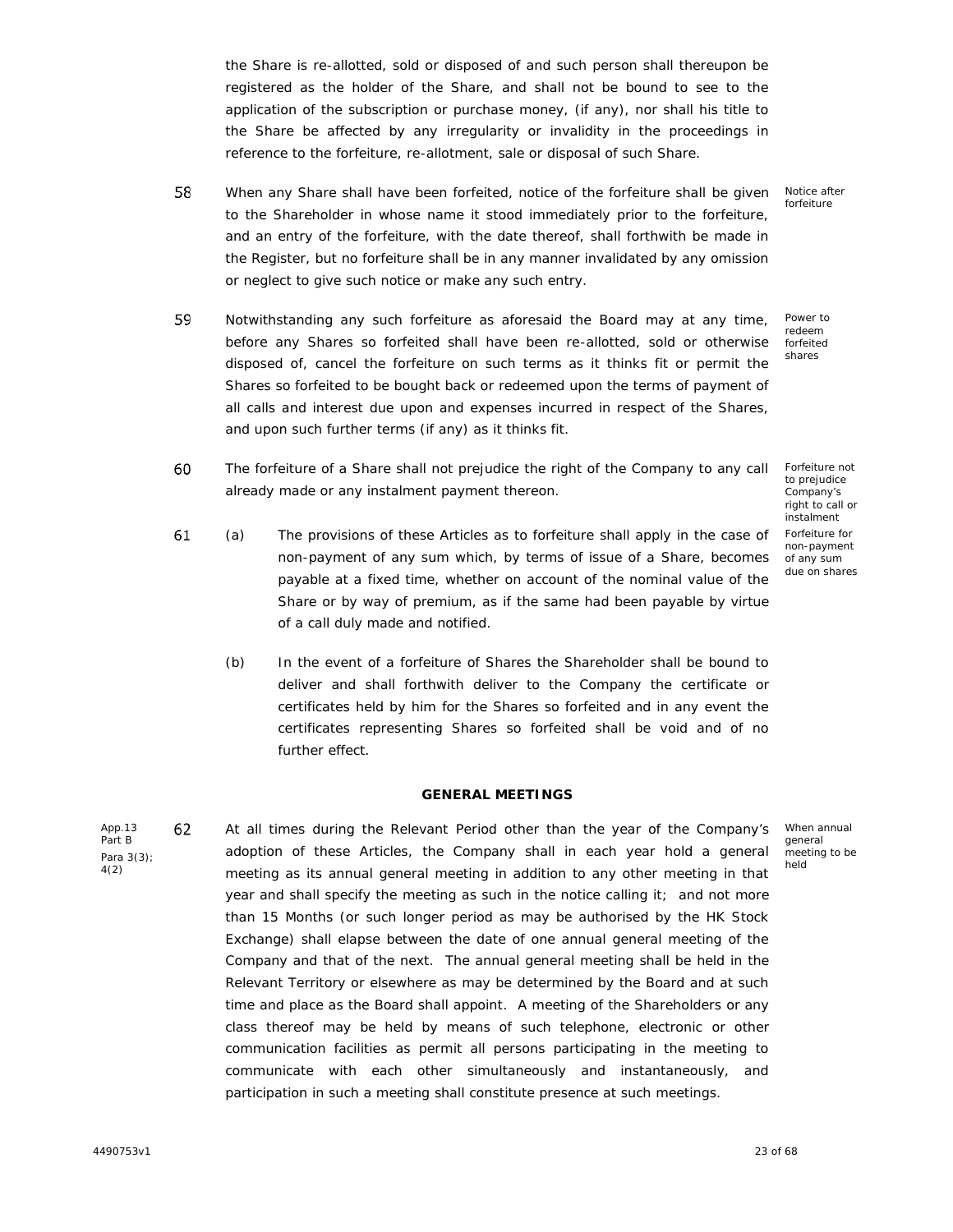63 Extraordinary All general meetings other than annual general meetings shall be called extraordinary general meetings. general meeting

> Convening of extraordinary general meeting

Notice of meetings

- 64 The Board may, whenever it thinks fit, convene an extraordinary general meeting. Extraordinary general meetings shall also be convened on the requisition of one or more Shareholders holding, at the date of deposit of the requisition, not less than one tenth of the paid up capital of the Company having the right of voting at general meetings. Such requisition shall be made in writing to the Board or the Secretary for the purpose of requiring an extraordinary general meeting to be called by the Board for the transaction of any business specified in such requisition. Such meeting shall be held within two Months after the deposit of such requisition. If within 21 days of such deposit, the Board fails to proceed to convene such meeting, the requisitionist(s) himself (themselves) may do so in the same manner, and all reasonable expenses incurred by the requisitionist(s) as a result of the failure of the Board shall be reimbursed to the requisitionist(s) by the Company.
- App.13 65 An annual general meeting of the Company shall be called by at least 21 days' notice in writing, and a general meeting of the Company, other than an annual general meeting, shall be called by at least 14 days' notice in writing. The notice shall be exclusive of the day on which it is served or deemed to be served and of the day for which it is given, and shall specify the place, the day, the hour and the agenda of the meeting and particulars of the resolutions to be considered at that meeting and in case of special business (as defined in Article 67), the general nature of that business, and shall be given, in manner hereinafter mentioned or in such other manner, if any, as may be prescribed by the Company in general meeting, to such persons as are, under these Articles, entitled to receive such notices from the Company, provided that a meeting of the Company shall notwithstanding that it is called by shorter notice than that specified in this Article be deemed to have been duly called if it is so agreed:
	- (a) in the case of a meeting called as the annual general meeting, by all the Shareholders entitled to attend and vote thereat; and
	- (b) in the case of any other meeting, by a majority in number of the Shareholders having a right to attend and vote at the meeting, being a majority together holding not less than 95% of the total voting rights at the meeting of all members of the Company.
	- 66 Omission to (a) x The accidental omission to give any notice to, or the non-receipt of any give notice notice by, any person entitled to receive notice shall not invalidate any resolution passed or any proceedings at any such meeting.
		- (b) In the case where forms of proxy or notice of appointment of corporate representative are to be sent out with any notice, the accidental omission to send such forms of proxy or notice of appointment of corporate representative to, or the non-receipt of such forms by, any person entitled to receive notice of the relevant meeting shall not invalidate any resolution passed or any proceeding at any such meeting.

Part B Para 3(1)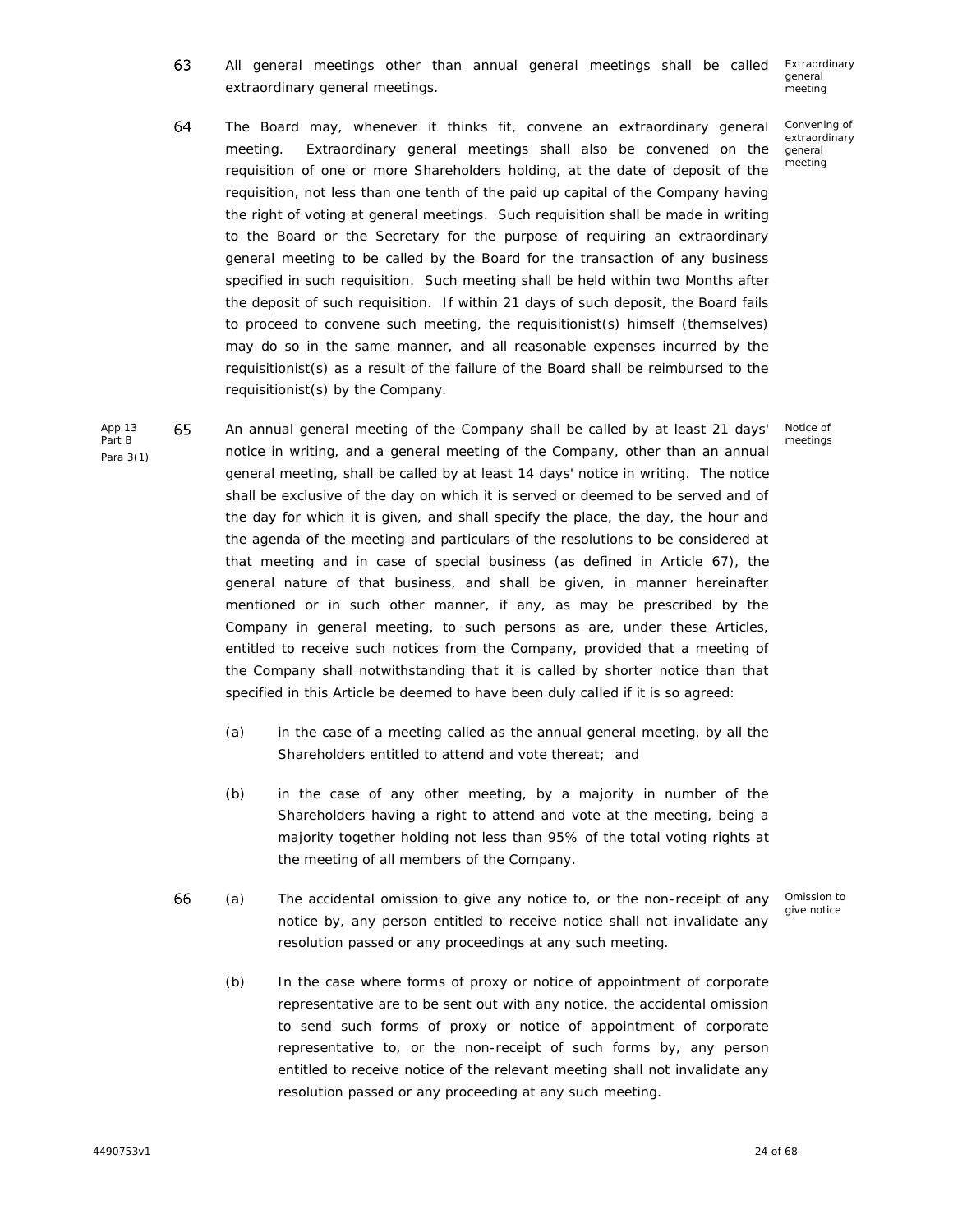## **PROCEEDINGS AT GENERAL MEETINGS**

67 (a) x (a) All business shall be deemed special that is transacted at an Special extraordinary general meeting and also all business shall be deemed special that is transacted at an annual general meeting with the exception of the following, which shall be deemed ordinary business:

business, business of annual general meeting

- (i) the declaration and sanctioning of Dividends;
- (ii) the consideration and adoption of the accounts and balance sheets and the reports of the Directors and Auditors and other documents required to be annexed to the balance sheets;
- (iii) the election of Directors in place of those retiring;
- (iv) the appointment of Auditors;
- (v) the fixing of, or the determining of the method of fixing of the remuneration of the Directors and of the Auditors;
- (vi) the granting of any mandate or authority to the Board to offer, allot, grant options over, or otherwise dispose of the unissued Shares representing not more than 20% (or such other percentage as may from time to time be specified in the Listing Rules) in nominal value of its then existing issued share capital and the number of any securities repurchased pursuant to paragraph (vii) of this Article; and
- (vii) the granting of any mandate or authority to the Board to repurchase securities of the Company.
- 68 For all purposes the quorum for a general meeting shall be two Shareholders Quorum present in person (or, in the case of a Shareholder being a corporation, by its duly authorised representative) or by proxy and entitled to vote. No business shall be transacted at any general meeting unless the requisite quorum shall be present at the time when the meeting proceeds to business and continues to be present until the conclusion of the meeting.
- 69 If within 15 minutes from the time appointed for the meeting a quorum is not present, the meeting, if convened upon the requisition of Shareholders, shall be dissolved, but in any other case it shall stand adjourned to the same day in the next week and at such time and place as shall be decided by the Board, and if at such adjourned meeting a quorum is not present within 15 minutes from the time appointed for holding the meeting, the Shareholder or the Shareholders present in person (or, in the case of a Shareholder being a corporation by its duly authorised representative) or by proxy and entitled to vote shall be a quorum and may transact the business for which the meeting was called.

When quorum is not present meeting to be dissolved and when to be adjourned

70 The chairman (if any) of the Company or if he is absent or declines to take the chair at such meeting, the Vice chairman (if any) of the Company shall take the

chairman of general meeting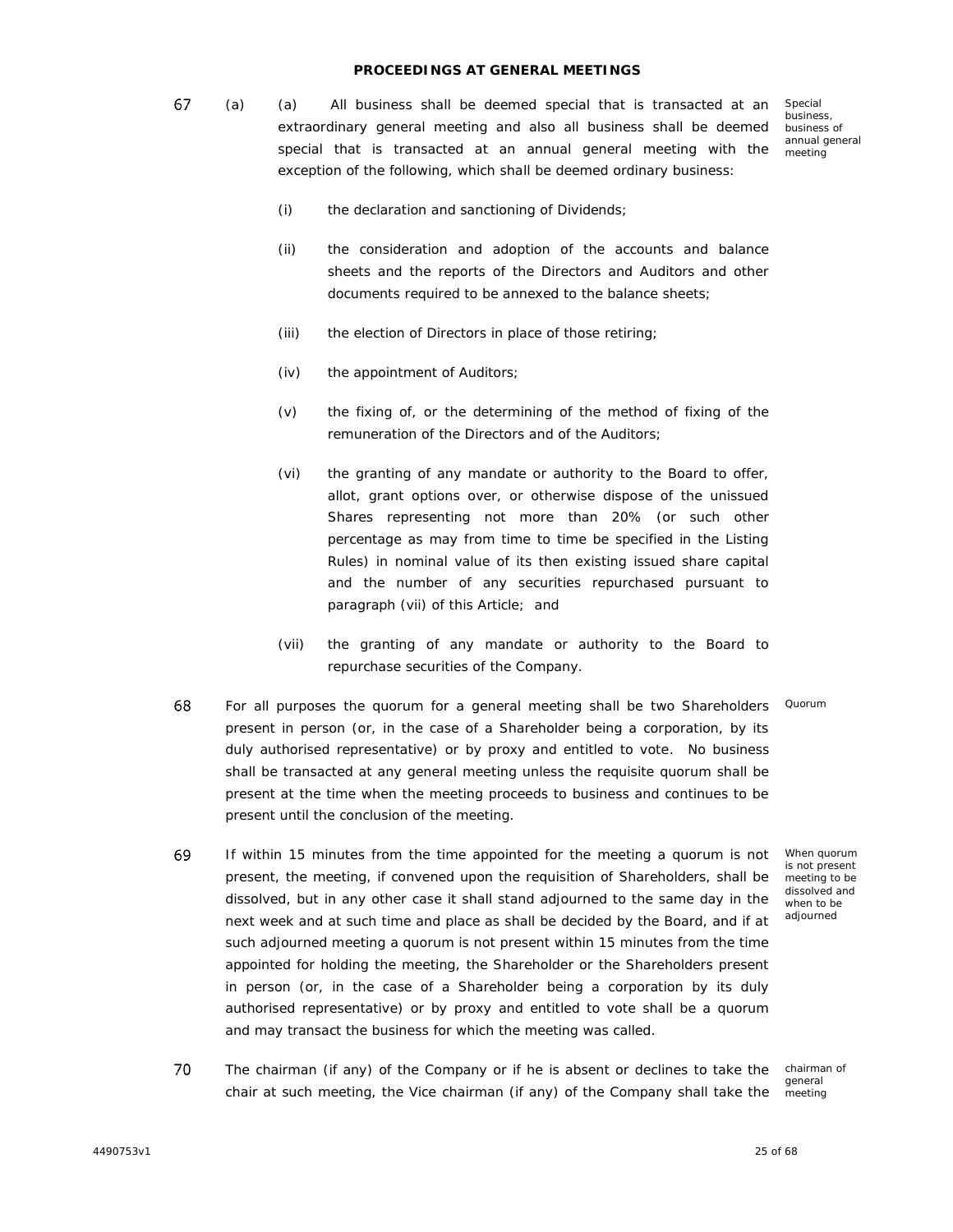chair at every general meeting, or, if there be no such chairman or Vice chairman, or, if at any general meeting neither of such chairman or Vice chairman is present within 15 minutes after the time appointed for holding such meeting, or both such persons decline to take the chair at such meeting, the Directors present shall choose one of their number as chairman of the meeting, and if no Director be present or if all the Directors present decline to take the chair or if the chairman chosen shall retire from the chair, then the Shareholders present shall choose one of their number to be chairman of the meeting.

- 71 The chairman of the meeting may, with the consent of any general meeting at which a quorum is present, and shall, if so directed by the meeting, adjourn any meeting from time to time and from place to place as the meeting shall determine. Whenever a meeting is adjourned for 14 days or more, at least seven clear days' notice, specifying the place, the day and the hour of the adjourned meeting shall be given in the same manner as in the case of an original meeting but it shall not be necessary to specify in such notice the nature of the business to be transacted at the adjourned meeting. Save as aforesaid, no notice of an adjournment or of the business to be transacted at any adjourned meeting needs to be given nor shall any Shareholder be entitled to any such notice. No business shall be transacted at an adjourned meeting other than the business which might have been transacted at the meeting from which the adjournment took place.
- App.13 72 Part B Para 2(3) At any general meeting a resolution put to the vote of the meeting shall be decided by poll save that the chairman of the meeting may, pursuant to the Listing Rules, allow a resolution to be voted by a show of hands. Where a show of hands is allowed, before or on the declaration of the result of the show of hands, a poll may be demanded by:

Power to adiourn general meeting, business of adjourned meeting

Poll, show of hands and demand for poll

- (a) at least two Shareholders present in person (or, in the case of a Shareholder being a corporation, by its duly authorised representative) or by proxy for the time being entitled to vote at the meeting; or
- (b) any Shareholder or Shareholders present in person (or, in the case of a Shareholder being a corporation, by its duly authorised representative) or by proxy and representing not less than one-tenth of the total voting rights of all the Shareholders having the right to vote at the meeting; or
- (c) any Shareholder or Shareholders present in person (or, in the case of a Shareholder being a corporation, by its duly authorised representative) or by proxy and holding Shares conferring a right to vote at the meeting being Shares on which an aggregate sum has been paid up equal to not less than one-tenth of the total sum paid up on all the Shares conferring that right.
- 73 Where a resolution is voted on by a show of hands, a declaration by the chairman of the meeting that a resolution has on a show of hands been carried or carried unanimously, or by a particular majority, or not carried by a particular majority,

What is to be evidence of the passing of a resolution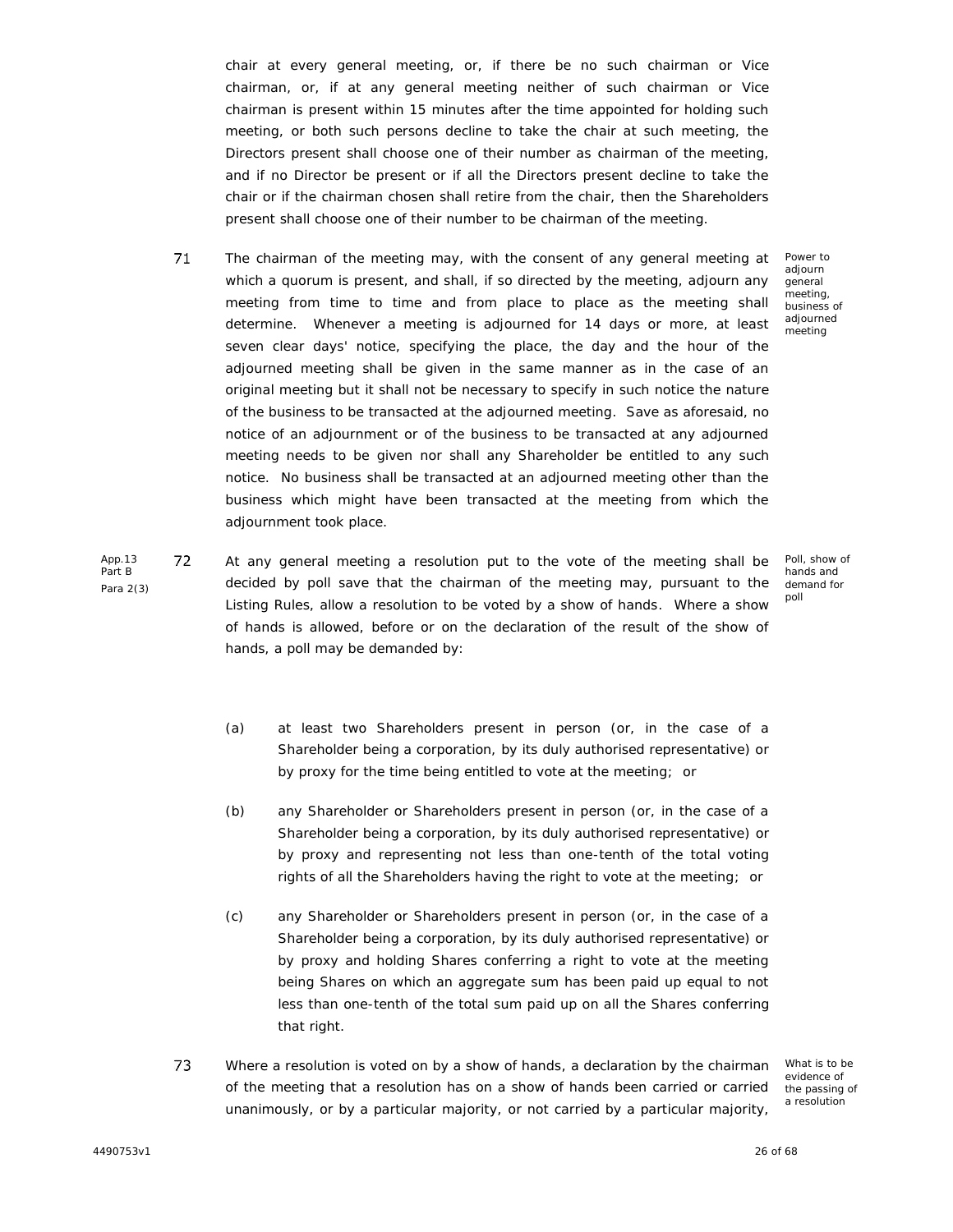or lost, and an entry to that effect made in the minute book of the Company shall be conclusive evidence of the facts without proof of the number or proportion of the votes recorded in favour of or against such resolution.

- 74 Poll A poll shall be taken in such manner (including the use of ballot or voting papers or tickets) and at such time and place as the chairman of the meeting directs. No notice need be given of a poll not taken immediately. The result of the poll shall be deemed to be the resolution of the meeting at which the poll was required or demanded. In the event that a poll is demanded after the chairman of the meeting allows a show of hands pursuant to Article 72, the demand for a poll may be withdrawn, with the consent of the chairman of the meeting, at any time before the close of the meeting at which the poll was demanded or the taking of the poll, whichever is the earlier.
- 75 Any poll on the election of a chairman of a meeting or on any question of adjournment shall be taken at the meeting and without adjournment.

76 In the case of an equality of votes, whether on a show of hands or on a poll, the chairman of the meeting shall be entitled to a second or casting vote. In case of any dispute as to the admission or rejection of any vote, the chairman of the meeting shall determine the same, and such determination shall be final and conclusive.

- 77 The demand for a poll shall not prevent the continuance of a meeting for the transaction of any business other than the question on which a poll has been demanded.
- 78 If an amendment shall be proposed to any resolution under consideration but shall in good faith be ruled out of order by the chairman of the meeting, the proceedings shall not be invalidated by any error in such ruling. In the case of a resolution duly proposed as a Special Resolution no amendment thereto (other than a mere clerical amendment to correct a patent error) may in any event be considered or voted upon.

## **VOTES OF SHAREHOLDERS**

App.3 79 Para 6(1) Subject to any special rights, privileges or restrictions as to voting for the time being attached to any class or classes of Shares, at any general meeting on a poll every Shareholder present in person (or, in the case of a Shareholder being a corporation, by its duly authorised representative) or by proxy, shall have one vote for every Share of which he is the holder which is fully paid or credited as fully paid (but so that no amount paid or credited as paid on a Share in advance of calls or instalments shall be treated for the purposes of this Article as paid on the Share), and on a show of hands every Shareholder who is present in person (or, in the case of a Shareholder being a corporation, by its duly authorised representative) or by proxy shall (save as provided otherwise in this Article) have one (1) vote. On a poll a Shareholder entitled to more than one vote need not use all his votes or cast all his votes in the same way. Notwithstanding anything contained in these Articles, where more than one proxy is appointed by a Shareholder which is a Clearing House (or its nominee(s)), each such proxy shall

chairman to have casting vote

Business may proceed notwithstandin g demand for poll

Amendment of resolutions

Votes of shareholders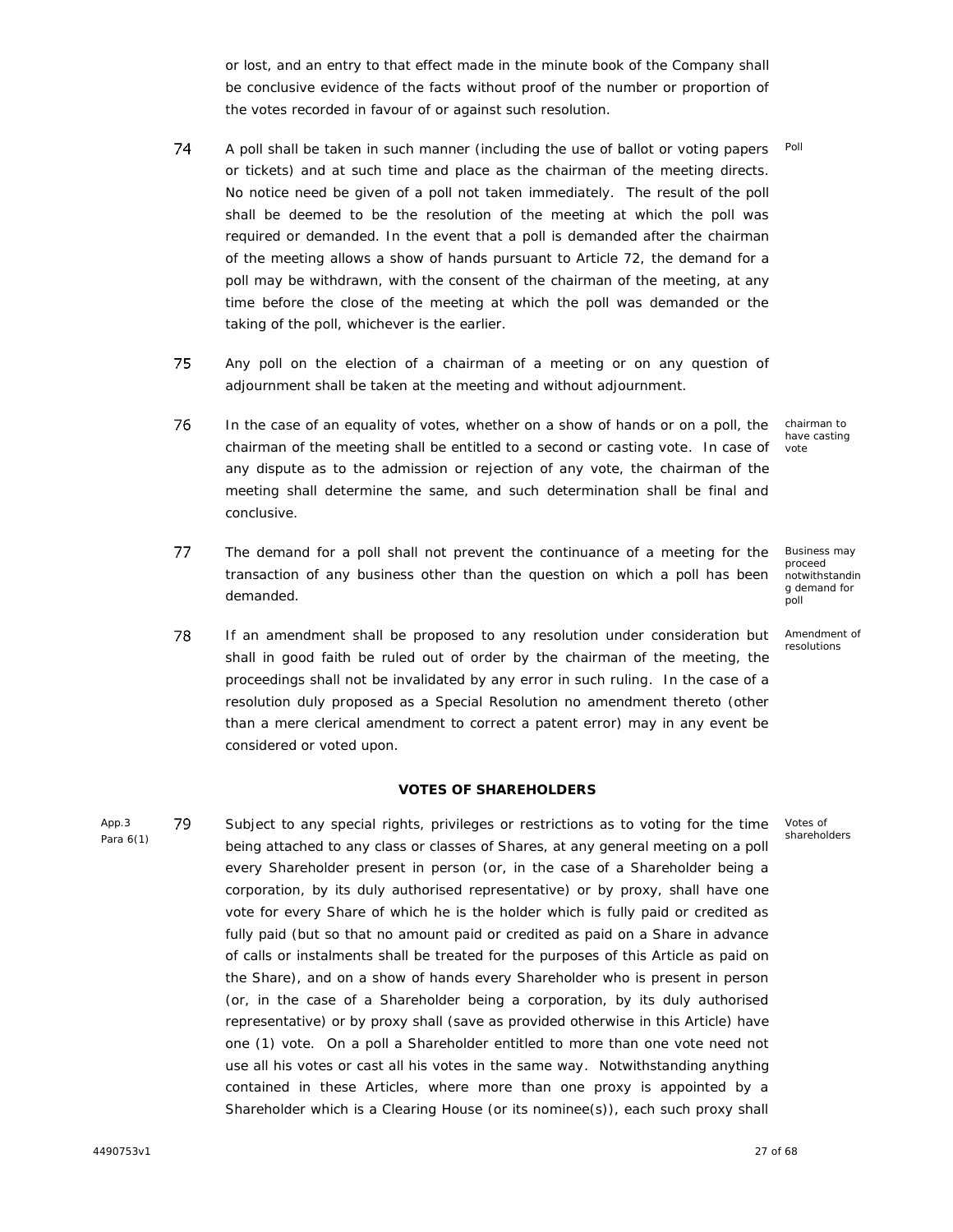have one vote on a show of hands and on a poll, each such proxy is under no obligation to cast all his votes in the same way.

- App.3 79A Para 14 Where the Company has knowledge that any Shareholder is, under the Listing Rules, required to abstain from voting on any particular resolution or restricted to voting only for or only against any particular resolution, any votes cast by or on behalf of such Shareholder in contravention of such requirement or restriction shall not be counted.
	- 80 Any person entitled under Article 51 to be registered as the holder of any Shares may vote at any general meeting in respect thereof in the same manner as if he were the registered holder of such Shares, provided that at least 48 hours before the time of the holding of the meeting or adjourned meeting (as the case may be) at which he proposes to vote, he shall satisfy the Board of his right to be registered as the holder of such Shares or the Board shall have previously admitted his right to vote at such meeting in respect thereof.

Votes in respect of deceased and bankrupt shareholders

Joint holders

- 81 Where there are joint registered holders of any Share, any one of such persons may vote at any meeting, either personally or by proxy, in respect of such Share as if he were solely entitled thereto; but if more than one of such joint holders be present at any meeting personally or by proxy, that one of the said persons so present whose name stands first on the Register in respect of such Share shall alone be entitled to vote in respect thereof. Several executors or administrators of a deceased Shareholder, and several trustees in bankruptcy or liquidators of a Shareholder in whose name any Share stands shall for the purposes of this Article be deemed joint holders thereof.
- 82 A Shareholder of unsound mind or in respect of whom an order has been made by any court having jurisdiction in lunacy may vote, whether on a poll or on a show of hands, by his committee or receiver, or other person in the nature of a committee or receiver appointed by that court, and any such committee, receiver or other person may vote on a poll by proxy. Evidence to the satisfaction of the Board of the authority of the person claiming to exercise the right to vote shall be delivered to such place or one of such places (if any) as is specified in accordance with these Articles for the deposit of instruments of proxy or, if no place is specified, at the Registration Office, not later than the latest time at which an instrument of proxy must, if it is to be valid for the meeting, be delivered.
- 83 Save as expressly provided in these Articles or otherwise determined by the Board, no person other than a Shareholder duly registered and who shall have paid everything for the time being due from him payable to the Company in respect of his Shares shall be entitled to be present or to vote (save as proxy or authorised representative for another Shareholder) whether personally, by proxy or by attorney or to be reckoned in the quorum, at any general meeting.
- 84 No objection shall be raised to the qualification of any person exercising or purporting to exercise a vote or the admissibility of any vote except at the meeting or adjourned meeting at which the vote objected to is given or tendered, and every vote not disallowed at such meeting shall be valid for all purposes.

Votes of shareholders of unsound mind

Qualification for voting

Objections to votes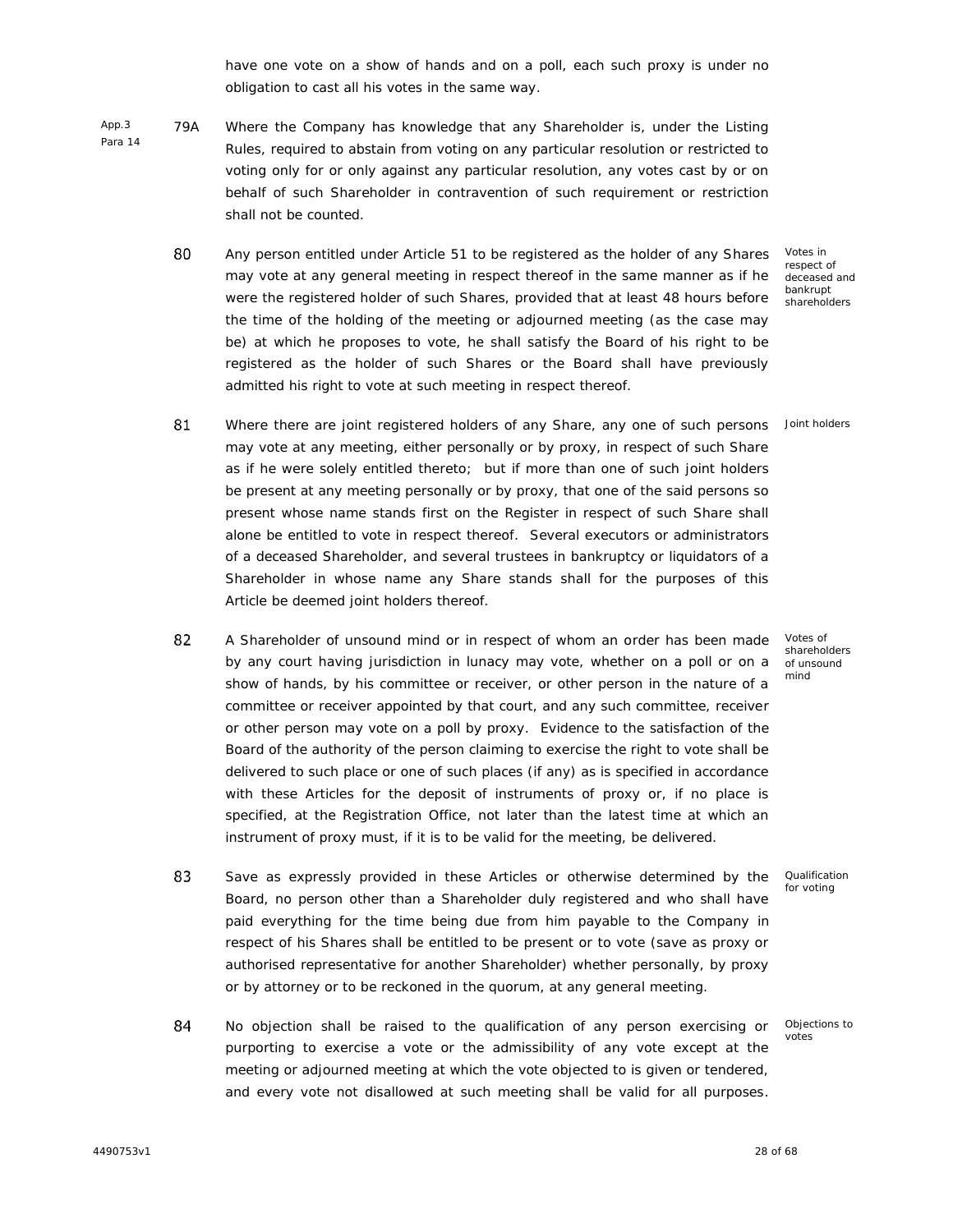Any such objection made in due time shall be referred to the chairman of the meeting, whose decision shall be final and conclusive.

## **APPOINTMENT OF PROXY AND CORPORATE REPRESENTATIVE**

App.13 85 Part B Para 2(2)

Any Shareholder entitled to attend and vote at a meeting of the Company shall be entitled to appoint another person as his proxy to attend and vote instead of him. A Shareholder who is the holder of two or more Shares may appoint more than one proxy to represent him and vote on his behalf at a general meeting of the Company or at a class meeting. A proxy need not be a Shareholder of the Company. On a poll or a show of hands votes may be given either personally (or, in the case of a Shareholder being a corporation, by its duly authorised representative) or by proxy. A proxy shall be entitled to exercise the same powers on behalf of a Shareholder who is an individual and for whom he acts as proxy as such Shareholder could exercise. In addition, a proxy shall be entitled to exercise the same powers on behalf of a Shareholder which is a corporation and for which he acts as proxy as such Shareholder could exercise if it were an individual Shareholder.

- 86 No appointment of a proxy shall be valid unless it names the person appointed and his appointor. The Board may, unless it is satisfied that the person purporting to act as proxy is the person named in the relevant instrument for his appointment and the validity and authenticity of the signature of his appointor, decline such person's admission to the relevant meeting, reject his vote or, in the event that a poll is demanded after the chairman of the meeting allows a show of hands pursuant to Article 72, his demand for a poll and no Shareholder who may be affected by any exercise by the Board of its power in this connection shall have any claim against the Directors or any of them nor may any such exercise by the Board of its powers invalidate the proceedings of the meeting in respect of which they were exercised or any resolution passed or defeated at such meeting.
- App.3 87 Para 11(2) The instrument appointing a proxy shall be in writing under the hand of the appointor or of his attorney duly authorised in writing, or if the appointor is a corporation, either under seal or under the hand of an officer or attorney duly authorised.

Instrument appointing proxy to be in writing

Proxies

88 The instrument appointing a proxy and, if requested by the Board, the power of Appointment of proxy must attorney or other authority (if any) under which it is signed or a notarially be depositedcertified copy of that power or authority shall be deposited at such place or one of such places (if any) as is specified in the notice of meeting or in the instrument of proxy issued by the Company (or, if no place is specified, at the Registration Office) not less than 48 hours before the time for holding the meeting or adjourned meeting (as the case may be) at which the person named in such instrument proposes to vote, and in default the instrument of proxy shall not be treated as valid. No instrument appointing a proxy shall be valid after the expiration of 12 Months from the date of its execution, except at an adjourned meeting where the meeting was originally held within 12 Months from such date. Delivery of an instrument appointing a proxy shall not preclude a Shareholder from attending and voting in person (or in the case of a Shareholder being a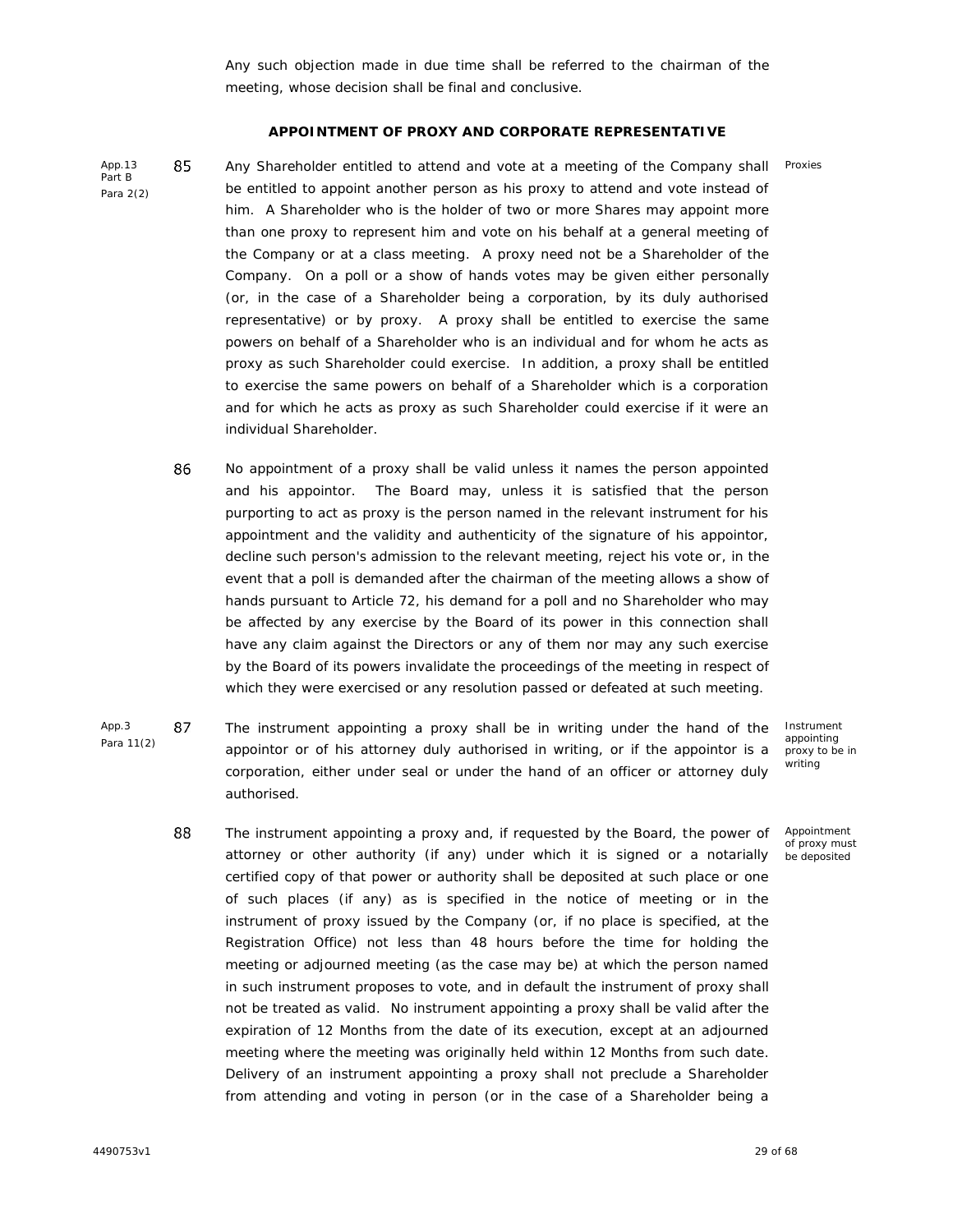corporation, its duly authorised representative) at the meeting concerned and, in such event, the instrument appointing a proxy shall be deemed to be revoked.

- App.3 89 Para 11(1) Every instrument of proxy, whether for a specified meeting or otherwise, shall be x in such form as the Board may from time to time approve, provided that it shall not preclude the use of the two-way form. Any form issued to a Shareholder for use by him for appointing a proxy to attend and vote at an extraordinary general meeting or at an annual general meeting at which any business is to be transacted shall be such as to enable the Shareholder, according to his intentions, to instruct the proxy to vote in favour of or against (or, in default of instructions, to exercise his discretion in respect of) each resolution dealing with any such business.
	- 90 The instrument appointing a proxy to vote at a general meeting shall: (i) be deemed to confer authority upon the proxy to demand or join in demanding a poll and to vote on any resolution (or amendment thereto) put to the meeting for which it is given as the proxy thinks fit; and (ii) unless the contrary is stated therein, be valid as well for any adjournment of the meeting as for the meeting to which it relates.
	- 91 A vote given in accordance with the terms of an instrument of proxy or by the duly authorised representative of a corporation shall be valid notwithstanding the previous death or insanity of the principal or revocation of the proxy or power of attorney or other authority under which the proxy was executed or the transfer of the Share in respect of which the proxy is given, provided that no intimation in writing of such death, insanity, revocation or transfer as aforesaid shall have been received by the Company at its Registration Office, or at such other place as is referred to in Article 88, at least two hours before the commencement of the meeting or adjourned meeting at which the proxy is used.
	- 92 (a) x Any corporation which is a Shareholder may, by resolution of its directors or other governing body or by power of attorney, authorise such person as it thinks fit to act as its representative at any meeting of the Company or of any class of Shareholders of the Company, and the person so authorised shall be entitled to exercise the same rights and powers on behalf of the corporation which he represents as that corporation could exercise if it were an individual Shareholder of the Company. References in these Articles to a Shareholder present in person at a meeting shall, unless the context otherwise requires, include a corporation which is a Shareholder represented at the meeting by such duly authorised representative.
- App.13 Part B Para 6 (b) Where a Shareholder is a Clearing House (or its nominee(s)), it may (subject to Article 93) authorise such person or persons as it thinks fit to act as its representative or representatives at any meeting of the Company or at any meeting of any class of Shareholders provided that if more than one person is so authorised, the authorisation shall specify the number and class of Shares in respect of which each such representative is so authorised. A person so authorised pursuant to the provisions of

When vote by proxy valid

though authority revoked

Authority under instrument appointing proxy

Appointment of multiple corporate representative

s

Form of proxy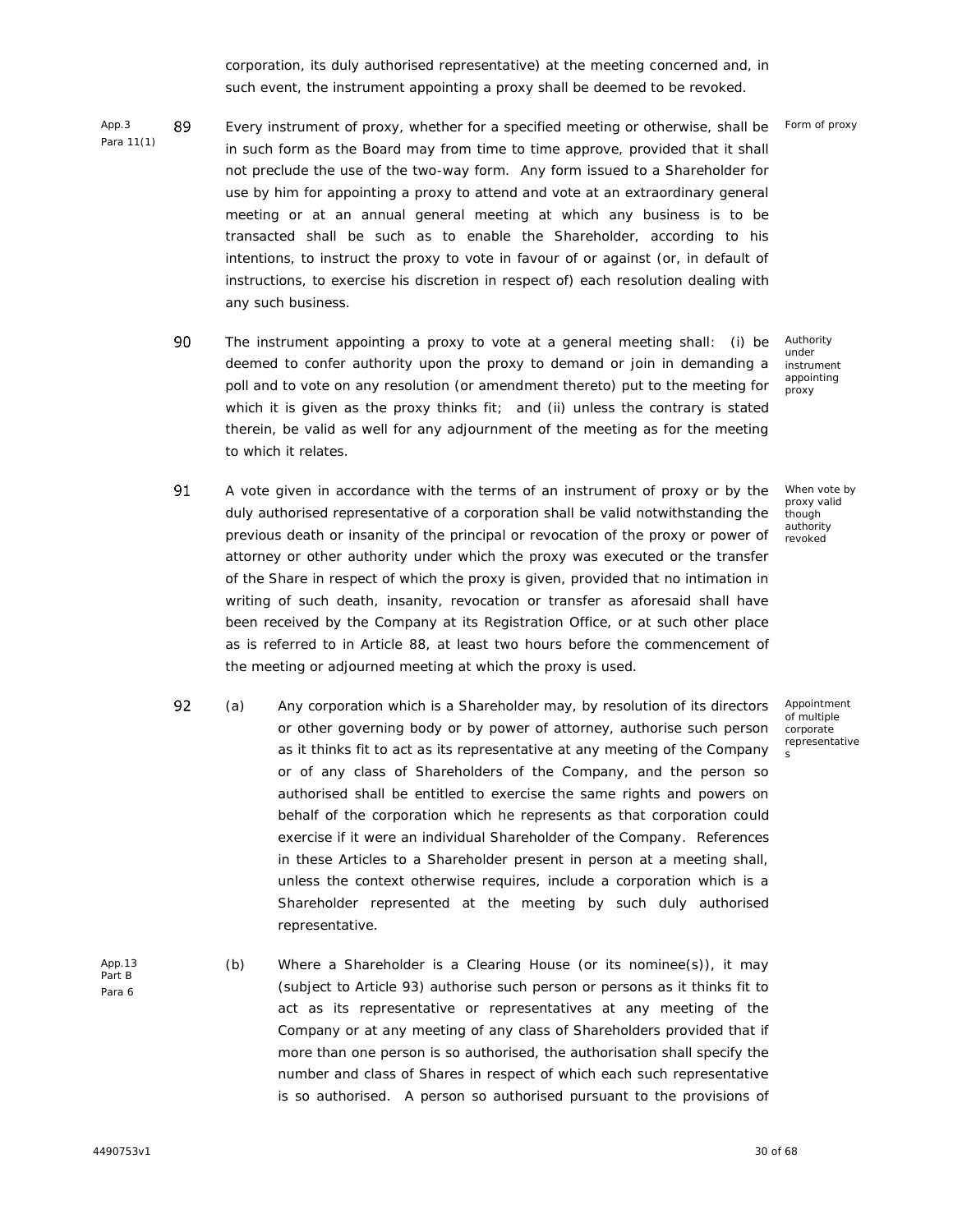this Article shall be deemed to have been duly authorised without further evidence of the facts and be entitled to exercise the same rights and powers on behalf of the Clearing House (or its nominee(s)) which he represents as that Clearing House (or its nominee(s)) could exercise as if such person were an individual Shareholder, including the right to vote individually on a show of hands.

93 Unless the Board agrees otherwise, an appointment of a corporate representative x shall not be valid as against the Company unless:

Conditions for appointment of corporate representative s

- (a) in the case of such an appointment by a Shareholder which is a Clearing House (or its nominee(s)), a written notification of the appointment issued by any director, the secretary or any authorised officer(s) of such Shareholder shall have been delivered at such place or one of such places (if any) as is specified in the notice of meeting or in the form of notice issued by the Company, or handed to the chairman of the meeting at the meeting or, if no place is specified, at the principal place of business maintained by the Company in the Relevant Territory from time to time before the time of holding the meeting or adjourned meeting at which the person so authorised proposes to vote or handed to the chairman of the meeting at the meeting; and
- (b) in the case of such an appointment by any other corporate Shareholder, a copy of the resolution of its directors or other governing body of the Shareholder authorising the appointment of the corporate representative or a form of notice of appointment of corporate representative issued by the Company for such purpose or a copy of the relevant power of attorney, together with an up-to-date copy of the Shareholder's constitutive documents and a list of directors or members of the governing body of the Shareholder as at the date of such resolution, or, as the case may be, power of attorney, in each case certified by a director, secretary or a member of the governing body of that Shareholder and notarised, or, in the case of a form of notice of appointment issued by the Company as aforesaid, completed and signed in accordance with the instructions thereon or in the case of a power of attorney a notarised copy of the relevant authority under which it was signed, shall have been deposited at such place or one of such places (if any) as is specified in the notice of meeting or in the form of notice issued by the Company as aforesaid (or, if no place is specified, at the Registration Office) not less than 48 hours before the time for holding the meeting or adjourned meeting or poll (as the case may be) at which the corporate representative proposes to vote.
- 94 No appointment of a corporate representative shall be valid unless it names the person authorised to act as the appointor's representative and the appointor is also named. The Board may, unless it is satisfied that a person purporting to act as a corporate representative is the person named in the relevant instrument for his appointment, decline such person's admission to the relevant meeting and/or reject his vote or demand for a poll and no Shareholder who may be affected by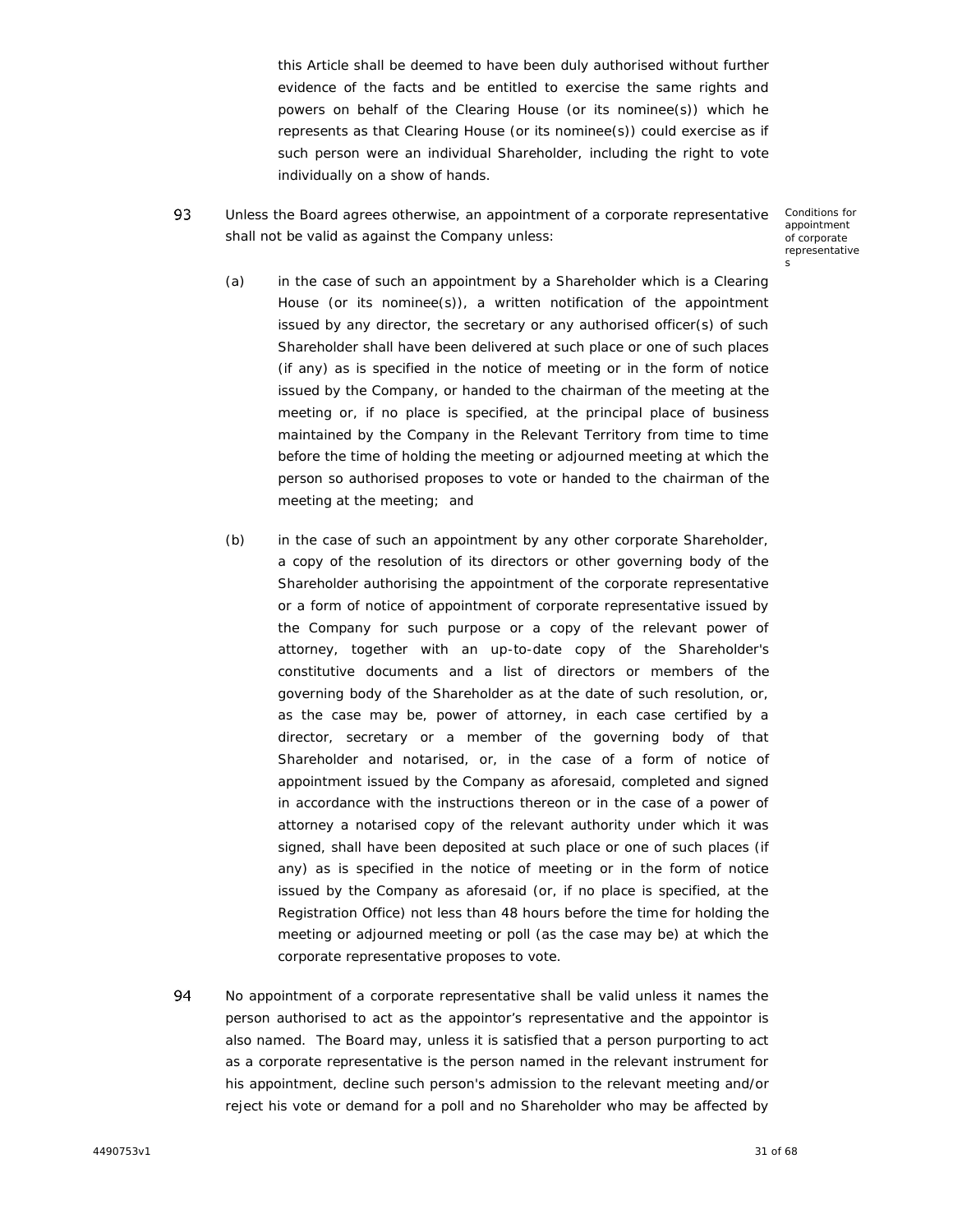any exercise by the Board of its power in this connection shall have any claim against the Board or any of them nor may any such exercise by the Board of its powers invalidate the proceedings of the meeting in respect of which they were exercised or any resolution passed or defeated at such meeting.

#### **REGISTERED OFFICE**

95 Registered The Registered Office of the Company shall be at such place in the Cayman Office Islands as the Board shall from time to time decide.

## **BOARD OF DIRECTORS**

- 96 The number of Directors shall not be less than two (2). The Company shall keep Number of **Directors** at its Registered Office a register of its directors and officers in accordance with the Companies Law.
- 97 A Director may at any time, by notice in writing signed by him delivered to the Registered Office or at the Head Office or at a meeting of the Board, appoint any person (including another Director) to act as alternate Director in his place during his absence and may in like manner at any time determine such appointment. If such person is not another Director such appointment unless previously approved by the Board shall have effect only upon and subject to being so approved. The appointment of an alternate Director shall determine on the happening of any event which, were he a Director, would cause him to vacate such office or if his appointor ceases to be a Director. An alternate Director may act as alternate to more than one Director.
- 98 (a) x An alternate Director shall (subject to his giving to the Company an Rights of Alternate address, telephone and facsimile number within the territory of the Head **Directors** Office for the time being for the giving of notices on him and except when absent from the territory in which the Head Office is for the time being situate) be entitled (in addition to his appointor) to receive and (in lieu of his appointor) to waive notices of meetings of the Board and of any committee of the Board of which his appointor is a member and shall be entitled to attend and vote as a Director at any such meeting at which the Director appointing him is not personally present and generally at such meeting to perform all the functions of his appointor as a Director and for the purposes of the proceedings at such meeting the provisions of these Articles shall apply as if he (instead of his appointor) were a Director. If he shall be himself a Director or shall attend any such meeting as an alternate for more than one Director his voting rights shall be cumulative. If his appointor is for the time being absent from the territory in which the Head Office is for the time being situate or otherwise not available or unable to act, his signature to any resolution in writing of the Directors or any such committee shall be as effective as the signature of his appointor. His attestation of the affixing of the Seal shall be as effective as the signature and attestation of his appointor. An alternate Director shall not, save as aforesaid, have power to act as a Director nor shall he be deemed to be a Director for the purposes of

Alternate

Directors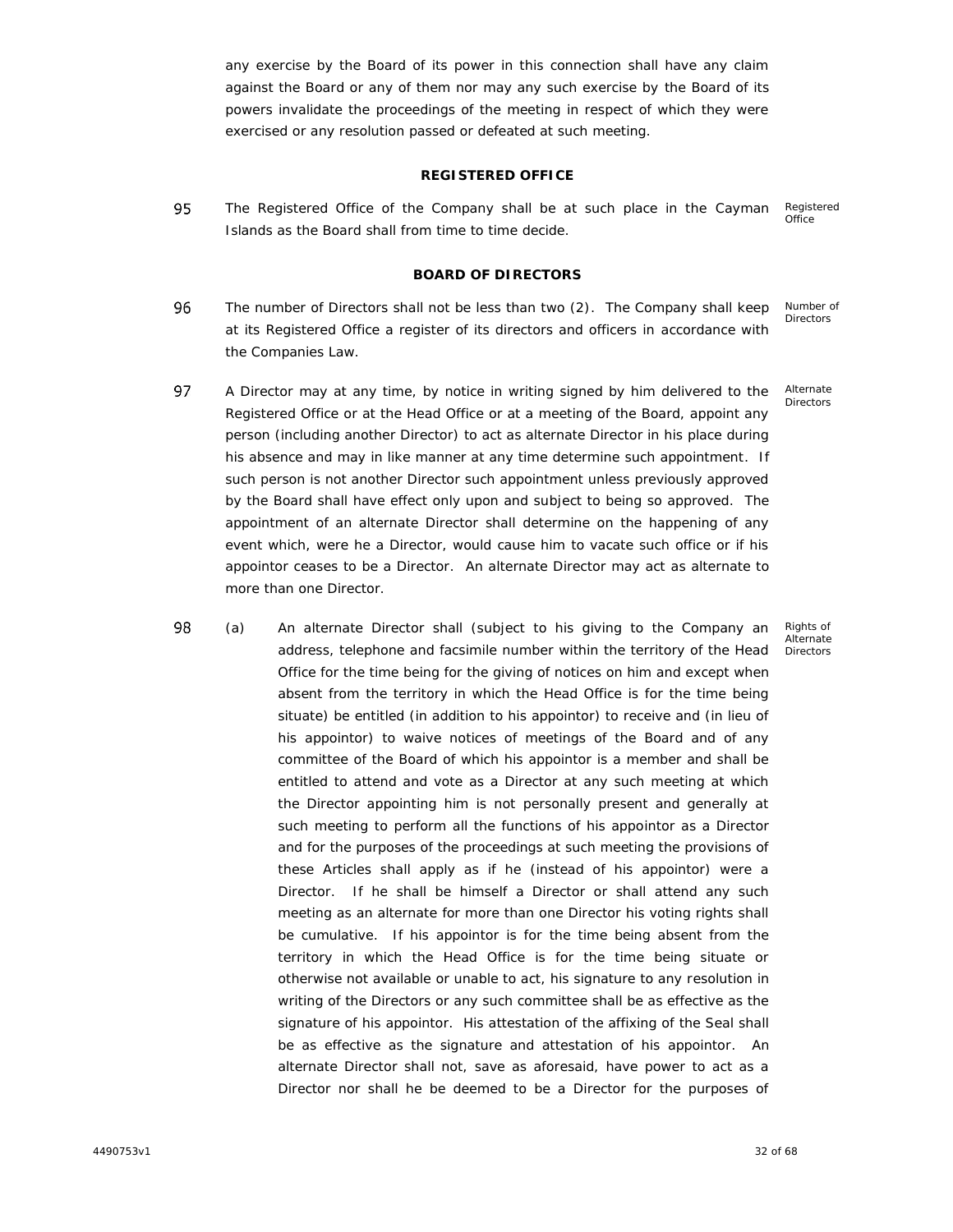these Articles.

- (b) An alternate Director shall be entitled to contract and be interested in and benefit from contracts or arrangements or transactions and to be repaid expenses and to be indemnified to the same extent *mutatis mutandis* as if he were a Director, but he shall not be entitled to receive from the Company in respect of his appointment as alternate Director any remuneration except only such part (if any) of the ordinary remuneration otherwise payable to his appointor as such appointor may by notice in writing to the Company from time to time direct.
- (c) A certificate by a Director (including for the purpose of this paragraph (c) an alternate Director) or the Secretary that a Director (who may be the one signing the certificate) was at the time of a resolution of the Directors or any committee thereof absent from the territory of the Head Office or otherwise not available or unable to act or has not supplied an address, telephone and facsimile number within the territory of the Head Office for the purposes of giving of notice to him shall in favour of all persons without express notice to the contrary, be conclusive of the matter so certified.
- 99 A Director or an alternate Director shall not be required to hold any qualification<br>Shares but shall nevertheless be entitled to attend and speak at all general meetings of the Company and all meetings of any class of Shareholders of the Company.

Share qualification of Directors or alternate Directors

Directors' remuneration

- 100 The Directors shall be entitled to receive by way of ordinary remuneration for x their services as Directors such sum as shall from time to time be determined by the Company in general meeting or by the Board, such sum (unless otherwise directed by the resolution by which it is voted) to be divided amongst the Directors in such proportions and in such manner as they may agree, or failing agreement, equally, except that in such event any Director holding office for less than the whole of the relevant period in respect of which the ordinary remuneration is paid shall only rank in such division in proportion to the time during such period for which he has held office. Such remuneration shall be in addition to any other remuneration to which a Director who holds any salaried employment or office in the Company may be entitled by reason of such employment or office.
- 101 The Directors shall also be entitled to be repaid all travelling, hotel and other expenses reasonably incurred by them respectively in or about the performance of their duties as Directors, including their expenses of travelling to and from Board meetings, committee meetings or general meetings or otherwise incurred whilst engaged on the business of the Company or in the discharge of their duties as Directors.
- 102 The Board may grant special remuneration to any Director who shall perform or has performed any special or extra services at the request of the Company. Such special remuneration may be made payable to such Director in addition to

Special remuneration

Directors' expenses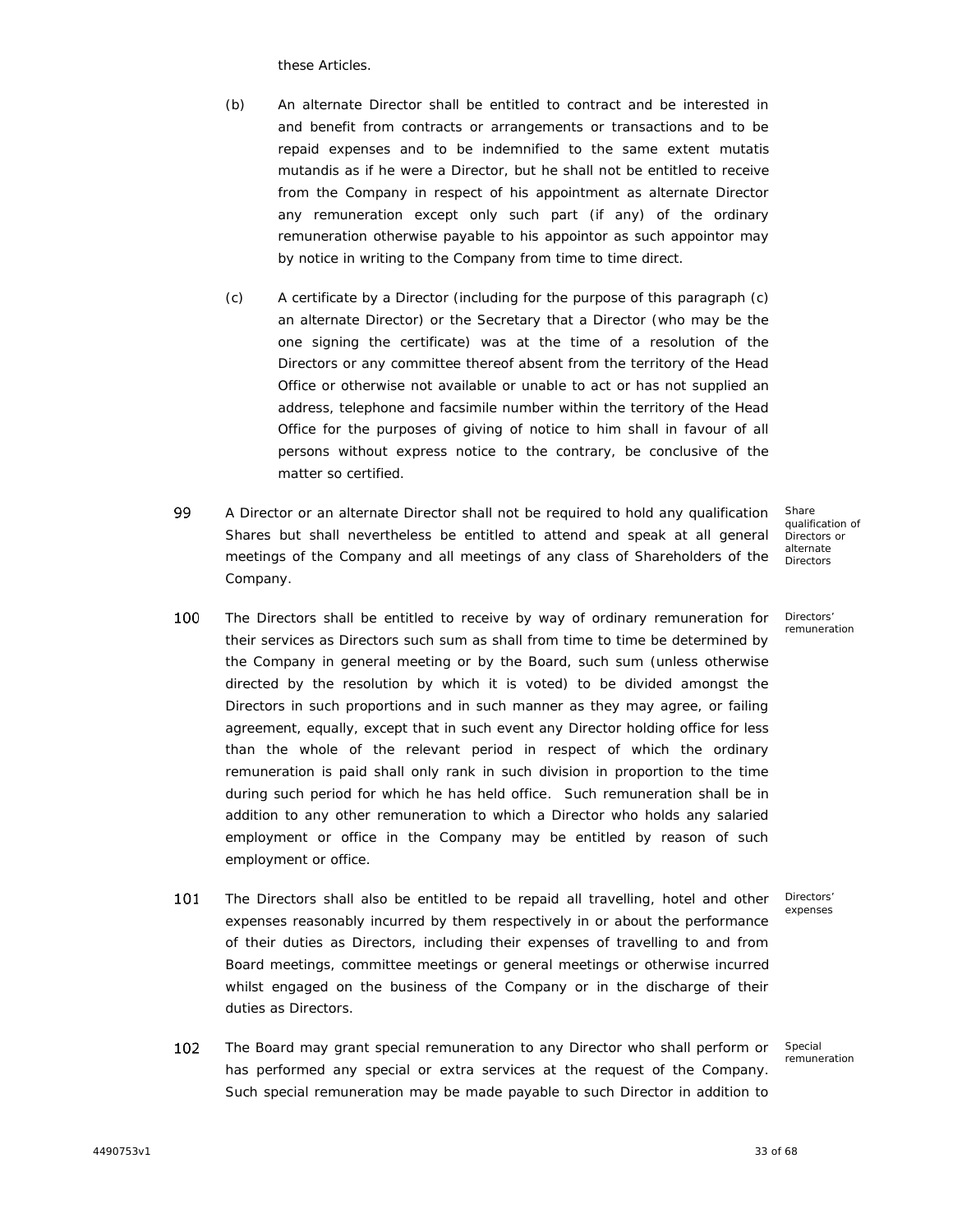or in substitution for his ordinary remuneration as a Director, and may be made payable by way of salary, commission or participation in profits or otherwise as may be arranged.

- 103 Notwithstanding Articles 100, 101 and 102, the remuneration of a managing director, joint managing director, deputy managing director or an executive director or a Director appointed to any other office in the management of the Company may from time to time be fixed by the Board and may be by way of salary, commission, or participation in profits or otherwise or by all or any of those modes and with such other benefits (including pension and/or gratuity and/or other benefits on retirement) and allowances as the Board may from time to time decide. Such remuneration shall be in addition to his ordinary remuneration as a Director.
- App.13 1 ( Part B Para 5(4) (a) x Payments to any Director or past director of the Company of any sum by way of compensation for loss of office or as consideration for or in connection with his retirement from office (not being a payment to which the director of the Company or past director is contractually or statutorily entitled) must be approved by the Company in general meeting.
- App.13 Part B Para 5(2) (b) Except as would, if the Company were a company incorporated in Hong Kong, be permitted by the Companies Ordinance as in force at the date of adoption of these Articles, and except as permitted under the Companies Law, the Company shall not directly or indirectly:
	- (i) make a loan to a Director or a director of any Holding Company of the Company or any of their respective Close Associates;
	- (ii) enter into any guarantee or provide any security in connection with a loan made by any person to a Director or a director of any Holding Company of the Company or any of their respective Close Associates; or
	- (iii) if any one or more of the Directors hold (jointly or severally or directly or indirectly) a controlling interest in another company, make a loan to that other company or enter into any guarantee or provide any security in connection with a loan made by any person to that other company.
	- (c) Article 104(a) and (b) shall only apply during the Relevant Period.
	- A Director shall vacate his office: x When office of When office of 105

Director to be vacated

- (a) if he becomes bankrupt or has a receiving order made against him or suspends payment or compounds with his creditors generally; or
- (b) if he dies or becomes of unsound mind as determined pursuant to an order made by any competent court or official on the grounds that he is or may be suffering from mental disorder or is otherwise incapable of managing his affairs and the Board resolves that his office be vacated;

Remuneration of managing directors, etc.

Payments for compensation for loss of office

Loans to Directors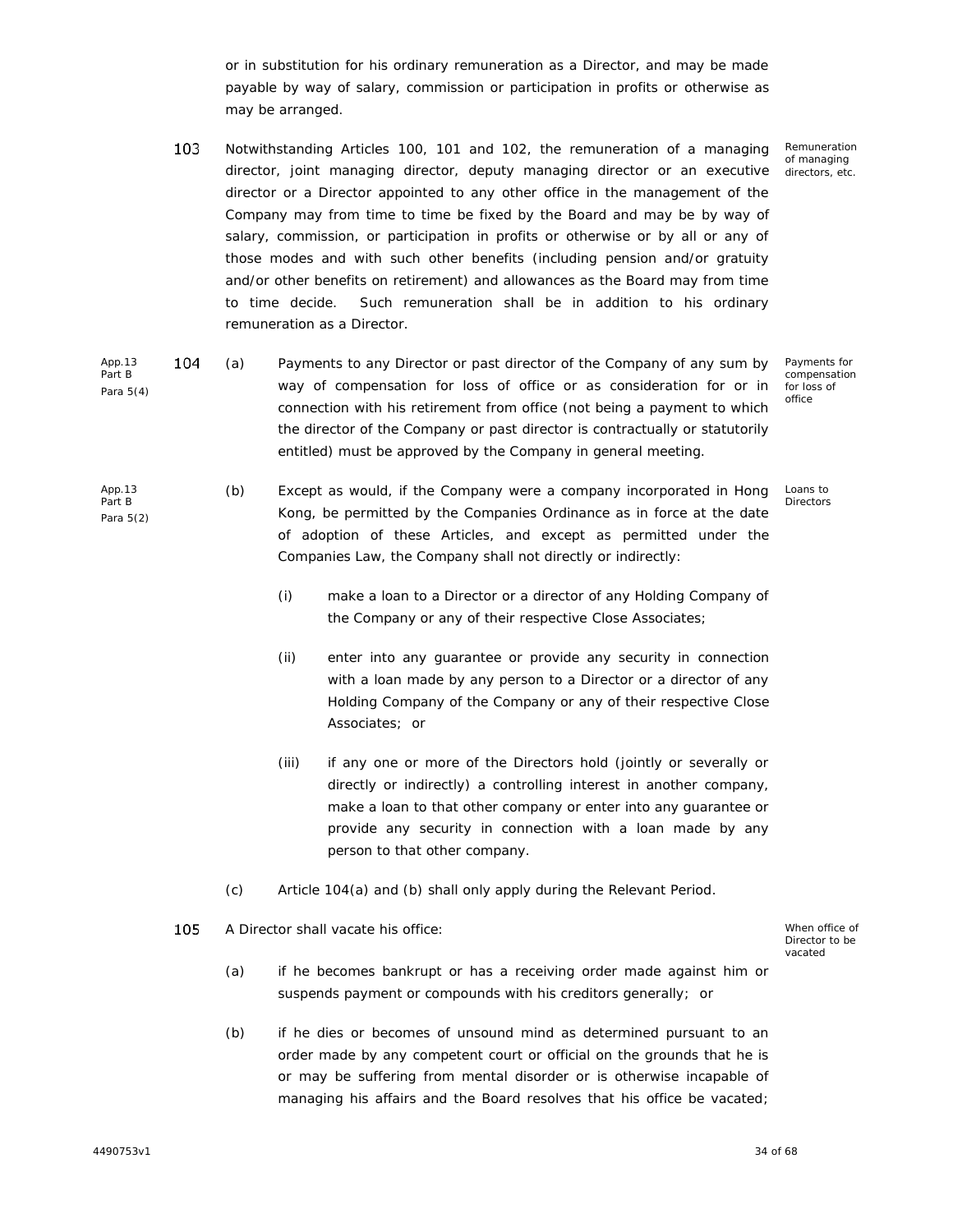- or
- (c) if he absents himself from the meetings of the Board during a continuous period of six months, without special leave of absence from the Board, and his alternate Director (if any) shall not during such period have attended in his stead, and the Board pass a resolution that he has by reason of such absence vacated his office; or
- (d) if he becomes prohibited by law from acting as a Director, or he ceases to be a Director by virtue of any provision of law or is removed from office pursuant to these Articles; or
- (e) if he has been validly required by the stock exchange of the Relevant Territory to cease to be a Director and the relevant time period for application for review of or appeal against such requirement has lapsed and no application for review or appeal has been filed or is underway against such requirement; or
- (f) if by notice in writing delivered to the Company at its Registered Office or at the Head Office or tendered at a meeting of the Board he resigns his office; or
- (g) if he shall be removed from office by an Ordinary Resolution of the Company under Article 114; or
- (h) if he shall be removed from the office by notice in writing served on him signed by not less than 34 in number (or if that is not a round number, the nearest lower round number) of the Directors (including himself) then in office.
- 106 No Director shall be required to vacate office or be ineligible for re-election or reappointment as a Director, and no person shall be ineligible for appointment as a Director by reason only of his having attained any particular age.
- App.13 107 Part B Para 5(3) (a) x No Director or intended Director shall be disqualified by his office from contracting with the Company either as vendor, purchaser or otherwise nor shall any such contract or any contract or arrangement entered into by or on behalf of the Company with any person, company or partnership of or in which any Director shall be a member or otherwise interested be capable on that account of being avoided, nor shall any Director so contracting or being any member or so interested be liable to account to the Company for any profit so realised by any such contract or arrangement by reason only of such Director holding that office or the fiduciary relationship thereby established, provided that such Director shall, if his interest in such contract or arrangement is material, declare the nature of his interest at the earliest meeting of the Board at which it is practicable for him to do so, either specifically or by way of a general notice stating that, by reason of the facts specified in the notice, he is to be regarded as interested in any contracts of a specified description

Directors' interests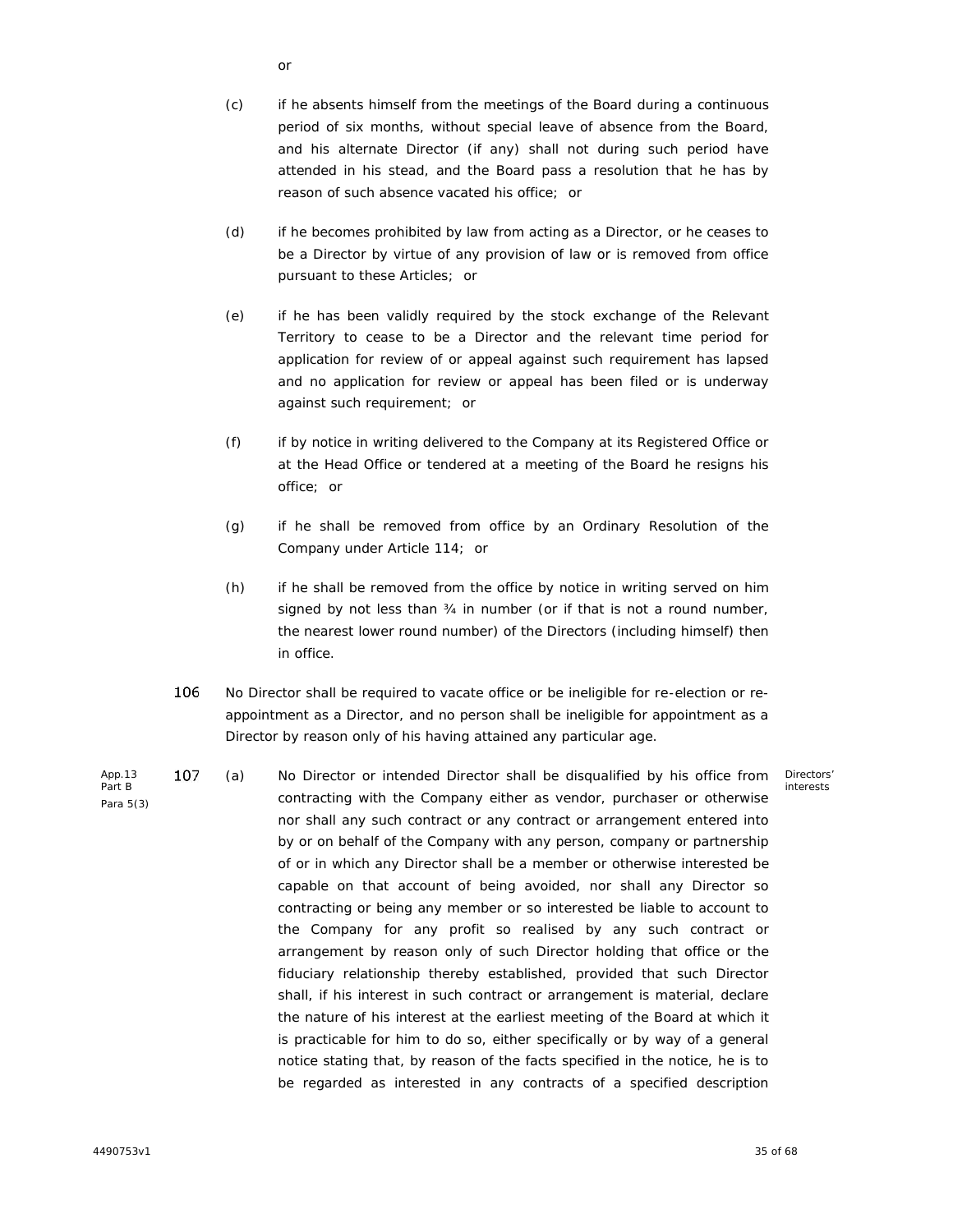which may subsequently be made by the Company.

- (b) Any Director may continue to be or become a director, managing director, joint managing director, deputy managing director, executive director, manager or other officer or member of any other company in which the Company may be interested and (unless otherwise agreed between the Company and the Director) no such Director shall be liable to account to the Company or the Shareholders for any remuneration or other benefits received by him as a director, managing director, joint managing director, deputy managing director, executive director, manager or other officer or member of any such other company. The Directors may exercise the voting powers conferred by the shares in any other company held or owned by the Company, or exercisable by them as directors of such other company in such manner in all respects as they think fit (including the exercise thereof in favour of any resolution appointing themselves or any of them as directors, managing directors, joint managing directors, deputy managing director, executive directors, managers or other officers of such company) and any Director may vote in favour of the exercise of such voting rights in the manner aforesaid notwithstanding that he may be, or is about to be, appointed a director, managing director, joint managing director, deputy managing director, executive director, manager or other officer of such a company, and that as such he is or may become interested in the exercise of such voting rights in the manner aforesaid.
- (c) A Director may hold any other office or place of profit with the Company (except that of Auditors) in conjunction with his office of Director for such period and upon such terms as the Board may determine, and may be paid such extra remuneration therefor (whether by way of salary, commission, participation in profit or otherwise) as the Board may determine, and such extra remuneration shall be in addition to any remuneration provided for by or pursuant to any other Articles.
- (d) A Director shall not vote (nor shall he be counted in the quorum) on any resolution of the Board in respect of any contract or arrangement or proposal in which he or any of his Close Associate(s) has/have a material interest, and if he shall do so his vote shall not be counted (nor shall he be counted in the quorum for that resolution), but this prohibition shall not apply to any of the following matters namely:
	- (i) the giving of any security or indemnity either:
		- (A) to the Director or his Close Associate(s) in respect of money lent or obligations incurred or undertaken by him or any of them at the request of or for the benefit of the Company or any of its subsidiaries; or
		- (B) to a third party in respect of a debt or obligation of the Company or any of its subsidiaries for which the Director

App.3 Para 4(1) App.3 Note 1

4490753v1 36 of 68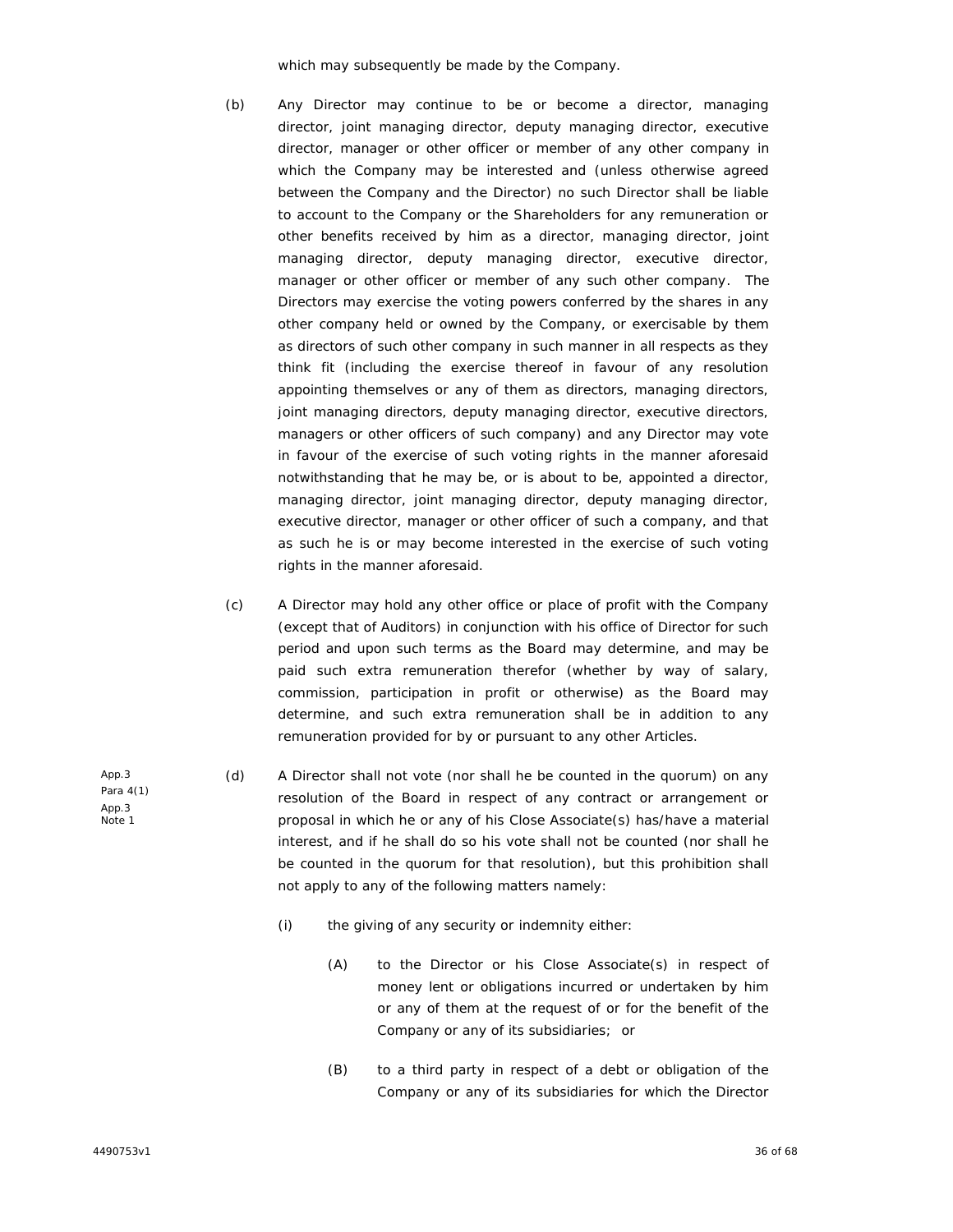or his Close Associate(s) has himself/themselves assumed responsibility in whole or in part and whether alone or jointly under a guarantee or indemnity or by the giving of security;

- (ii) any proposal concerning an offer of shares or debentures or other securities of or by the Company or any other company which the Company may promote or be interested in for subscription or purchase where the Director or his Close Associate(s) is/are or is/are to be interested as a participant in the underwriting or sub underwriting of the offer;
- (iii) any proposal or arrangement concerning the benefit of employees of the Company or its subsidiaries including:
	- (A) the adoption, modification or operation of any employees' share scheme or any share incentive or share option scheme under which the Director or his Close Associate(s) may benefit; or
	- (B) the adoption, modification or operation of a pension fund or retirement, death or disability benefits scheme which relates both to Directors, his Close Associates and employees of the Company or any of its subsidiaries and does not provide in respect of any Director or his Close Associate(s), as such any privilege or advantage not generally accorded to the class of persons to which such scheme or fund relates; and
- (iv) any contract or arrangement in which the Director or his Close Associate(s) is/are interested in the same manner as other holders of shares or debentures or other securities of the Company by virtue only of his/their interest in shares or debentures or other securities of the Company.
- (e) Where proposals are under consideration concerning the appointment (including fixing or varying the terms of or terminating the appointment) of two or more Directors to offices or employments with the Company or any company in which the Company is interested, such proposals shall be divided and considered in relation to each Director separately and in such case each of the Directors concerned (if not prohibited from voting under paragraph (d)) shall be entitled to vote (and be counted in the quorum) in respect of each resolution except that concerning his own appointment.
- (f) If any question shall arise at any meeting of the Board as to the materiality of the interest of a Director (other than the chairman of the meeting) or his Close Associates or as to the entitlement of any Director (other than the chairman of the meeting) to vote or be counted in the quorum and such question is not resolved by his voluntarily agreeing to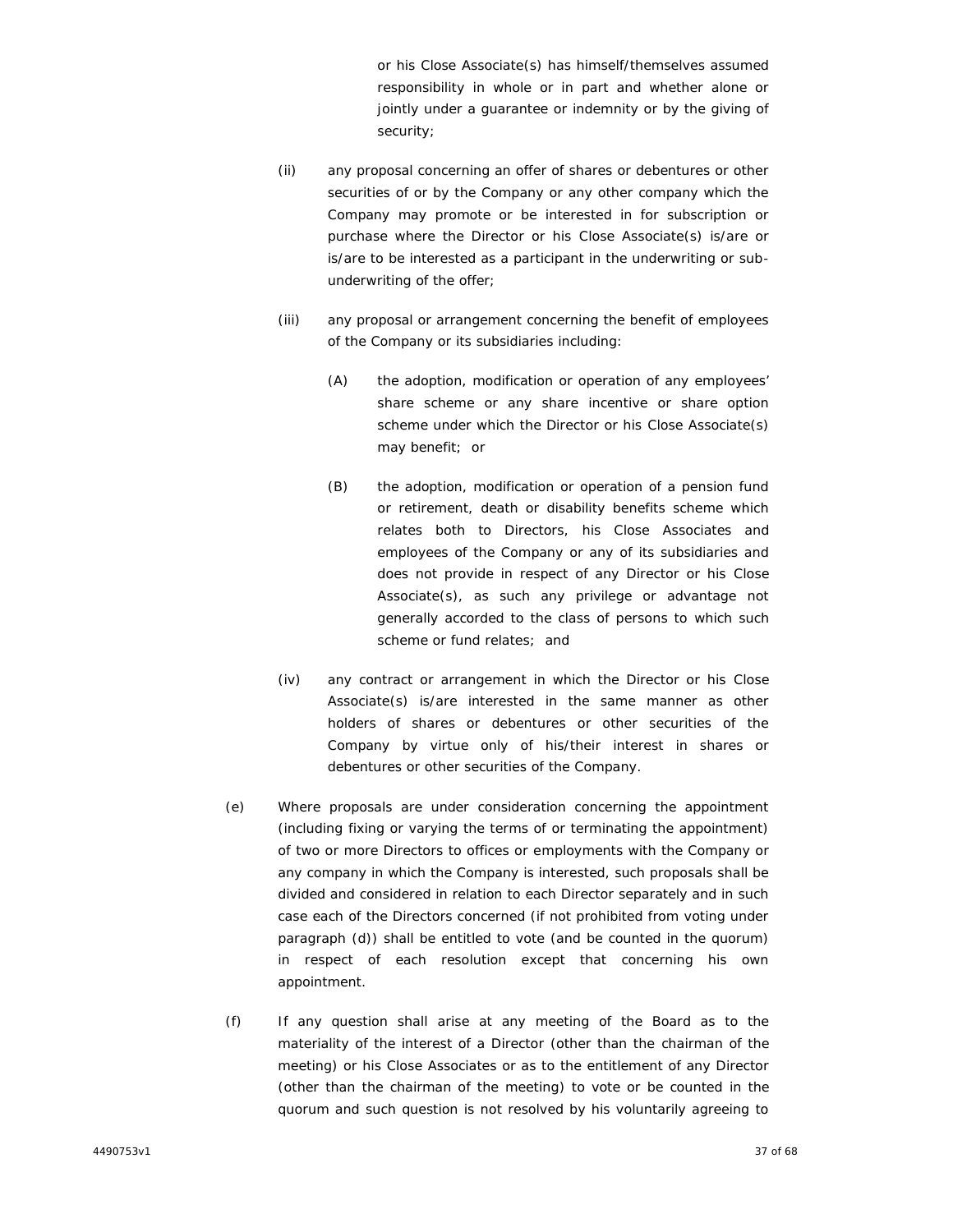abstain from voting or not to be counted in the quorum, such question shall be referred to the chairman of the meeting and his ruling in relation to such other Director shall be final and conclusive except in a case where the nature or extent of the interest of the Director or his Close Associates concerned as known to such Director has not been fairly disclosed to the Board. If any question as aforesaid shall arise in respect of the chairman of the meeting or his Close Associates such question shall be decided by a resolution of the Board (for which purpose such chairman shall not be counted in the quorum and shall not vote thereon) and such resolution shall be final and conclusive except in a case where the nature or extent of the interest of such chairman or his Close Associates as known to him has not been fairly disclosed to the Board.

# **APPOINTMENT AND ROTATION OF DIRECTORS**

108 (a) x Notwithstanding any other provisions in these Articles, at each annual general meeting one-third of the Directors for the time being, or, if their number is not three or a multiple of three, then the number nearest to but not less than one-third, shall retire from office by rotation provided that every Director (including those appointed for a specific term) shall be subject to retirement by rotation at least once every three years. A retiring Director shall be eligible for re-election. The Company at the general meeting at which a Director retires may fill the vacated office.

Rotation and retirement of Directors

- (b) The Directors to retire by rotation shall include (so far as necessary to obtain the number required) any Director who wishes to retire and not to offer himself for re-election. Any Director who has not been subject to retirement by rotation in the three years preceding the annual general meeting shall retire by rotation at such annual general meeting. Any further Directors so to retire shall be those who have been longest in office since their last re-election or appointment and so that as between persons who became or were last re-elected Directors on the same day those to retire shall (unless they otherwise agree among themselves) be determined by lot.
- (c) A Director is not required to retire upon reaching any particular age.
- 109 If at any general meeting at which an election of Directors ought to take place, the places of the retiring Directors are not filled, the retiring Directors or such of them as have not had their places filled shall be deemed to have been re-elected and shall, if willing, continue in office until the next annual general meeting and so on from year to year until their places are filled, unless:

Retiring Directors to remain in office until successors appointed

- (a) it shall be determined at such meeting to reduce the number of Directors; or
- (b) it is expressly resolved at such meeting not to fill such vacated offices; or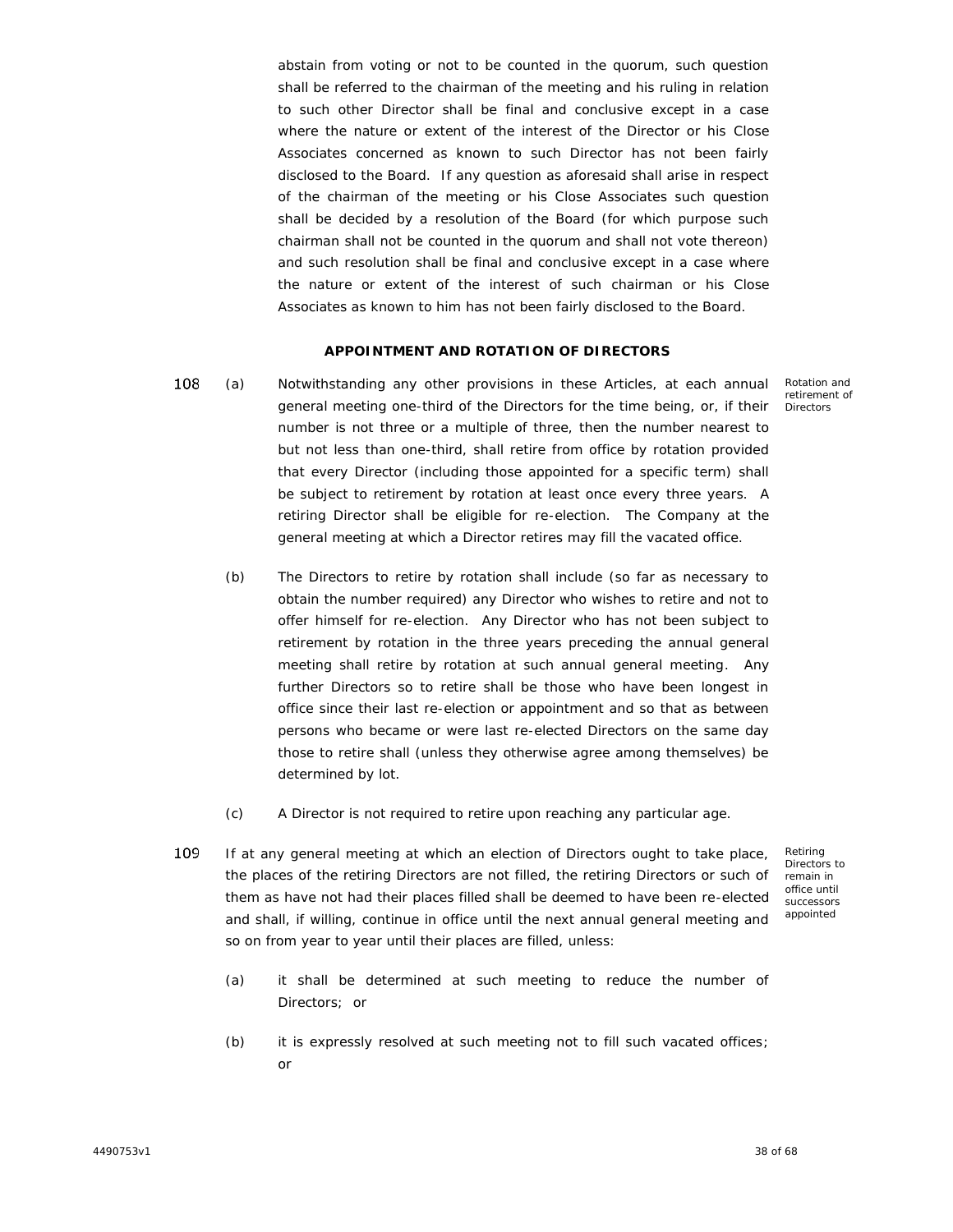- (c) in any such case the resolution for re-election of a Director is put to the meeting and lost; or
- (d) such Director has given notice in writing to the Company that he is not willing to be re-elected.
- 110 The Company in general meeting may from time to time fix and may from time to time by Ordinary Resolution increase or reduce the maximum and minimum number of Directors but so that the number of Directors shall not be less than two (2).

The Company may from time to time in general meeting by Ordinary Resolution elect any person to be a Director either to fill a casual vacancy or as an additional

Director. Any Director so appointed shall be subject to retirement by rotation

Power of general meeting to increase or reduce number of **Directors** 

Appointment of Directors

App.3 112 Para 4(2) The Board shall have power from time to time and at any time to appoint any person as a Director either to fill a casual vacancy or as an additional Director but so that the number of Directors so appointed shall not exceed the maximum number determined from time to time by the Shareholders in general meeting. Any Director appointed by the Board to fill a casual vacancy shall hold office only until the first general meeting of the Company after his appointment and be subject to re-election at such meeting. Any Director appointed by the Board as an addition to the existing Board shall hold office only until the next following annual general meeting of the Company and shall then be eligible for re-election. Any Director appointed under this Article shall not be taken into account in determining the Directors or the number of Directors who are to retire by rotation at an annual general meeting. Notice of proposed Director to be given

pursuant to Article 108.

111

- App.3 113 Para 4(4); 4(5) No person, other than a retiring Director, shall, unless recommended by the Board for election, be eligible for election to the office of Director at any general meeting, unless notice in writing of the intention to propose that person for election as a Director and notice in writing by that person of his willingness to be elected shall have been lodged at the Head Office or at the Registration Office. The period for lodgement of the notices required under this Article will commence no earlier than the day after the despatch of the notice of the general meeting appointed for such election and end no later than seven days prior to the date of such general meeting and the minimum length of the period during which such notices to the Company may be given will be at least seven days.
- App.3 114 Para 4(3) App.13 Part B Para 5(1) The Company may by Ordinary Resolution remove any Director (including a managing director or other executive director) before the expiration of his term of office notwithstanding anything in these Articles or in any agreement between the Company and such Director (but without prejudice to any claim which such Director may have for damages for any breach of any contract between him and the Company) and may by Ordinary Resolution elect another person in his stead. Any Director so appointed shall be subject to retirement by rotation pursuant to Article 108.

Power to remove Director by **Ordinary** Resolution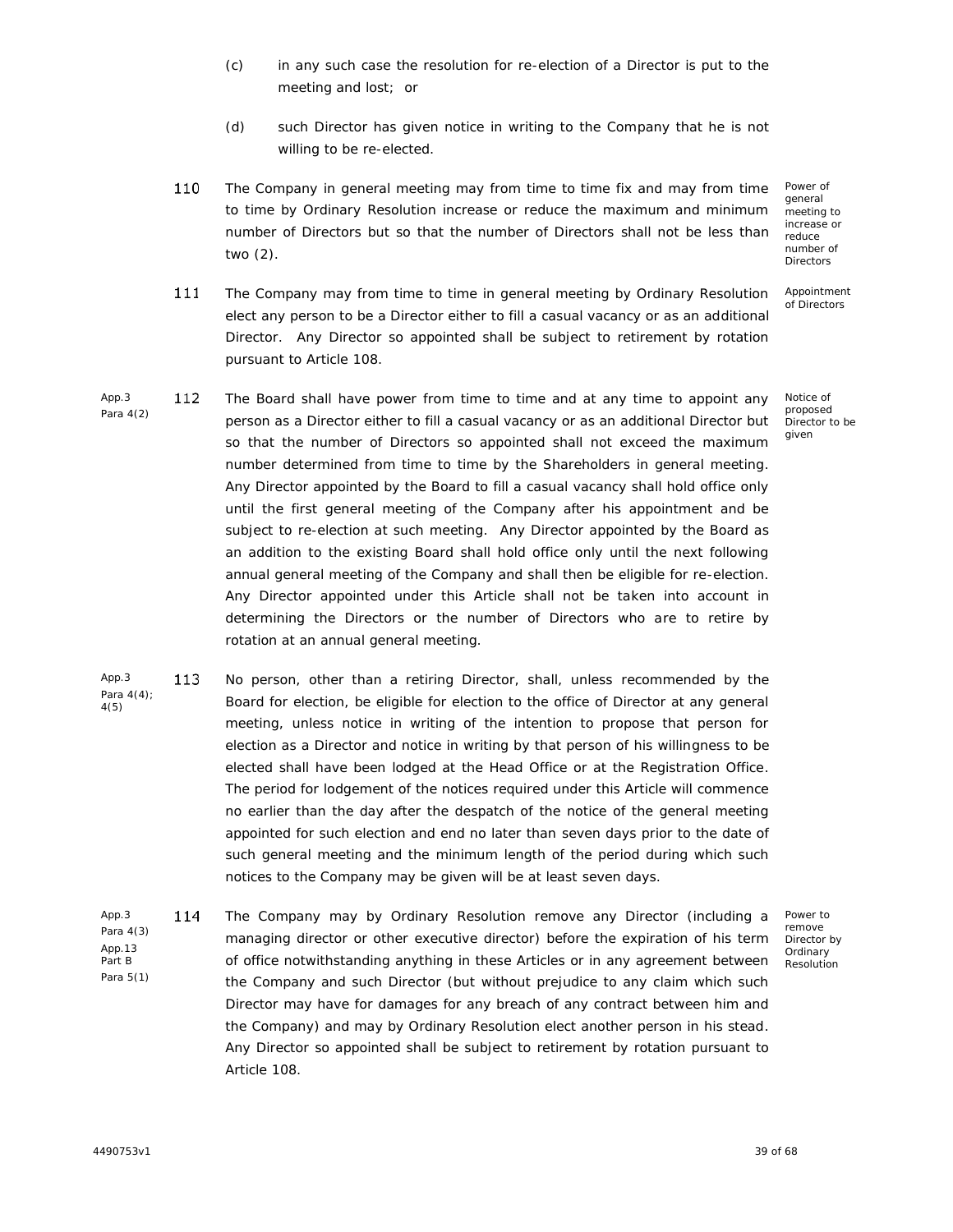115

116 The Board may raise or secure the payment or repayment of such sum or sums in such manner and upon such terms and conditions in all respects as it thinks fit and in particular but subject to the provisions of the Companies Law, by the issue of debentures, debenture stock, bonds or other securities of the Company, whether outright or as collateral security for any debt, liability or obligation of the Company or of any third party.

undertaking, property and uncalled capital or any part thereof.

- 117 Assignment of Debentures, debenture stock, bonds and other securities (other than Shares which are not fully paid) may be made assignable free from any equities between debentures etc.the Company and the person to whom the same may be issued.
- 118 Any debentures, debenture stock, bonds or other securities (other than Shares) may be issued at a discount, premium or otherwise and with any special privileges as to redemption, surrender, drawings, allotment or subscription of or conversion into Shares, attending and voting at general meetings of the Company, appointment of Directors and otherwise.
- 119 The Directors shall cause a proper register to be kept, in accordance with the provisions of the Companies Law, of all mortgages and charges specifically affecting the property of the Company and shall duly comply with such provisions of the Companies Law with regard to the registration of mortgages and charges as may be specified or required.
- 120 If the Company issues a series of debentures or debenture stock not transferable by delivery, the Board shall cause a proper register to be kept of the holders of such debentures.
- 121 Where any uncalled capital of the Company is charged, all persons taking any subsequent charge thereon shall take the same subject to such prior charge, and shall not be entitled, by notice to the Shareholders or otherwise, to obtain priority over such prior charge.

#### **MANAGING DIRECTORS, ETC.**

- 122 The Board may from time to time appoint any one or more of them to the office of managing director, joint managing director, deputy managing director or other executive director and/or such other office in the management of the business of the Company as it may decide for such period and upon such terms as it thinks fit and upon such terms as to remuneration as it may decide in accordance with Article 103.
- 123 Every Director appointed to an office under Article 122 hereof shall, but without Removal of prejudice to any claim for damages for breach of any contract of service between

managing directors, etc.

## **BORROWING POWERS**

The Board may from time to time at its discretion exercise all the powers of the Company to raise or borrow or to secure the payment of any sum or sums of

money for the purposes of the Company and to mortgage or charge its

Conditions on which money may be borrowed

Power to borrow

Special privileges of debentures etc.

Register of charges to be kept

Register of debentures or debenture stock

Mortgage of uncalled capital

Power to appoint managing directors, etc.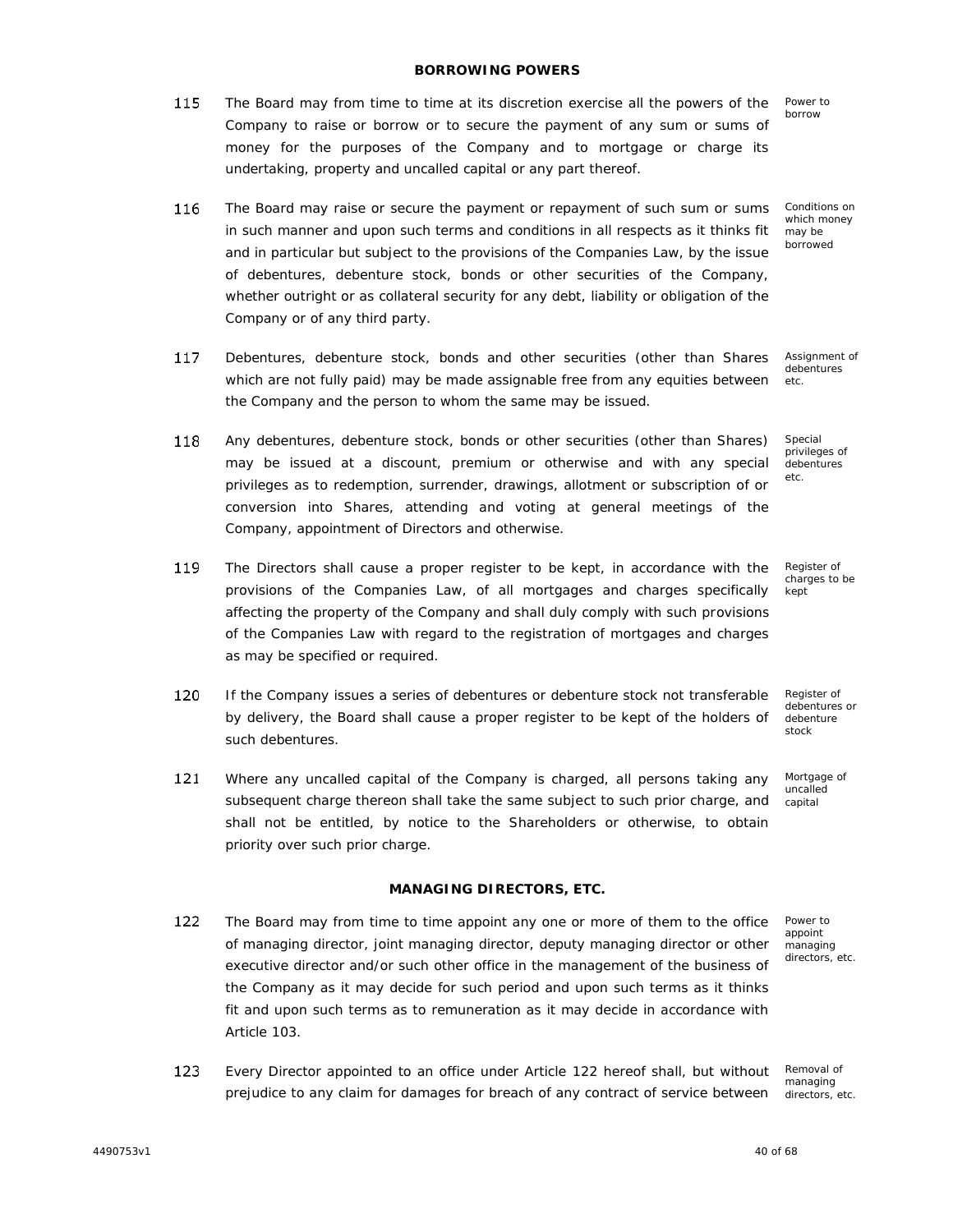himself and the Company, be liable to be dismissed or removed therefrom by the Board.

124 A Director appointed to an office under Article 122 shall be subject to the same provisions as to resignation and removal as the other Directors of the Company, and he shall ipso facto and immediately cease to hold such office if he shall cease to hold the office of Director for any cause.

Cessation of appointment

#### Power may be delegated

General powers of Company vested in Directors

- 125 The Board may from time to time entrust to and confer upon a chairman, vice chairman, managing director, joint managing director, deputy managing director or executive director all or any of the powers of the Board that it may think fit provided that the exercise of all powers by such Director shall be subject to such regulations and restrictions as the Board may from time to time make and impose, and, subject to the terms thereof, the said powers may at any time be withdrawn, revoked or varied, but no person dealing in good faith and without notice of such withdrawal, revocation or variation shall be affected thereby.
- 126 The Board may from time to time appoint any person to an office or employment having a designation or title including the word "director" or attach to any existing office or employment with the Company such a designation or title. The inclusion of the word "director" in the designation or title of any office or employment with the Company (other than the office of managing director or joint managing director or deputy managing director or executive director) shall not imply that the holder thereof is a Director nor shall such holder be empowered in any respect to act as a Director or be deemed to be a Director for any of the purposes of these Articles.

# **MANAGEMENT**

- 127 The business of the Company shall be managed by the Board who, in addition to the powers and authorities by these Articles expressly conferred upon it, may exercise all such powers and do all such acts and things as may be exercised or done or approved by the Company and are not hereby or by the Companies Law expressly directed or required to be exercised or done by the Company in general meeting, but subject nevertheless to the provisions of the Companies Law and of these Articles and to any regulations from time to time made by the Company in general meeting not being inconsistent with such provisions or these Articles, provided that no regulation so made shall invalidate any prior act of the Board which would have been valid if such regulation had not been made.
- 128 Without prejudice to the general powers conferred by these Articles, it is hereby expressly declared that the Board shall have the following powers:
	- (a) to give to any person the right or option of requiring at a future date that an allotment shall be made to him of any Share at par or at such premium and on such other terms as may be agreed; and
	- (b) to give to any Directors, officers or employees of the Company an interest in any particular business or transaction or participation in the profits thereof or in the general profits of the Company either in addition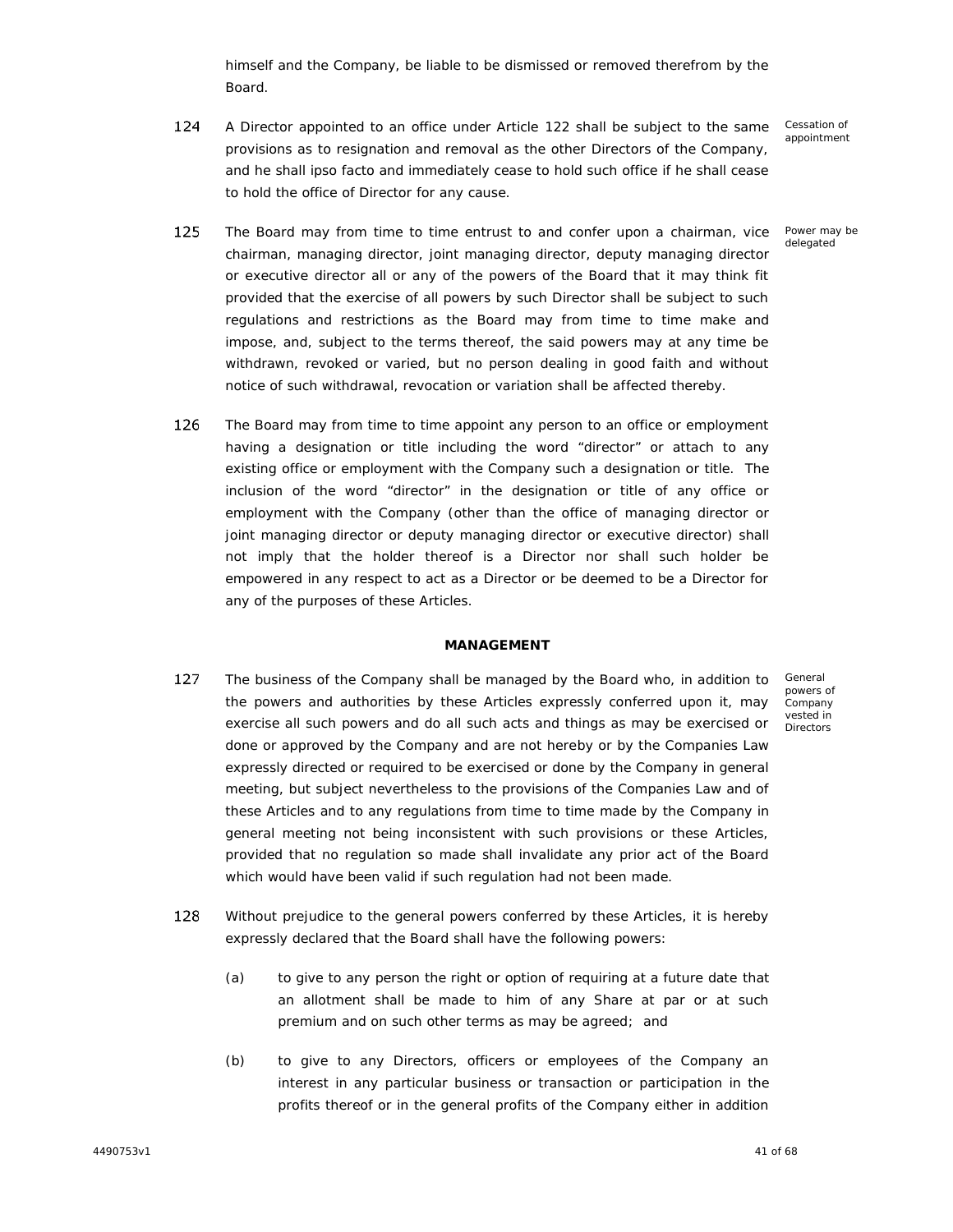## **MANAGERS**

- 129 The Board may from time to time appoint a general manager, manager or managers of the business of the Company and may fix his or their remuneration either by way of salary or commission or by conferring the right to participation in the profits of the Company or by a combination of two or more of these modes and pay the working expenses of any of the staff of the general manager, manager or managers who may be employed by him or them upon the business of the Company.
- 130 The appointment of such general manager, manager or managers may be for such period as the Board may decide and the Board may confer upon him or them all or any of the powers of the Board and such title or titles as it may think fit.
- 131 The Board may enter into such agreement or agreements with any such general manager, manager or managers upon such terms and conditions in all respects as it may in its absolute discretion think fit, including a power for such general manager, manager or managers to appoint an assistant manager or managers or other employees whatsoever under them for the purpose of carrying on the business of the Company.

# **CHAIRMAN AND OTHER OFFICERS**

132 The Board may from time to time elect or otherwise appoint one of them to the office of chairman of the Company and another to be the vice chairman of the Company (or two or more vice Chairmen) and determine the period for which each of them is to hold office. The chairman of the Company or, in his absence, the vice chairman of the Company shall preside as chairman at meetings of the Board, but if no such chairman or vice chairman be elected or appointed, or if at any meeting the chairman or vice chairman is not present within five minutes after the time appointed for holding the same and willing to act, the Directors present shall choose one of their number to be chairman of such meeting. All the provisions of Articles 103, 108, 123, 124 and 125 shall *mutatis mutandis* apply to any Directors elected or otherwise appointed to any office in accordance with the provisions of this Article.

# **PROCEEDINGS OF THE DIRECTORS**

133 The Board may meet together for the despatch of business, adjourn and otherwise regulate its meetings and proceedings as it thinks fit and may determine the quorum necessary for the transaction of business. Unless otherwise determined two Directors shall be a quorum. For the purpose of this Article an alternate Director shall be counted in a quorum separately in respect of himself (if a Director) and in respect of each Director for whom he is an alternate and his voting rights shall be cumulative and he need not use all his votes or cast all his votes in the same way. A meeting of the Board or any committee of the Board may be held by means of such telephone, electronic or other

Meeting of Directors, quorum, etc.

Appointment and remuneration of managers

Terms of office and powers

Terms and conditions of appointment

chairman, vice chairman and officers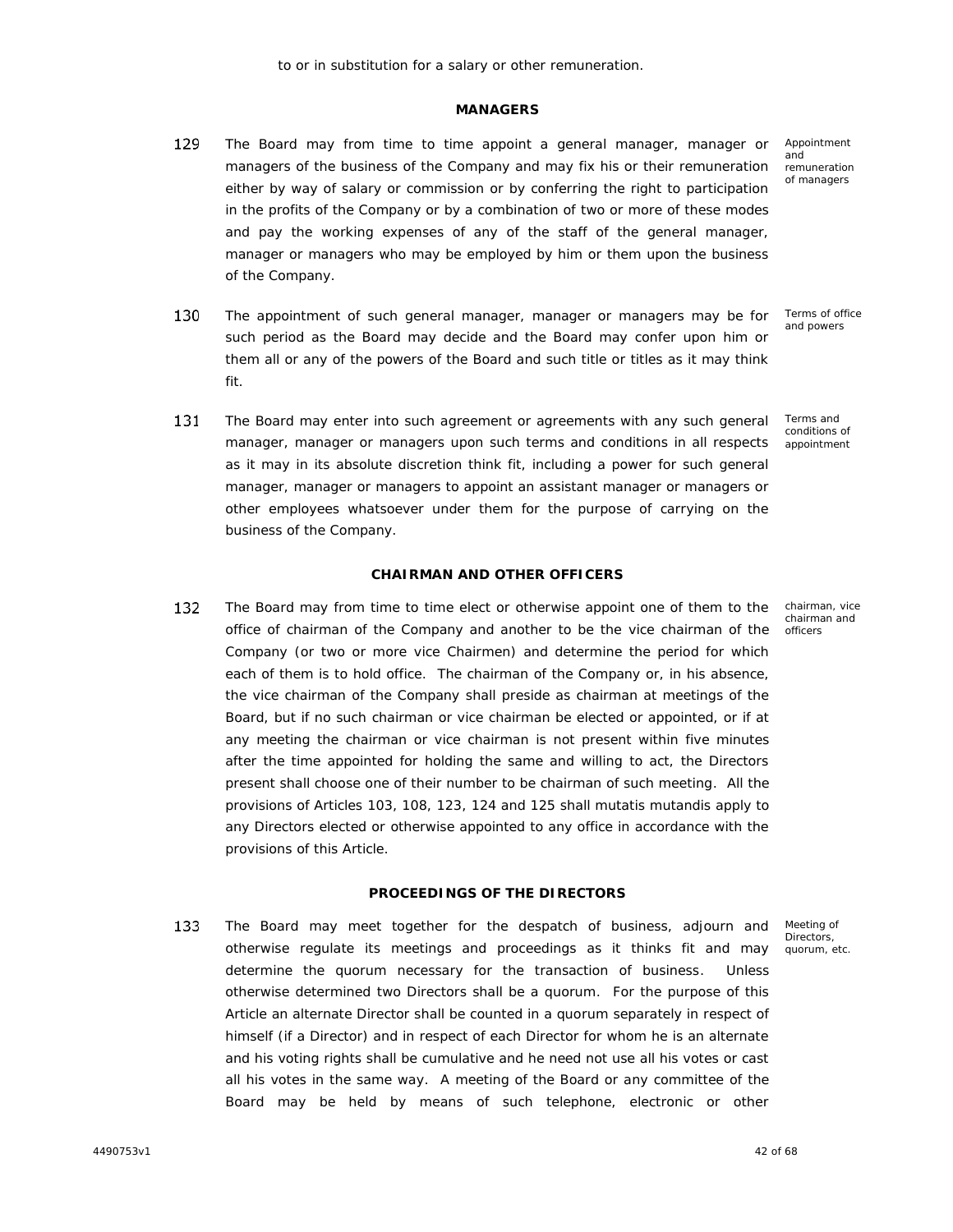communication facilities as permit all persons participating in the meeting to communicate with each other simultaneously and instantaneously, and participation in such a meeting shall constitute presence in person at such meeting.

- 134 A Director may, and on the request of a Director the Secretary shall, at any time summon a meeting of the Board which may be held in any part of the world, but no such meeting shall be summoned to be held outside the territory in which the Head Office is for the time being situate without the prior approval of the Board. Notice thereof shall be given to each Director and alternate Director in person orally or in writing or by telephone or by telex or telegram or facsimile transmission at the telephone or facsimile number or address from time to time notified to the Company by such Director or in such other manner as the Board may from time to time determine. A Director absent or intending to be absent from the territory in which the Head Office is for the time being situate may request the Board or the Secretary that notices of Board meetings shall during his absence be sent in writing to him at his last known address, facsimile or telex number or any other address, facsimile or telex number given by him to the Company for this purpose, but such notices need not be given any earlier than notices given to the other Directors not so absent and in the absence of any such request it shall not be necessary to give notice of a Board meeting to any Director who is for the time being absent from such territory.
- 135 Subject to Article 107, questions arising at any meeting of the Board shall be decided by a majority of votes, and in case of an equality of votes the chairman of the meeting shall have a second or casting vote.
- 136 A meeting of the Board for the time being at which a quorum is present shall be competent to exercise all or any of the authorities, powers and discretions by or under these Articles for the time being vested in or exercisable by the Board generally.
- 137 The Board may delegate any of its powers to committees consisting of such member(s) of them and such other person(s) as it thinks fit, and it may from time to time revoke such delegation or revoke the appointment of and discharge any such committees either wholly or in part, and either as to persons or purposes, but every committee so formed shall in the exercise of the powers so delegated conform to any regulations that may from time to time be imposed upon it by the Board.
- 138 All acts done by any such committee in conformity with such regulations and in fulfilment of the purposes for which it is appointed, but not otherwise, shall have the like force and effect as if done by the Board, and the Board shall have power, with the consent of the Company in general meeting, to remunerate the members of any special committee, and charge such remuneration to the current expenses of the Company.
- 139 The meetings and proceedings of any such committee consisting of two or more members shall be governed by the provisions herein contained for regulating the

Convening of Meetings of **Directors** 

How questions to be decided

Powers of meeting

Power to appoint committee and to delegate

Act of committee to be of same effect as acts of Directors

Proceedings of committee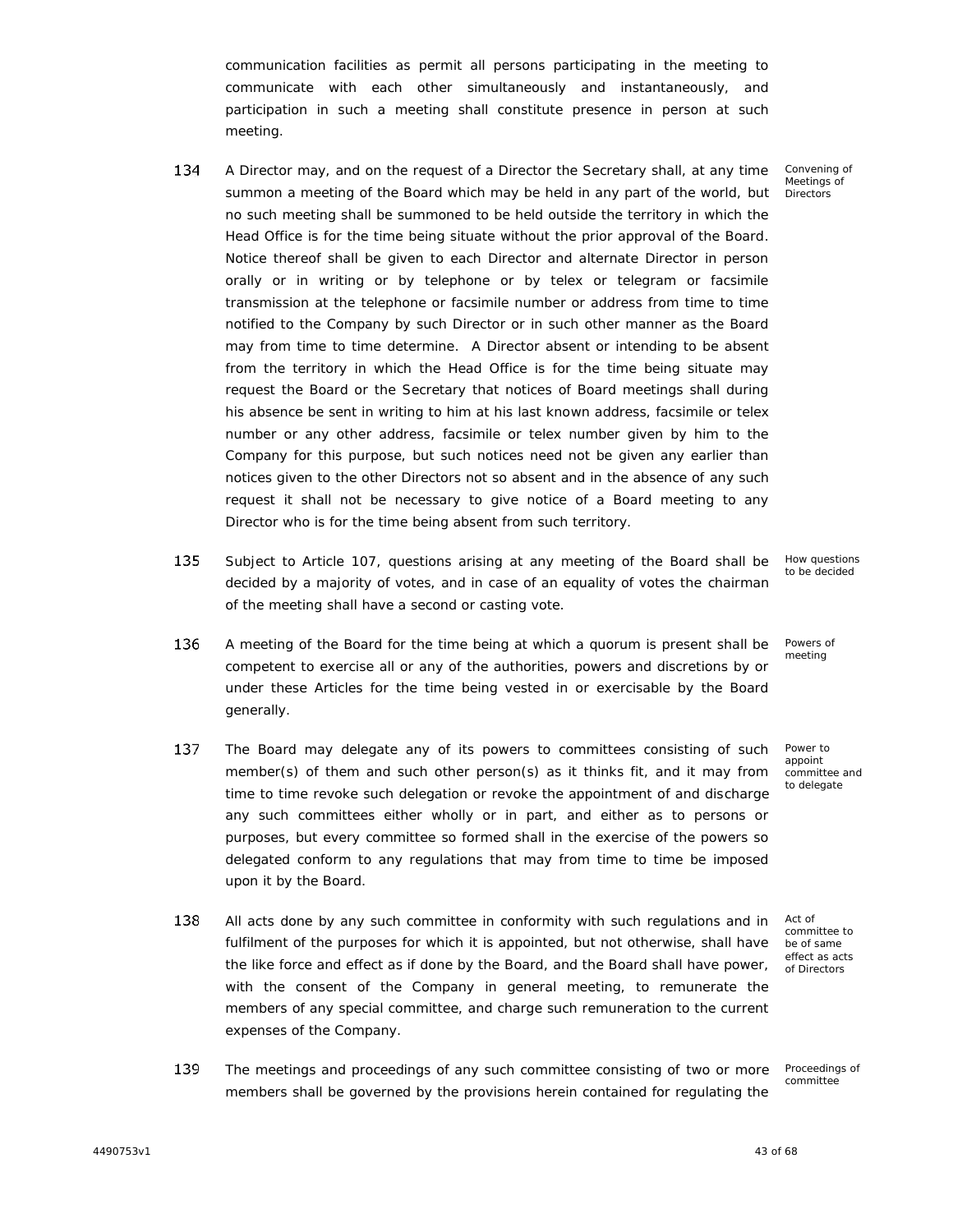meetings and proceedings of the Board so far as the same are applicable thereto and are not replaced by any regulations imposed by the Board pursuant to Article 137.

- 140 All acts bona fide done by any meeting of the Board or by any such committee or by any person acting as a Director shall, notwithstanding that it shall be afterwards discovered that there was some defect in the appointment of such Director or persons acting as aforesaid or that they or any of them were disqualified, be as valid as if every such person had been duly appointed and was qualified to be a Director or member of such committee.
- 141 The continuing Directors may act notwithstanding any vacancy in their body, but, if and so long as their number is reduced below the number fixed by or pursuant to these Articles as the necessary quorum of the Board meeting, the continuing Director or Directors may act for the purpose of increasing the number of Directors to that number of the necessary quorum or of summoning a general meeting of the Company but for no other purpose.

When acts of Directors or committee to be valid

Directors' powers when .<br>vacancies exist

Directors' resolutions

- 142 (a) x A resolution in writing signed by all the Directors (or their respective alternate Directors) shall be as valid and effectual as if it had been passed at a meeting of the Board duly convened and held. Any such resolutions in writing may consist of several documents in like form each signed by one or more of the Directors or alternate Directors.
	- (b) Where a Director is, on the date on which a resolution in writing is last signed by a Director, absent from the territory in which the Head Office is for the time being situated, or cannot be contacted at his last known address or contact telephone or facsimile number, or is temporarily unable to act through ill-health or disability and, in each case, his alternate (if any) is affected by any of these events, the signature of such Director (or his alternate) to the resolution shall not be required, and the resolution in writing, so long as such a resolution shall have been signed by at least two Directors or their respective alternates who are entitled to vote thereon or such number of Directors as shall form a quorum, shall be deemed to have been passed at a meeting of the Board duly convened and held, provided that a copy of such resolution has been given or the contents thereof communicated to all the Directors (or their respective alternates) for the time being entitled to receive notices of meetings of the Board at their respective last known address, telephone or facsimile number or, if none, at the Head Office and provided further that no Director is aware of or has received from any Director any objection to the resolution.
	- (c) A certificate signed by a Director (who may be one of the signatories to the relevant resolution in writing) or the Secretary as to any of the matters referred to in paragraph (a) or (b) of this Article shall in the absence of express notice to the contrary of the person relying thereon, be conclusive of the matters stated on such certificate.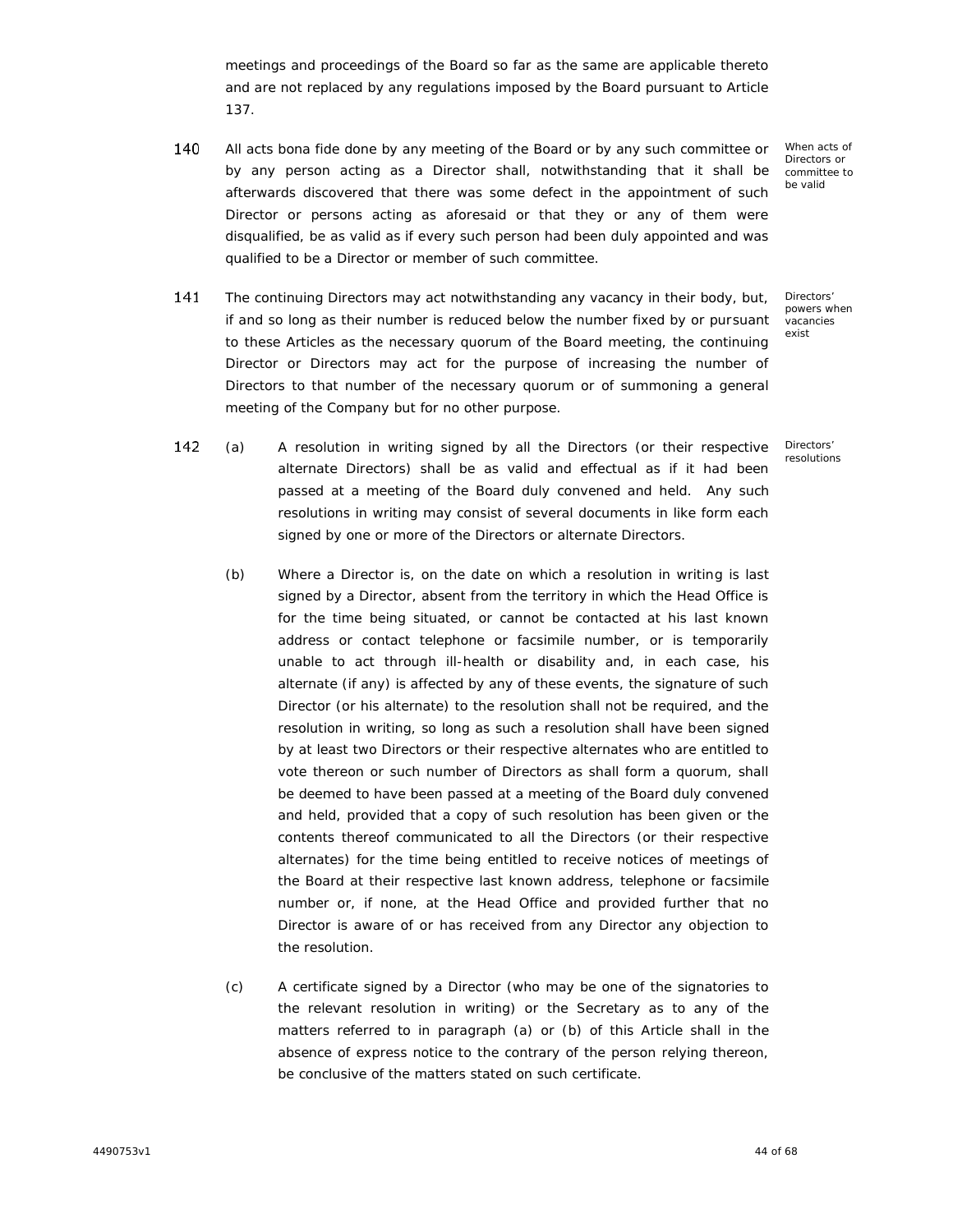## **MINUTES AND CORPORATE RECORDS**

- 143 (a) The Board shall cause minutes to be made of:
	- (i) all appointments of officers made by it;

Minutes of proceedings of meetings and **Directors** 

- (ii) the names of the Directors present at each meeting of the Board and of committees appointed pursuant to Article 137; and
- (iii) all resolutions and proceedings at all meetings of the Company and of the Board and of such committees.
- (b) Any such minutes shall be conclusive evidence of any such proceedings if they purport to be signed by the chairman of the meeting at which the proceedings were held or by the chairman of the next succeeding meeting.

## **SECRETARY**

- 144 The Secretary shall be appointed by the Board for such term, at such remuneration and upon such conditions as it may think fit, and any Secretary so appointed may, without prejudice to his right under any contract with the Company, be removed by the Board. Anything by the Companies Law or these Articles required or authorised to be done by or to the Secretary, if the office is vacant or there is for any other reason no Secretary capable of acting, may be done by or to any assistant or deputy Secretary, or if there is no assistant or deputy Secretary capable of acting, by or to any officer of the Company authorised generally or specifically on behalf of the Board.
- 145 The Secretary shall attend all meetings of the Shareholders and shall keep correct minutes of such meetings and enter the same in the proper books provided for the purpose. He shall perform such other duties as are prescribed by the Companies Law and these Articles, together with such other duties as may from time to time be prescribed by the Board.
- 146 Same person A provision of the Companies Law or of these Articles requiring or authorising a thing to be done by or to a Director and the Secretary shall not be satisfied by its being done by or to the same person acting both as Director and as, or in place of the Secretary.

# **GENERAL MANAGEMENT AND USE OF THE SEAL**

- App.3 147 Para 2(1) (a) Subject to the Companies Law, the Company shall have one or more Seals as the Board may determine, and may have a Seal for use outside the Cayman Islands. The Board shall provide for the safe custody of each Seal, and no Seal shall be used without the authority of the Board or a committee authorised by the Board in that behalf. Custody of Seal
	- (b) Every instrument to which a Seal shall be affixed shall be signed Use of Seal autographically by one Director and the Secretary, or by two Directors, or by any person or persons (including a Director and/or the Secretary)

4490753v1 45 of 68

Appointment of Secretary

Duties of the Secretary

not to act in two capacities at once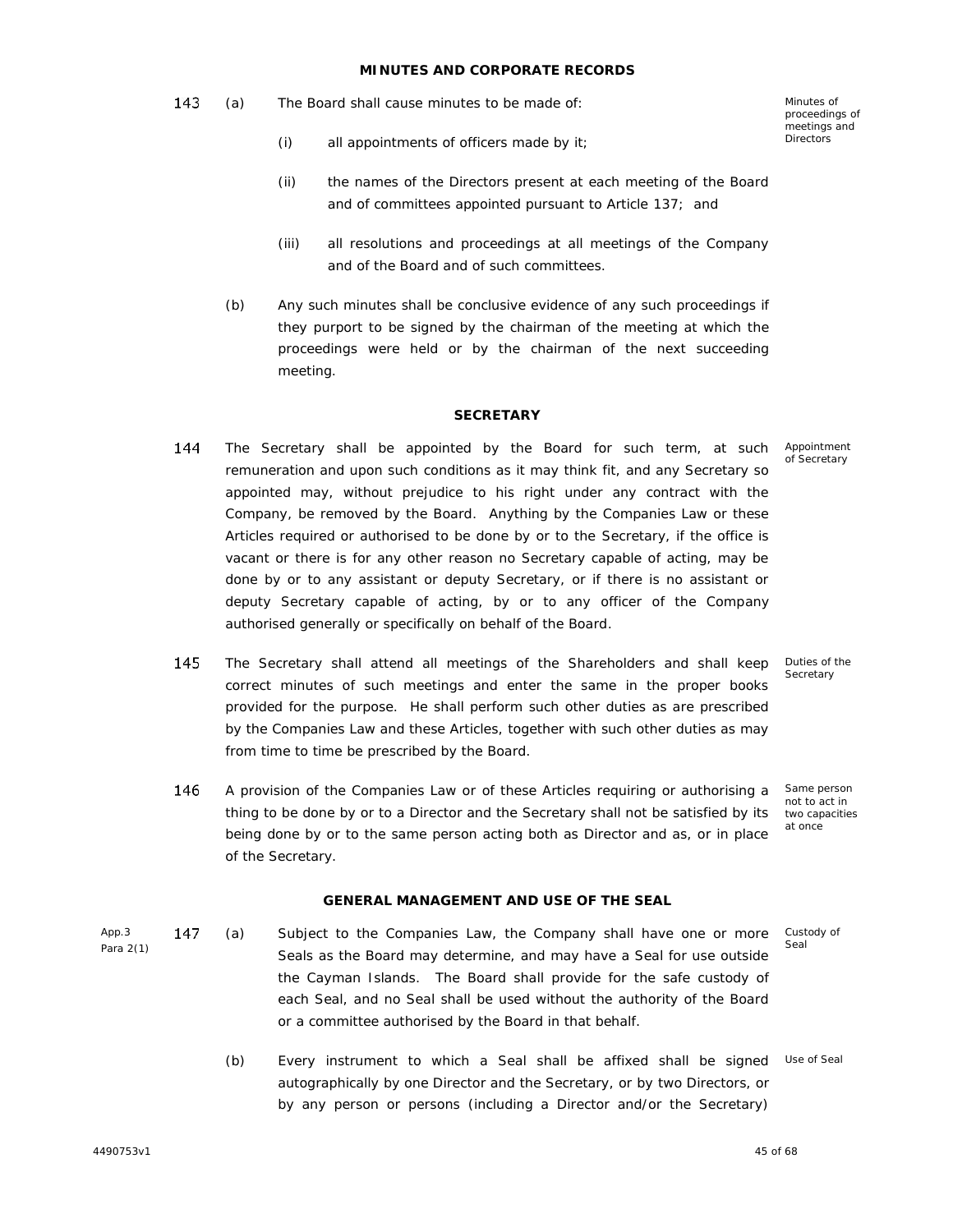appointed by the Board for the purpose, provided that as regards any certificates for Shares or Debentures or other securities of the Company, the Board may by resolution determine that such signatures or either of them shall be dispensed with or affixed by some method or system of mechanical signature other than autographic or may be printed thereon as specified in such resolution or that such certificates need not be signed by any person.

- (c) The Company may have a Securities Seal for use for sealing certificates Securities Seal for shares or other securities issued by the Company and no signature of any Director, officer or other person and no mechanical reproduction thereof shall be required on any such certificates or other document and any such certificates or other document to which such Securities Seal is affixed shall be valid and deemed to have been sealed and executed with the authority of the Board notwithstanding the absence of any such signature or mechanical reproduction as aforesaid. The Board may by resolution determine that the affixation of Securities Seal on certificates for shares or other securities issued by the Company be dispensed with or be affixed by printing the image of the Securities Seal on such certificates.
- 148 Cheques and All cheques, promissory notes, drafts, bills of exchange and other negotiable banking instruments, and all receipts for moneys paid to the Company shall be signed, drawn, accepted, endorsed or otherwise executed, as the case may be, in such manner as the Board shall from time to time by resolution determine. The Company's banking accounts shall be kept with such banker or bankers as the Board shall from time to time determine.
	- arrangements

Power to appoint attorney

- 149 (a) x The Board may from time to time and at any time, by power of attorney under the Seal, appoint any company, firm or person or any fluctuating body of persons, whether nominated directly or indirectly by the Board, to be the attorney or attorneys of the Company for such purposes and with such powers, authorities and discretions (not exceeding those vested in or exercisable by the Board under these Articles) and for such period and subject to such conditions as it may think fit, and any such power of attorney may contain such provisions for the protection and convenience of persons dealing with any such attorney as the Board may think fit, and may also authorise any such attorney to sub-delegate all or any of the powers, authorities and discretions vested in him.
	- (b) The Company may, by writing under its Seal, empower any person, either generally or in respect of any specified matter, as its attorney to execute deeds and instruments on its behalf and to enter into contracts and sign the same on its behalf and every deed signed by such attorney on behalf of the Company and under his seal shall bind the Company and have the same effect as if it were under the Seal duly affixed by the Company.

Execution of deeds by attorney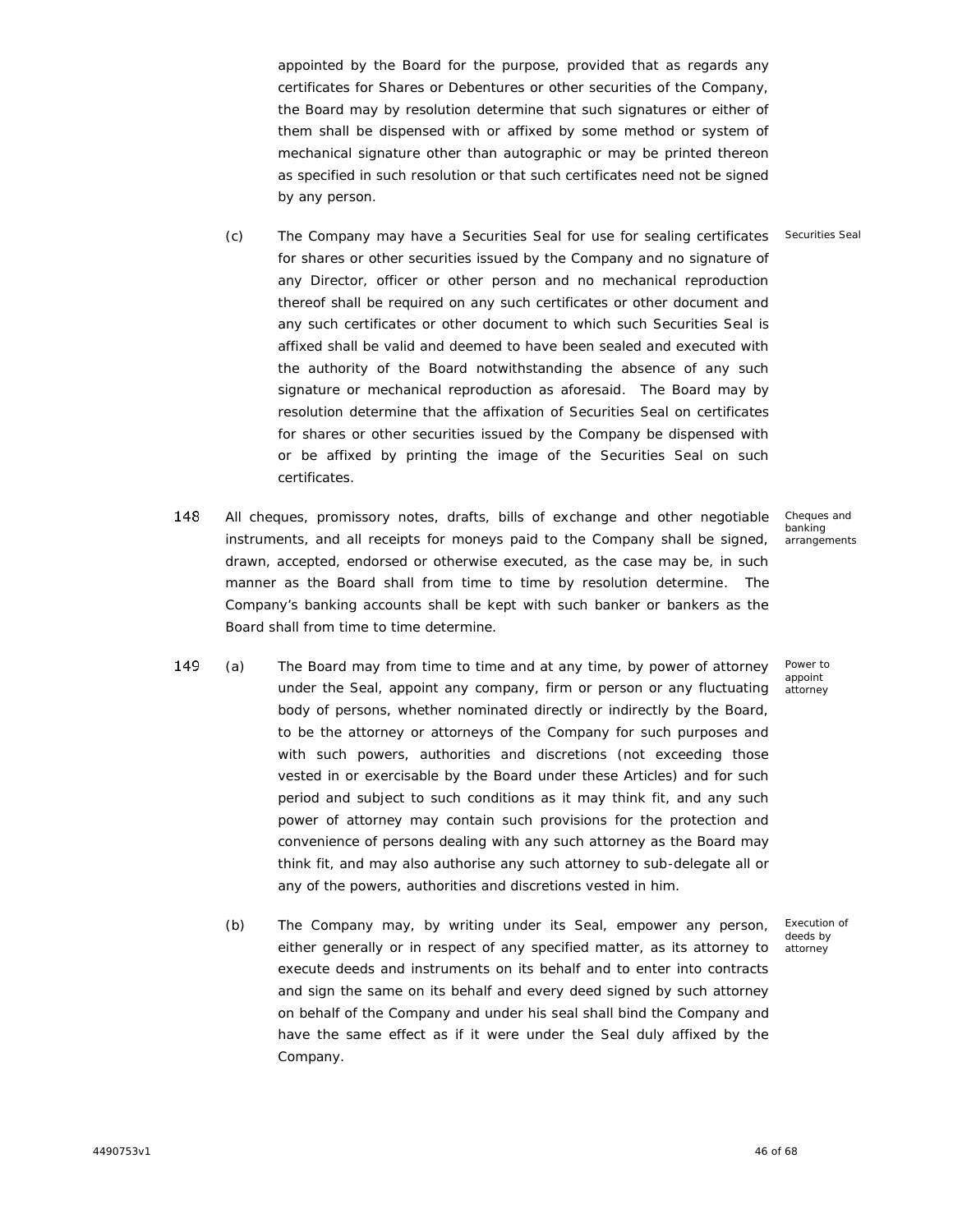Power to establish pension funds

- 150 The Board may establish any committees, regional or local boards or agencies for managing any of the affairs of the Company, either in the Relevant Territory or elsewhere, and may appoint any persons to be members of such committees, regional or local boards or agencies and may fix their remuneration, and may delegate to any committee, regional or local board or agent any of the powers, authorities and discretions vested in the Board (other than its powers to make calls and forfeit Shares), with power to sub-delegate, and may authorise the members of any regional or local board or any of them to fill any vacancies therein and to act notwithstanding vacancies, and any such appointment or delegation may be upon such terms and subject to such conditions as the Board may think fit, and the Board may remove any person so appointed and may annul or vary any such delegation, but no person dealing in good faith and without notice of any such annulment or variation shall be affected thereby.
- 151 The Board may establish and maintain or procure the establishment and maintenance of any contributory or non-contributory pension or superannuation funds or personal pension plans for the benefit of, or give or procure the giving of donations, gratuities, pensions, allowances or emoluments to, any persons who are or were at any time in the employment or service of the Company, or of any company which is a subsidiary of the Company, or is allied or associated with the Company or with any such subsidiary company, or who are or were at any time directors or officers of the Company or of any such other company as aforesaid, and holding or who have held any salaried employment or office in the Company or such other company, and the spouses, widows, widowers, families and dependants of any such persons. The Board may also establish and subsidise or subscribe to any institutions, associations, clubs or funds calculated to be for the benefit of or to advance the interests and well-being of the Company or of any such other company as aforesaid or of any such persons as aforesaid, and may make payments for or towards the insurance of any such persons as aforesaid, and subscribe or guarantee money for charitable or benevolent objects or for any exhibition or for any public, general or useful object. The Board may do any of the matters aforesaid, either alone or in conjunction with any such other company as aforesaid. Any Director holding any such employment or office shall be entitled to participate in and retain for his own benefit any such donation, gratuity, pension, allowance or employment.

# **AUTHENTICATION OF DOCUMENTS**

Power to authenticate

152 (a) x Any Director or the Secretary or other authorised officer of the Company shall have power to authenticate any documents affecting the constitution of the Company and any resolutions passed by the Company or the Board or any committee, and any books, records, documents and accounts relating to the business of the Company, and to certify copies thereof or extracts therefrom as true copies of extracts; and where any books, records, documents or accounts are elsewhere than at the Registered Office or the Head Office, the local manager or such other officer of the Company having the custody thereof shall be deemed to be the authorised officer of the Company as aforesaid.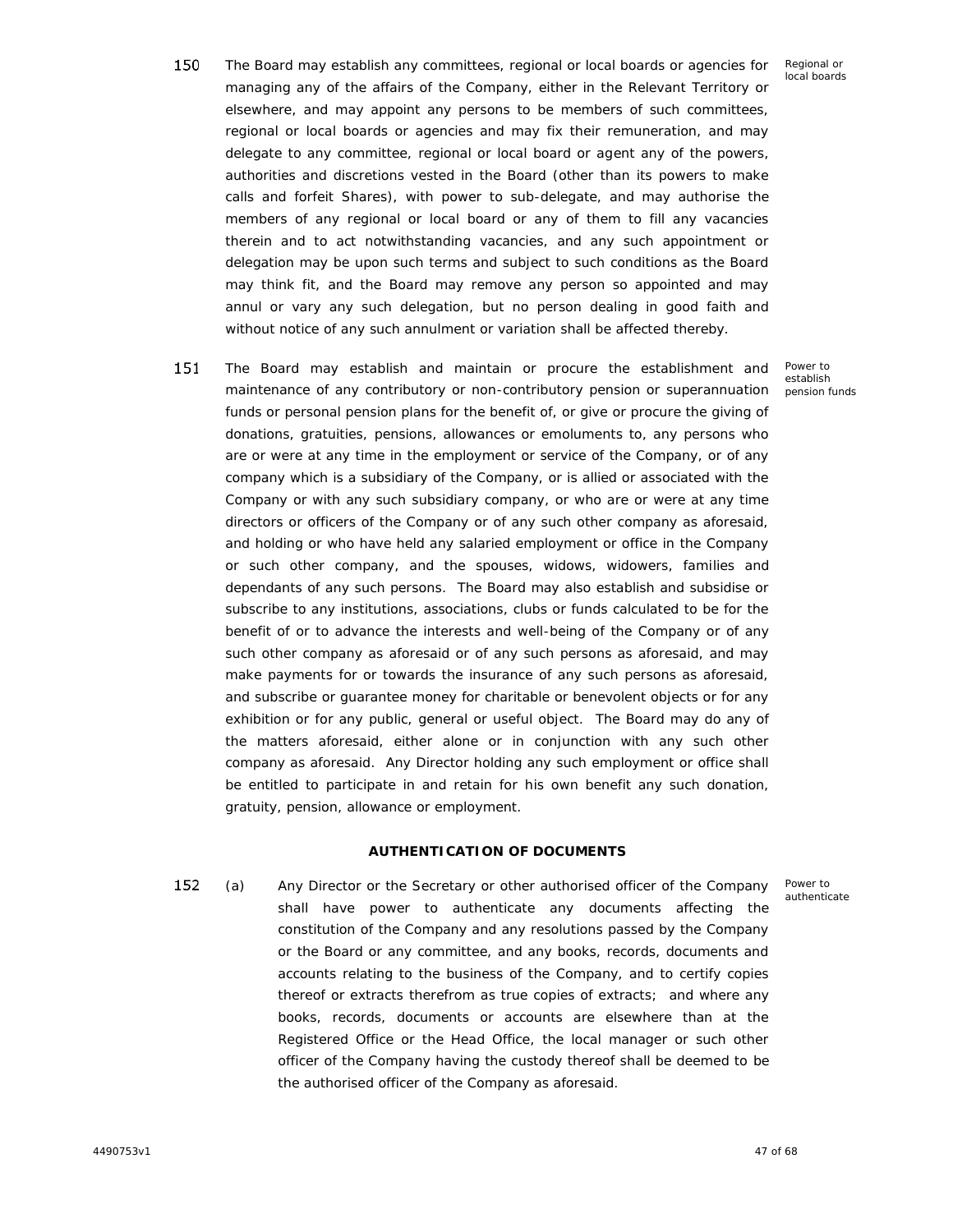(b) A document purporting to be a document so authenticated or a copy of a resolution, or an extract from the minutes of a meeting, of the Company or of the Board or any local board or committee, or of any books, records, documents or accounts or extracts therefrom as aforesaid, and which is certified as aforesaid, shall be conclusive evidence in favour of all persons dealing with the Company upon the faith thereof that the document authenticated (or, if this be authenticated as aforesaid, the matter so authenticated) is authentic or, as the case may be, that such resolution has been duly passed or, as the case may be, that any minute so extracted is a true and accurate record of proceedings at a duly constituted meeting or, as the case may be, that the copies of such books, records, documents or accounts were true copies of their originals or as the case may be, the extracts of such books, records, documents or accounts are true and accurate records of the books, records, documents or accounts from which they were extracted.

## **CAPITALISATION OF RESERVES**

- 153 (a) x The Company in general meeting may, upon the recommendation of the Board, resolve to capitalise any sum standing to the credit of any of the Company's reserve accounts which are available for distribution (including its share premium account and capital redemption reserve fund, subject to the Companies Law) and to appropriate such sums to the holders of Shares on the Register at the close of business on the date of the relevant resolution (or such other date as may be specified therein or determined as provided therein) in the proportions in which such sum would have been divisible amongst them had the same been a distribution of profits by way of Dividend and to apply such sum on their behalf in paying up in full unissued Shares for allotment and distribution credited as fully paid-up to and amongst them in the proportion aforesaid.
	- (b) Subject to the Companies Law, whenever such a resolution as aforesaid shall have been passed, the Board shall make all appropriations and applications of the reserves or profits and undivided profits resolved to be capitalised thereby, and attend to all allotments and issues of fully paid Shares, debentures, or other securities and generally shall do all acts and things required to give effect thereto. For the purpose of giving effect to any resolution under this Article, the Board may settle any difficulty which may arise in regard to a capitalisation issue as it thinks fit, and in particular may disregard fractional entitlements or round the same up or down and may determine that cash payments shall be made to any Shareholders in lieu of fractional entitlements or that fractions of such value as the Board may determine may be disregarded in order to adjust the rights of all parties or that fractional entitlements shall be aggregated and sold and the benefit shall accrue to the Company rather than to the Shareholders concerned, and no Shareholders who are affected thereby shall be deemed to be, and they shall be deemed not to be, a separate class of Shareholders by reason only of the exercise of this power. The

Effect of resolution to capitalise

Power to capitalise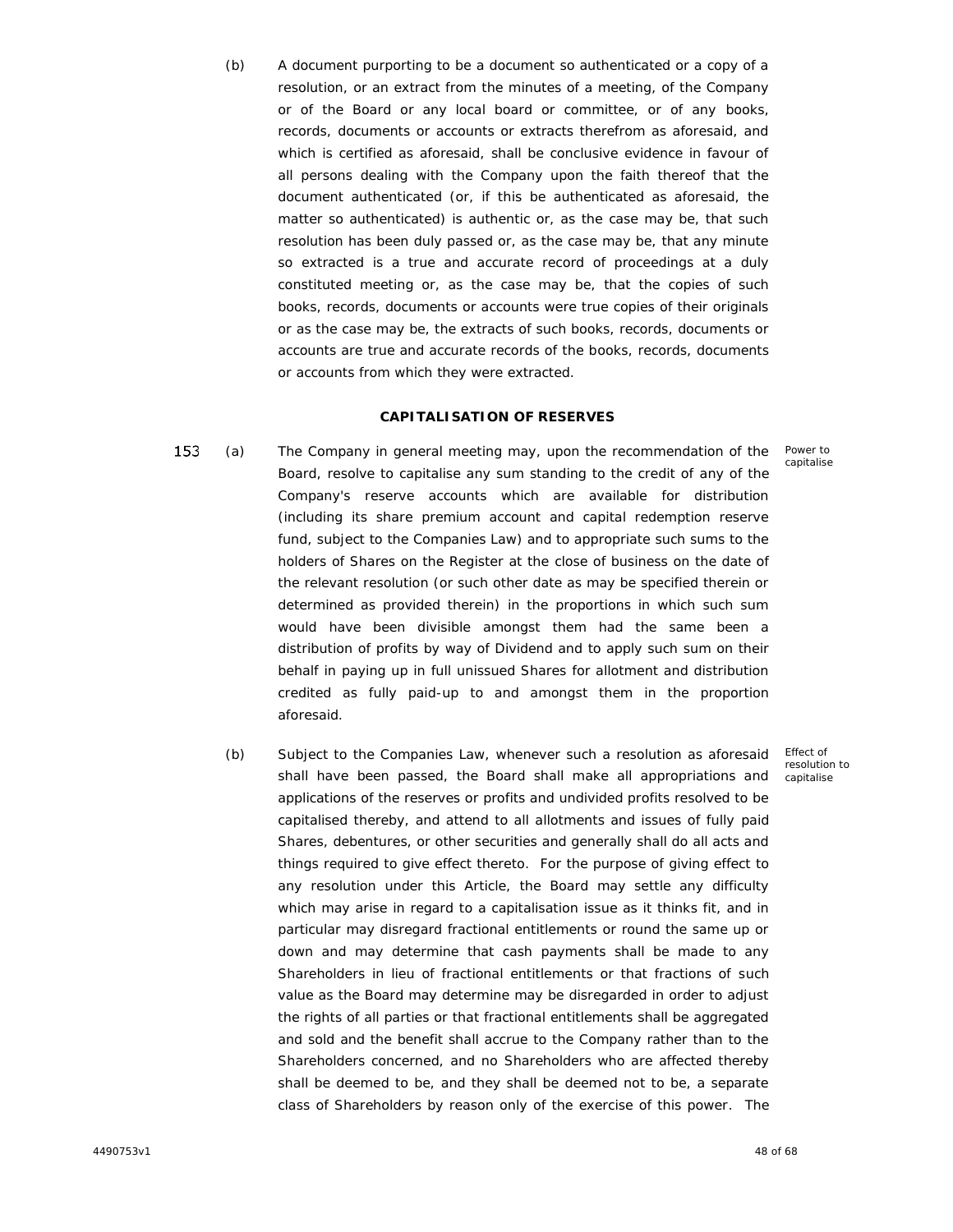Board may authorise any person to enter on behalf of all Shareholders interested in a capitalisation issue any agreement with the Company or other(s) providing for such capitalisation and matters in connection therewith and any agreement made under such authority shall be effective and binding upon all concerned. Without limiting the generality of the foregoing, any such agreement may provide for the acceptance by such persons of the Shares, debentures or other securities to be allotted and distributed to them respectively in satisfaction of their claims in respect of the sum so capitalised.

(c) The provisions of paragraph (e) of Article 160 shall apply to the power of the Company to capitalise under this Article as it applies to the grant of election thereunder *mutatis mutandis* and no Shareholder who may be affected thereby shall be, and they shall be deemed not to be, a separate class of Shareholders by reason only of the exercise of this power.

## **DIVIDENDS AND RESERVES**

- 154 Subject to the Companies Law and these Articles, the Company in general Power to declare meeting may declare Dividends in any currency but no Dividends shall exceed dividends the amount recommended by the Board.
- 155 (a) x The Board may subject to Article 156 from time to time pay to the Shareholders such interim Dividends as appear to the Board to be justified by the financial conditions and the profits of the Company and, in particular but without prejudice to the generality of the foregoing, if at any time the share capital of the Company is divided into different classes, the Board may pay such interim Dividends in respect of those Shares in the capital of the Company which confer to the holders thereof deferred or non-preferential rights as well as in respect of those Shares which confer on the holders thereof preferential rights with regard to Dividend and provided that the Board acts bona fide it shall not incur any responsibility to the holders of Shares conferring any preference for any damage that they may suffer by reason of the payment of an interim Dividend on any Shares having deferred or non-preferential rights.
	- (b) The Board may also pay half-yearly or at other suitable intervals to be settled by it any Dividend which may be payable at a fixed rate if the Board is of the opinion that the financial conditions and the profits of the Company justify the payment.
	- (c) The Board may in addition from time to time declare and pay special Dividends of such amounts and on such dates and out of such distributable funds of the Company as it thinks fit, and the provisions of paragraph (a) of this Article as regards the power and exemption from liability of the Board as relate to the declaration and payment of interim Dividends shall apply, *mutatis mutandis*, to the declaration and payment of any such special Dividends.
- 156 (a) No Dividend shall be declared or paid or shall be made otherwise than in Dividends not

Board's power to pay interim dividends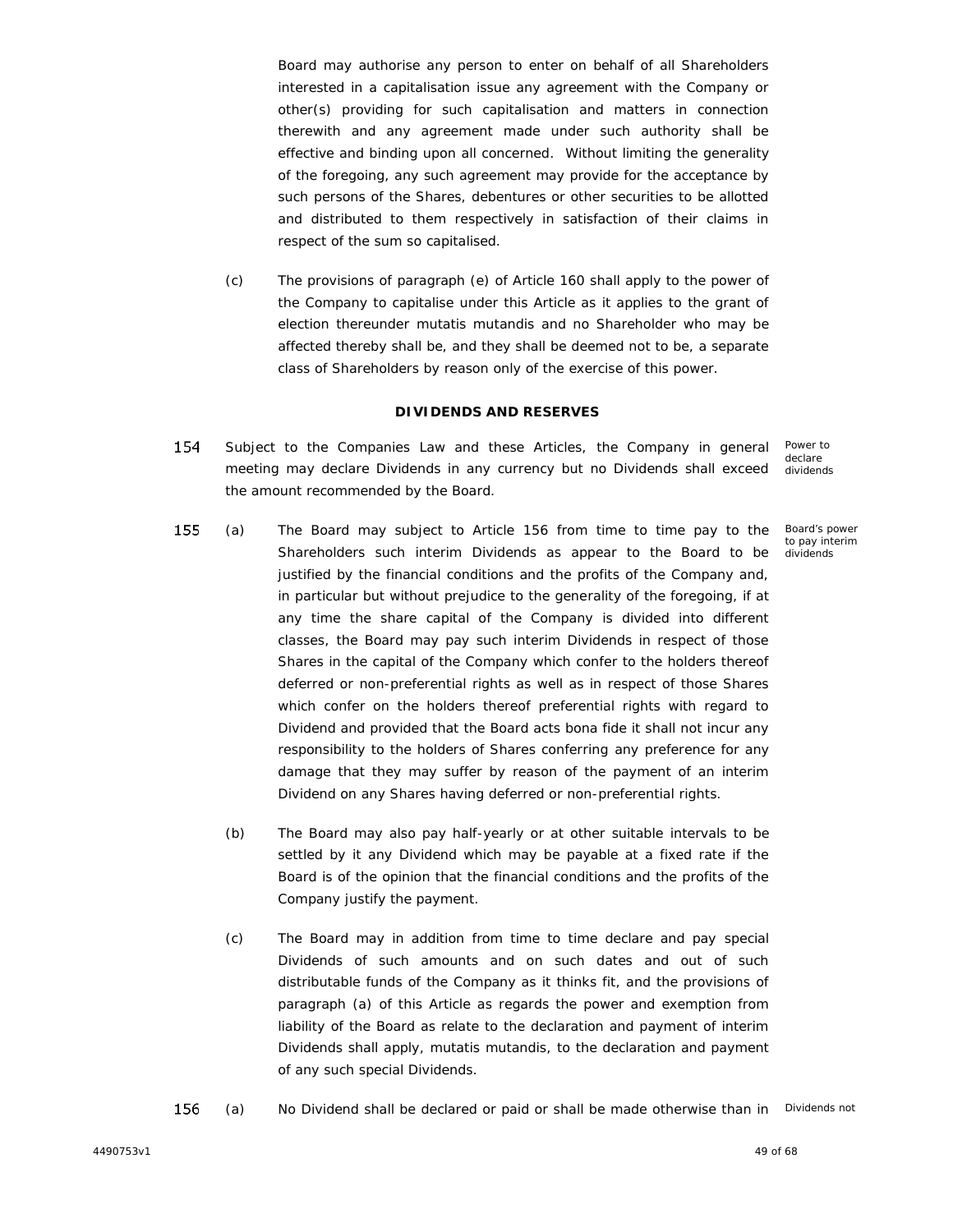accordance with the Companies Law. to be paid out accordance with the Companies Law.

- (b) Subject to the provisions of the Companies Law but without prejudice to paragraph (a) of this Article, where any asset, business or property is bought by the Company as from a past date (whether such date be before or after the incorporation of the Company) the profits and losses thereof as from such date may at the discretion of the Board in whole or in part be carried to revenue account and treated for all purposes as profits or losses of the Company, and be available for Dividend accordingly. Subject as aforesaid, if any Shares or securities are purchased cum Dividend or interest, such Dividend or interest may at the discretion of the Board be treated as revenue, and it shall not be obligatory to capitalise the same or any part thereof or to apply the same towards reduction of or writing down the book cost of the asset, business or property acquired.
- (c) Subject to paragraph (d) of this Article all Dividends and other distributions in respect of Shares shall be stated and discharged, in the case of Shares denominated in Hong Kong dollars, in Hong Kong dollars, and in the case of Shares denominated in any other currency, in such other currency, provided that, in the case of Shares denominated in Hong Kong dollars, the Board may determine in the case of any distribution that Shareholders may elect to receive the same in any other currency selected by the Board, converted at such rate of exchange as the Board may determine.
- (d) If, in the opinion of the Board, any Dividend or other distribution in respect of Shares or any other payment to be made by the Company to any Shareholder is of such a small amount as to make payment to that Shareholder in the relevant currency impracticable or unduly expensive either for the Company or the Shareholder then such Dividend or other distribution or other payment may, at the absolute discretion of the Board, be, if this be practicable, converted at such rate of exchange as the Board may determine and paid or made in the currency of the country of the relevant Shareholder (as indicated by the address of such Shareholder on the Register).
- 157 Notice of the declaration of an interim Dividend shall be given in such manner as solutice<br>interim<br>dividen the Board shall determine.

Notice of interim dividend

Dividend in specie

- 158 No interest on No Dividend or other moneys payable on or in respect of a Share shall bear dividend interest as against the Company.
- 159 Whenever the Board or the Company in general meeting has resolved that a Dividend be paid or declared, the Board may further resolve that such Dividend be satisfied wholly or in part by the distribution of specific assets of any kind and in particular of paid up shares, debentures or warrants to subscribe securities of any other company, or in any one or more of such ways, with or without offering any rights to Shareholders to elect to receive such Dividend in cash, and where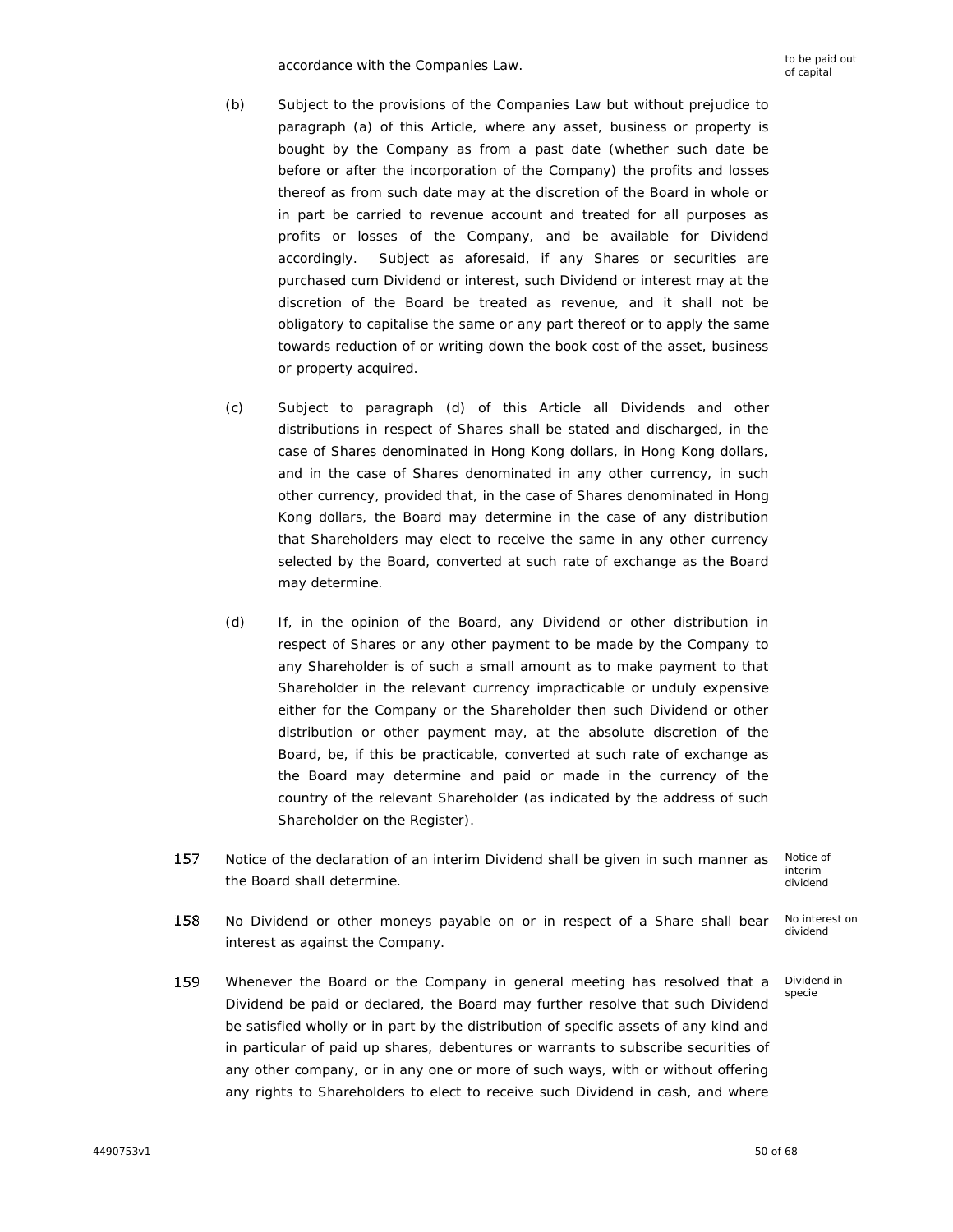any difficulty arises in regard to the distribution the Board may settle the same as it thinks expedient, and in particular may disregard fractional entitlements or round the same up or down, and may fix the value for distribution of such specific assets, or any part thereof, and may determine that cash payments shall be made to any Shareholders upon the footing of the value so fixed in order to adjust the rights of all parties and may determine that fractional entitlements shall be aggregated and sold and the benefit shall accrue to the Company rather than to the Shareholders concerned, and may vest any such specific assets in trustees as may seem expedient to the Board and may authorise any person to sign any requisite instruments of transfer and other documents on behalf of all Shareholders interested in the Dividend and such instrument and document shall be effective. The Board may further authorise any person to enter into on behalf of all Shareholders having an interest in any agreement with the Company or other(s) providing for such Dividend and matters in connection therewith and any such agreement made under such authority shall be effective. The Board may resolve that no such assets shall be made available or made to Shareholders with registered addresses in any particular territory or territories being a territory or territories where, in the absence of a registration statement or other special formalities, this would or might, in the opinion of the Board, be unlawful or impracticable or the legality or practicality of which may be time consuming or expensive to ascertain whether in absolute terms or in relation to the value of the holding of Shares of the Shareholder concerned and in any such event the only entitlement of the Shareholders aforesaid shall be to receive cash payments as aforesaid. Shareholders affected as a result of exercise by the Board of its discretion under this Article shall not be, and shall be deemed not to be, a separate class of Shareholders for any purposes whatsoever.

- 160 (a) x Whenever the Board or the Company in general meeting has resolved Scrip dividendthat a Dividend be paid or declared on the share capital of the Company, the Board may further resolve, either:
	- (i) that such Dividend be satisfied wholly or in part in the form of an allotment of Shares credited as fully paid on the basis that the Shares so allotted shall be of the same class or classes as the class or classes already held by the allottee, provided that the Shareholders entitled thereto will be entitled to elect to receive such Dividend (or part thereof) in cash in lieu of such allotment. In such case, the following provisions shall apply:
		- (A) the basis of any such allotment shall be determined by the Board;
		- (B) the Board, after determining the basis of allotment, shall give not less than 14 clear days' notice in writing to the Shareholders of the right of election accorded to them and shall send with such notice forms of election and specify the procedure to be followed and the place at which and the latest date and time by which duly completed forms of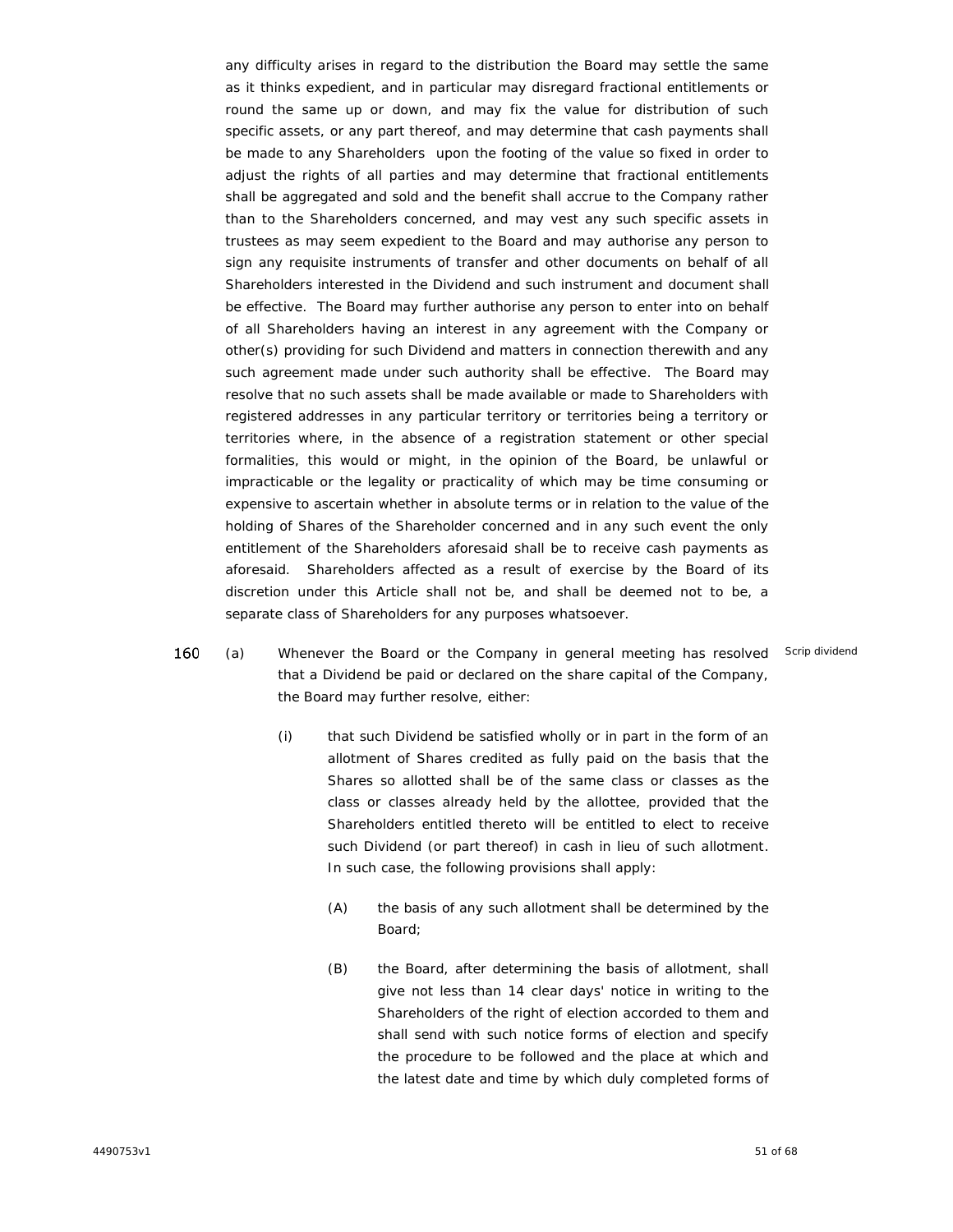election must be lodged in order to be effective;

- (C) the right of election may be exercised in respect of the whole or part of that portion of the Dividend in respect of which the right of election has been accorded; and
- (D) Dividend (or that part of the Dividend to be satisfied by the allotment of Shares as aforesaid) shall not be payable in cash in respect whereof the cash election has not been duly exercised ("the non-elected Shares") and in lieu and in satisfaction thereof Shares shall be allotted credited as fully paid to the holders of the non-elected Shares on the basis of allotment determined as aforesaid and for such purpose the Board shall capitalise and apply out of any part of the undivided profits of the Company or any part of any of the Company's reserve accounts (including any special account, or share premium account (if there be any such reserve)) as the Board may determine, a sum equal to the aggregate nominal amount of the Shares to be allotted on such basis and apply the same in paying up in full the appropriate number of Shares for allotment and distribution to and amongst the holders of the non-elected Shares on such basis;
- or
- (ii) that Shareholders entitled to such Dividend will be entitled to elect to receive an allotment of Shares credited as fully paid in lieu of the whole or such part of the Dividend as the Board may think fit on the basis that the Shares so allotted shall be of the same class or classes as the class or classes of Shares already held by the allottee. In such case, the following provisions shall apply:
	- (A) the basis of any such allotment shall be determined by the Board;
	- (B) the Board, after determining the basis of allotment, shall give not less than 14 clear days' notice in writing to the Shareholders of the right of election accorded to them and shall send with such notice forms of election and specify the procedure to be followed and the place at which and the latest date and time by which duly completed forms of election must be lodged in order to be effective;
	- (C) the right of election may be exercised in respect of the whole or part of that portion of the Dividend in respect of which the right of election has been accorded; and
	- (D) the Dividend (or that part of the Dividend in respect of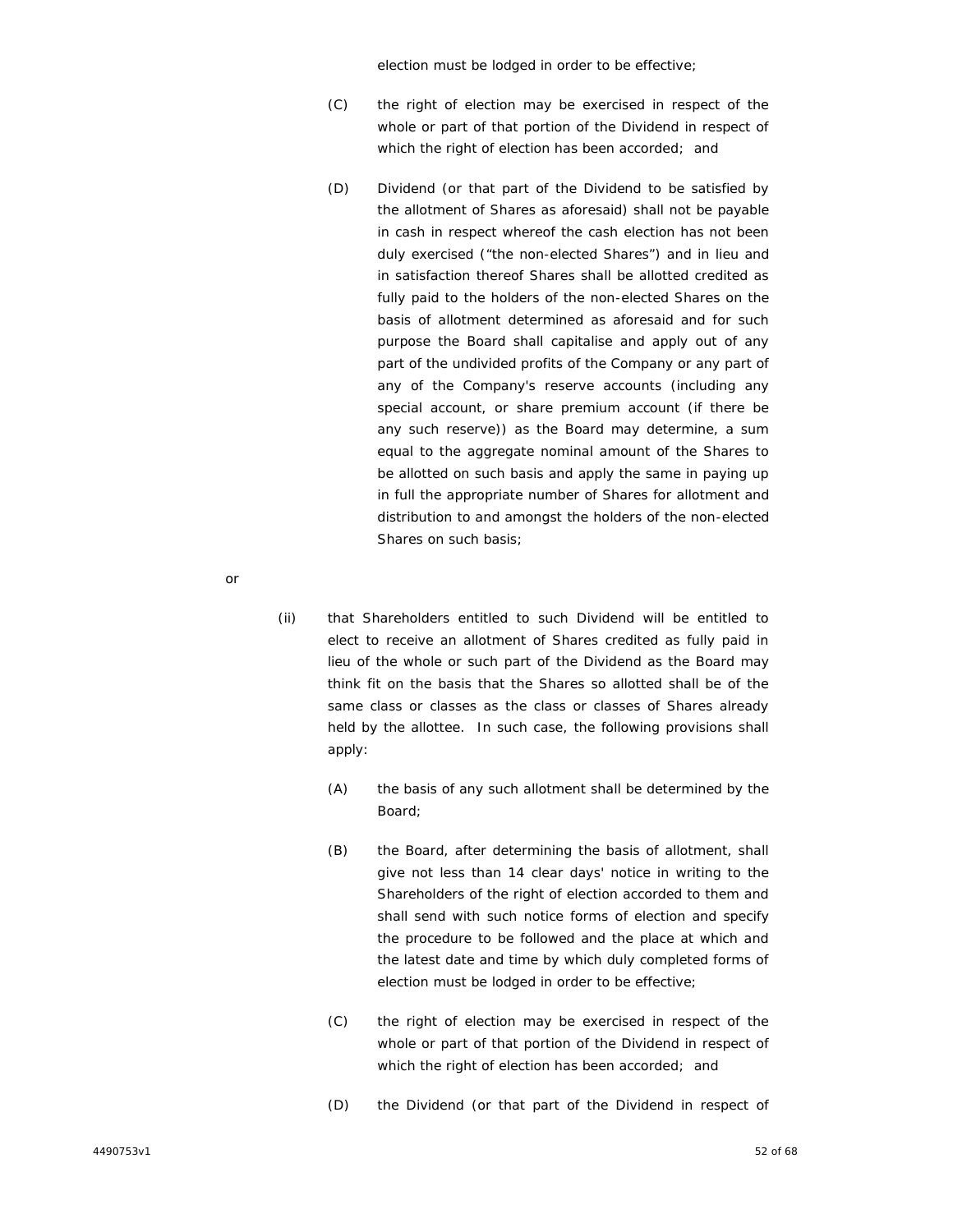which a right of election has been accorded) shall not be payable on Shares in respect whereof the Share election has been duly exercised ("the elected Shares") and in lieu thereof Shares shall be allotted credited as fully paid to the holders of the elected Shares on the basis of allotment determined as aforesaid and for such purpose the Board shall capitalise and apply out of any part of the undivided profits of the Company or any part of any of the Company's reserve accounts (including any special account, contributed surplus account, share premium account and capital redemption reserve fund (if there be any such reserve)) as the Board may determine, a sum equal to the aggregate nominal amount of the Shares to be allotted on such basis and apply the same in paying up in full the appropriate number of Shares for allotment and distribution to and amongst the holders of the elected Shares on such basis.

- (b) The Shares allotted pursuant to the provisions of paragraph (a) of this Article shall rank *pari passu* in all respects with the Shares then in issue and held by the allottee in respect of which they were allotted, save only as regards participation:
	- (i) in the relevant Dividend (or the right to receive or to elect to receive an allotment of Shares in lieu thereof as aforesaid); or
	- (ii) in any other distributions, bonuses or rights paid, made, declared or announced prior to or contemporaneously with the payment or declaration of the relevant Dividend unless, contemporaneously with the announcement by the Board of its proposal to apply the provisions of sub-paragraph (a)(i) or (a)(ii) of paragraph (a) of this Article in relation to the relevant Dividend or contemporaneously with its announcement of the distribution, bonus or rights in question, the Board shall have specified that the Shares to be allotted pursuant to the provisions of paragraph (a) of this Article shall rank for participation in such distribution, bonus or rights.
- (c) The Board may do all acts and things considered necessary or expedient to give effect to any capitalisation pursuant to the provisions of paragraph (a) of this Article with full power to the Board to make such provisions as it thinks fit in the case of Shares becoming distributable in fractions (including provisions whereby, in whole or in part, fractional entitlements are aggregated and sold and the net proceeds distributed to those entitled, or are disregarded or rounded up or down or whereby the benefit of fractional entitlements accrues to the Company rather than to the Shareholders concerned), and no Shareholders who will be affected thereby shall be, and they shall be deemed not to be, a separate class of Shareholders by reason only of the exercise of this power. The Board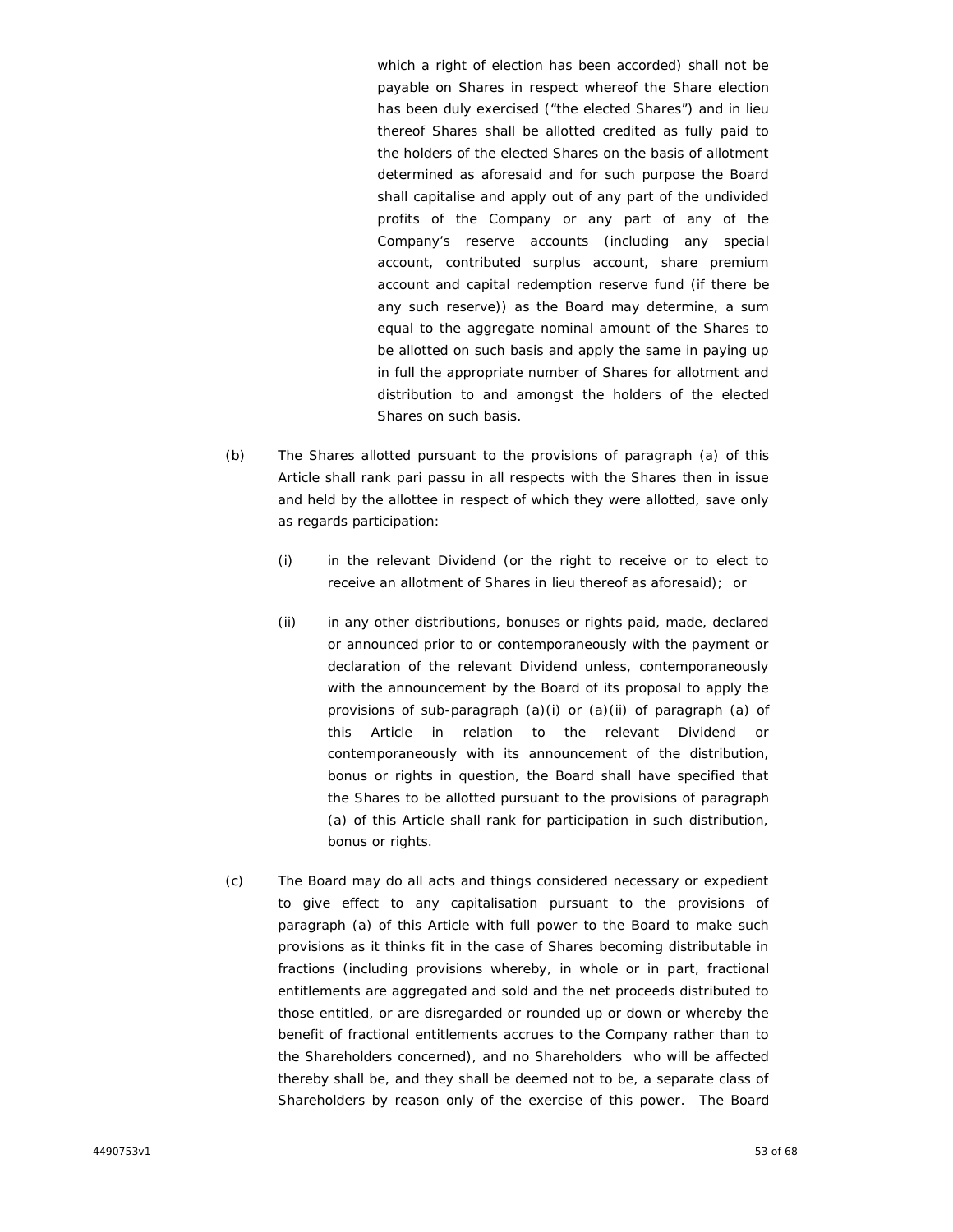may authorise any person to enter into on behalf of all Shareholders interested, an agreement with the Company providing for such capitalisation and matters incidental thereto and any agreement made pursuant to such authority shall be effective and binding on all concerned.

- (d) The Company may upon the recommendation of the Board by Ordinary Resolution resolve in respect of any one particular Dividend that notwithstanding the provisions of paragraph (a) of this Article a Dividend may be satisfied wholly in the form of an allotment of Shares credited as fully paid without offering any right to Shareholders to elect to receive such Dividend in cash in lieu of such allotment.
- (e) The Board may on any occasion determine that rights of election and the allotment of Shares under paragraph (a) of this Article shall not be made available or made to any Shareholders with registered addresses in any territory where in the absence of a registration statement or other special formalities the circulation of an offer of such rights of election or the allotment of Shares would or might be unlawful or impracticable or the legality or practicability of which may be time consuming or expensive to ascertain whether in absolute terms or in relation to the value of the holding of Shares of the Shareholder concerned, and in such event the provisions aforesaid shall be read and construed subject to such determination and no Shareholder who may be affected by any such determination shall be, and they shall be deemed not to be, a separate class of Shareholders for any purposes whatsoever.
- 161 The Board may, before recommending any Dividend, set aside out of the profits of the Company such sums as it thinks fit as a reserve or reserves which shall, at Reserves the discretion of the Board, be applicable for meeting claims on or liabilities of the Company or contingencies or for paying off any loan capital or for equalising Dividends or for any other purpose to which the profits of the Company may be properly applied, and pending such application may, at the like discretion, either be employed in the business of the Company or be invested in such investments (including in the repurchase by the Company of its own securities or the giving of any financial assistance for the acquisition of its own securities) as the Board may from time to time think fit, and so that it shall not be necessary to keep any investments constituting the reserve or reserves separate or distinct from any other investments of the Company. The Board may also without placing the same to reserve, carry forward any profits which it may think prudent not to distribute by way of Dividend.
- 162 Unless and to the extent that the rights attached to any Shares or the terms of issue thereof otherwise provide, all Dividends shall (as regards any Shares not fully paid throughout the period in respect of which the Dividend is paid) be apportioned and paid pro rata according to the amounts paid or credited as paid on the Shares during any portion or portions of the period in respect of which the Dividend is paid. For the purposes of this Article no amount paid on a Share in

Dividends to be paid in proportion to paid up capital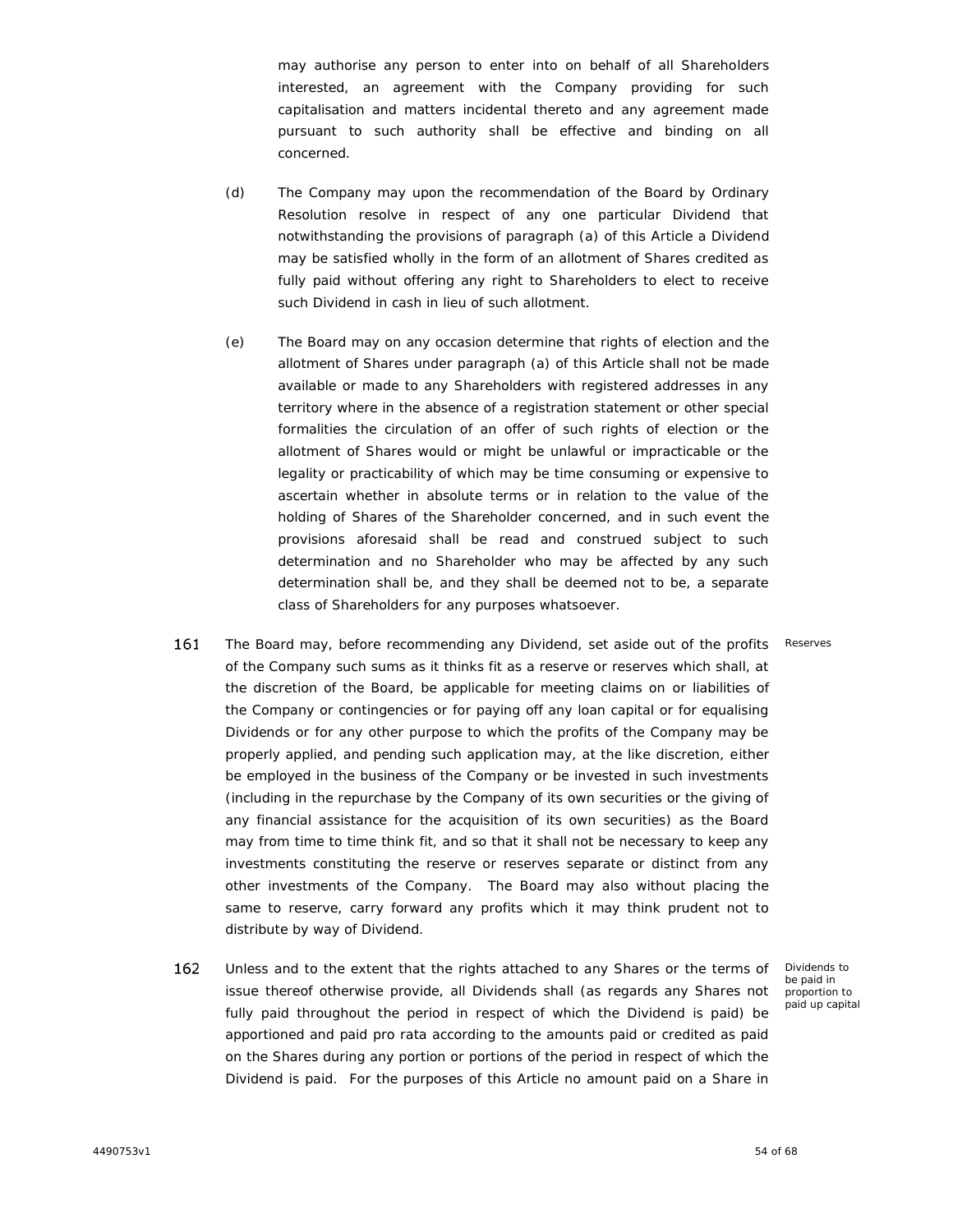advance of calls pursuant to Article 38 shall be treated as paid on the Share.

- 163 Retention of (a) x The Board may retain any Dividends or other moneys payable on or in dividends, etc. respect of a Share upon which the Company has a lien, and may apply the same in or towards satisfaction of the debts, liabilities or engagements in respect of which the lien exists.
	- (b) The Board may deduct from any Dividend or other money payable to any Shareholder all sums of money (if any) presently payable by him to the Company on account of calls, instalments or otherwise. Deduction of debts
- 164 Any general meeting sanctioning a Dividend may make a call on the Shareholders of such amount as the meeting fixes, but so that the call on each Shareholder shall not exceed the Dividend payable to him, and so that the call shall be made payable at the same time as the Dividend, and the Dividend may, if so arranged between the Company and the Shareholder, be set off against the call.
- 165 Effect of A transfer of Shares shall not, as against the Company but without prejudice to transfer the rights of the transferor and transferee inter se, pass the right to any Dividend or bonus declared thereon before the registration of the transfer.
- 166 If two or more persons are registered as joint holders of any Share, any one of such persons may give effectual receipts for any Dividends and other moneys payable and bonuses, rights and other distributions in respect of such Shares.
- 167 Unless otherwise directed by the Board, any Dividend or other moneys payable or bonuses, rights or other distributions in respect of any Share may be paid or satisfied by cheque or warrant or certificate or other documents or evidence of title sent through the post to the registered address of the Shareholder entitled, or, in the case of joint holders, to the registered address of that one whose name stands first in the Register in respect of the joint holding or to such person and to such address as the holder or joint holders may in writing direct. Every cheque, warrant, certificate or other document or evidence of title so sent shall be made payable to the order of the person to whom it is sent or, in the case of certificates or other documents or evidence of title as aforesaid, in favour of the Shareholder(s) entitled thereto, and the payment on any such cheque or warrant by the banker upon whom it is drawn shall operate as a good discharge to the Company in respect of the Dividend and/or other moneys represented thereby, notwithstanding that it may subsequently appear that the same has been stolen or that any endorsement thereon has been forged. Every such cheque, warrant, certificate or other document or evidence of title as aforesaid shall be sent at the risk of the person entitled to the Dividend, money, bonus, rights and other distributions represented thereby.
- App.3 168 Para 3(2) All Dividends, bonuses or other distributions or the proceeds of the realisation of any of the foregoing unclaimed for one year after having been declared by the Company until claimed and, notwithstanding any entry in any books of the Company may be invested or otherwise made use of by the Board for the benefit of the Company or otherwise howsoever, and the Company shall not be Unclaimed Dividend

Receipt for dividends by joint holders of share

Dividend and call together

Payment by post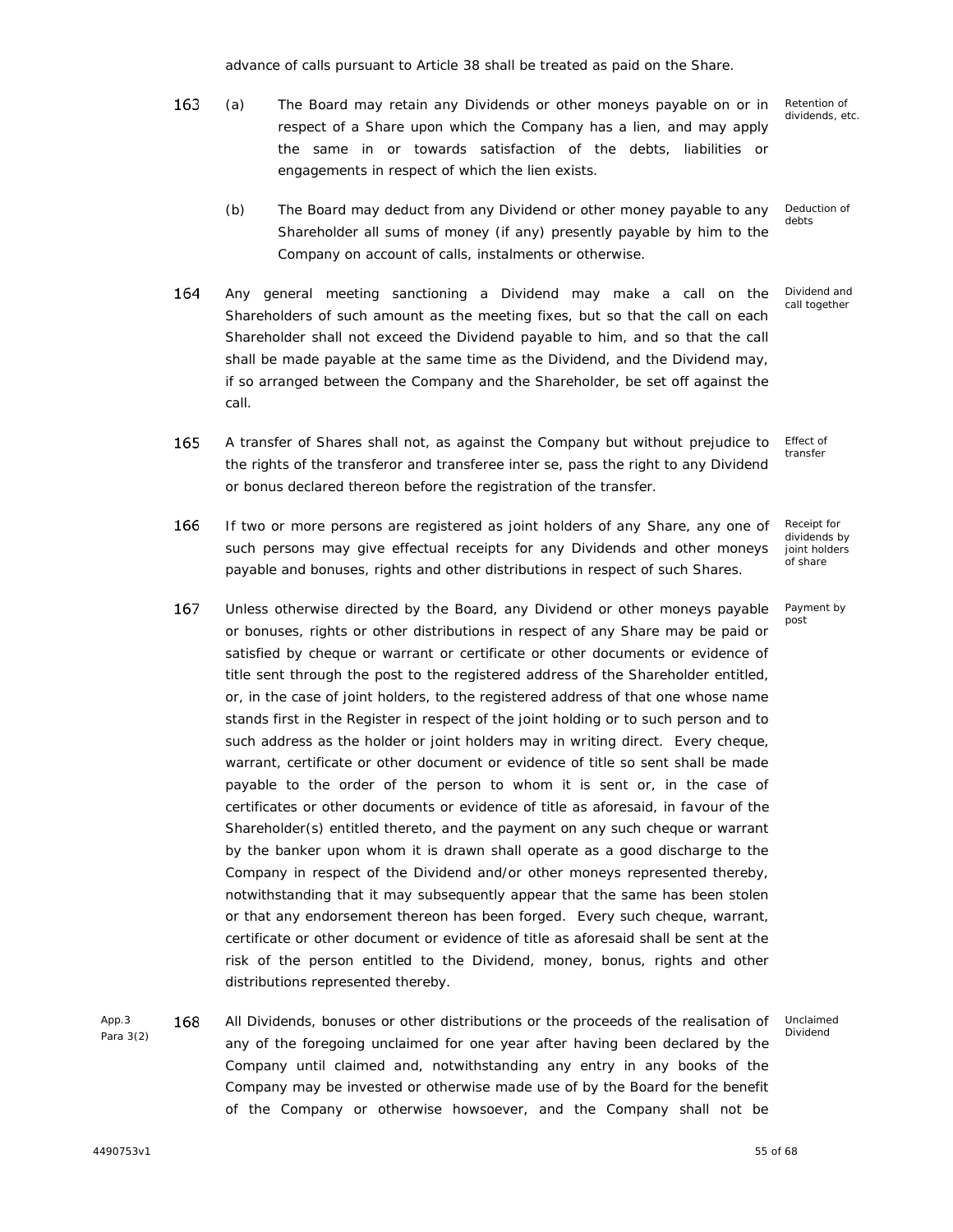constituted a trustee in respect thereof. All Dividends, bonuses or other distributions or the proceeds of the realisation of any of the foregoing unclaimed for six years after having been declared may be forfeited by the Board and, upon such forfeiture, shall revert to the Company and, in the case where any of the same are securities of the Company, may be re-allotted or re-issued for such consideration as the Board thinks fit and the proceeds thereof shall accrue to the benefit of the Company absolutely.

## **RECORD DATE**

- 169 Subject to the Listing Rules, any resolution declaring a Dividend or other distribution on Shares of any class, whether a resolution of the Company in general meeting or a resolution of the Board, may specify that the same shall be payable or made to the persons registered as the holder of such Shares at the close of business on a particular date or at a particular time on a particular date, and thereupon the Dividend or other distribution shall be payable or made to them in accordance with their respective holdings so registered, but without prejudice to the rights inter se in respect of such Dividend or other distribution between the transferors and transferees of any such Shares. The provisions of this Article shall *mutatis mutandis* apply to determining the Shareholders entitled to receive notice and vote at any general meeting of the Company, bonuses, capitalisation issues, distributions of realised and unrealised capital profits or other distributable reserves or accounts of the Company and offers or grants made by the Company to the Shareholders.
- 170 The Company in general meeting may at any time and from time to time resolve x that any surplus moneys in the hands of the Company representing capital profits arising from moneys received or recovered in respect of or arising from the realisation of any capital assets of the Company or any investments representing the same and not required for the payment or provision of any fixed preferential Dividend instead of being applied in the purchase of any other capital assets or for other capital purposes be distributed amongst its Shareholders on the footing that they receive the same as capital and in the Shares and proportions in which they would have been entitled to receive the same if it had been distributed by way of Dividend, provided that no such surplus moneys as aforesaid shall be so distributed unless the Company will remain solvent after the distribution, or the net realisable value of the assets of the Company will after the distribution be greater than the aggregate of its liabilities, share capital and share premium account.

## **ANNUAL RETURNS**

171 The Board shall make or cause to be made such annual or other returns or filings as may be required to be made in accordance with the Companies Law.

Annual Returns

## **ACCOUNTS**

App.13 172 Part B App.13 **172** The Board shall cause proper books of account to be kept of the sums of money Accounts<br>Part B<br>Para 4(1) Para 4(1) such receipts and expenditure take place; and of the assets and liabilities of the

Accounts to be kept

Distribution of realised capital profits

Record dates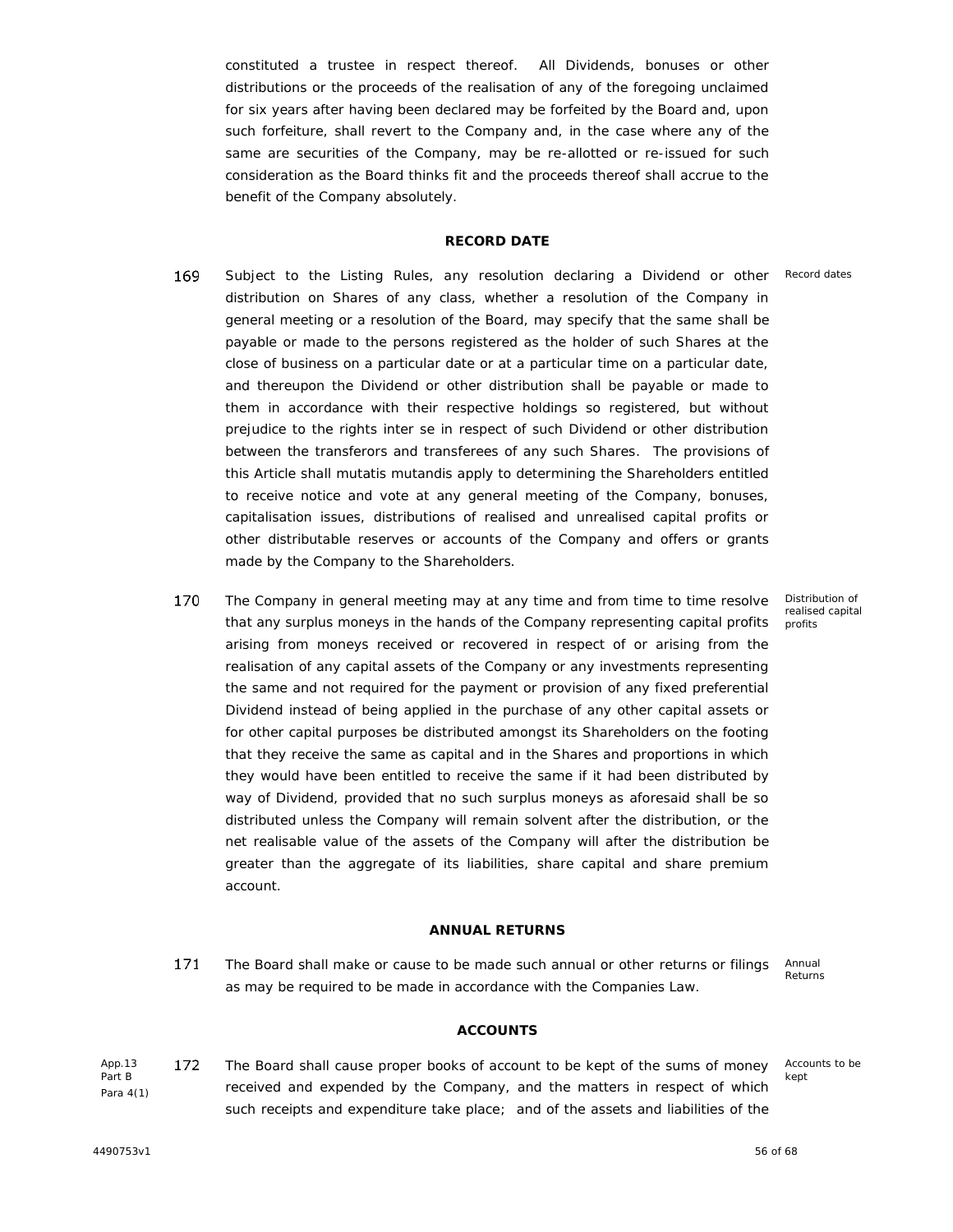Company and of all other matters required by the Companies Law necessary to give a true and fair view of the state of the Company's affairs and to show and explain its transactions.

173 The books of account shall be kept at the Head Office or at such other place or places as the Board thinks fit and shall always be open to the inspection of the Directors.

**Where** accounts to be kept

Inspection by shareholders

- 174 No Shareholder (not being a Director) or other person shall have any right of inspecting any account or book or document of the Company except as conferred by the Companies Law or ordered by a court of competent jurisdiction or authorised by the Board or the Company in general meeting.
- App.13 175 Part B Para 3(3) (a) x The Board shall from time to time cause to be prepared and laid before the Company at its annual general meeting profit and loss accounts and balance sheets of the Company and such other reports and documents as may be required by law and the Listing Rules. The accounts of the Company shall be prepared and audited based on the generally accepted accounting principles of Hong Kong, the International Accounting Standards, or such other standards as may be permitted by the HK Stock Exchange. Annual profit and loss account and balance sheet
- App.3 Para 5 App.13 Part B Para 3(3); 4(2) (b) Subject to paragraph (c) below, every balance sheet of the Company shall be signed on behalf of the Board by two of the Directors and a copy of every balance sheet (including every document required by law to be comprised therein or annexed thereto) and profit and loss account which is to be laid before the Company at its annual general meeting, together with a copy of the Directors' report and a copy of the Auditors' report thereon, shall, not less than 21 days before the date of the meeting be delivered or sent by post together with the notice of annual general meeting to every Shareholder and every Debenture Holder of the Company and every other person entitled to receive notices of general meetings of the Company under the provisions of these Articles, provided that this Article shall not require a copy of those documents to be sent to any person of whose address the Company is not aware or to more than one of the joint holders of any Shares or Debentures, but any Shareholder or Debenture Holder to whom a copy of those documents has not been sent shall be entitled to receive a copy free of charge on application at the Head Office or the Registration Office. If all or any of the Shares or Debentures or other securities of the Company shall for the time being be (with the consent of the Company) listed or dealt in on any stock exchange or market, there shall be forwarded to such stock exchange or market such number of copies of such documents as may for the time being be required under its regulations or practice. Annual report of Directors and balance sheet to be sent to shareholders
	- (c) Subject to the Listing Rules, the Company may send summarised financial statements to Shareholders who has, in accordance with the Listing Rules, consented and elected to receive summarised financial statements instead of the full financial statements. The summarised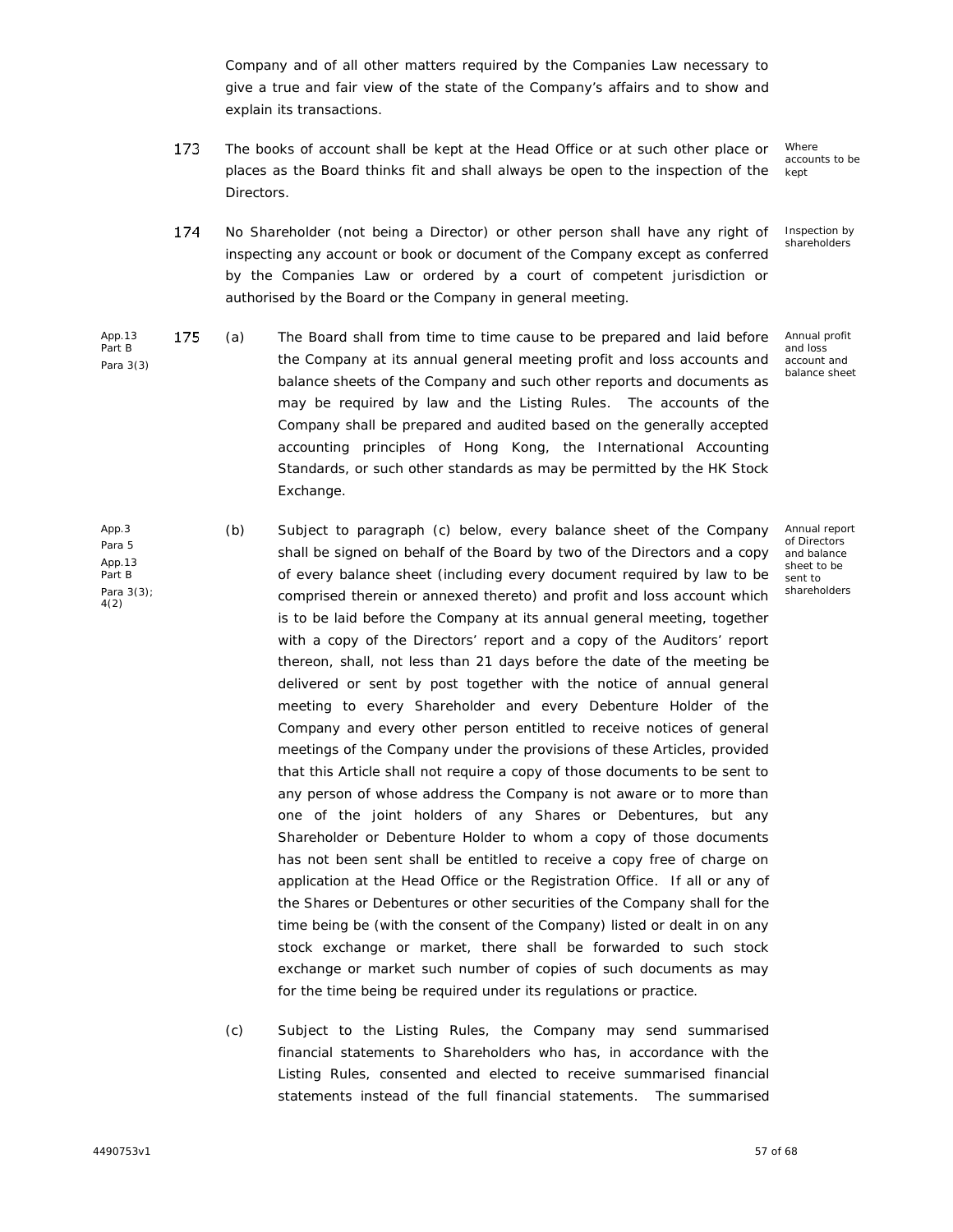financial statements must be accompanied by any other documents as may be required under the Listing Rules and must be sent to the Shareholders not less than twenty-one days before the general meeting to those Shareholders that have consented and elected to receive the summarised financial statements.

## **AUDITORS**

- Appointment of Auditors
- 176 (a) x The Company shall at each annual general meeting appoint one or more firms of auditors to hold office until the conclusion of the next annual general meeting on such terms and with such duties as may be agreed with the Board, but if an appointment is not made, the Auditors in office shall continue in office until a successor is appointed. A Director, officer or employee of any such Director, officer or employee shall not be appointed Auditors of the Company. The Board may fill any casual vacancy in the office of Auditors, but while any such vacancy continues the surviving or continuing Auditors (if any) may act. The remuneration of the Auditors shall be fixed by or on the authority of the Company in the annual general meeting except that in any particular year the Company in general meeting may delegate the fixing of such remuneration to the Board and the remuneration of any Auditors appointed to fill any casual vacancy may be fixed by the Board.
	- (b) The Shareholders may, at any general meeting convened and held in accordance with these Articles, remove the Auditors by Special Resolution at any time before the expiration of the term of office and shall, by Ordinary Resolution, at that meeting appoint new auditors in its place for the remainder of the term.
- App. 13 177 Part B Para 4(2) The Auditors of the Company shall have a right of access at all times to the books and accounts and vouchers of the Company and shall be entitled to require from the Directors and officers of the Company such information as may be necessary for the performance of his or their duties, and the Auditors shall audit every balance sheet and profit and loss account of the Company in each year and prepare an Auditors' report thereon to be annexed thereto. Such report shall be laid before the Company in the annual general meeting.
- Auditors to have right of access to books and accounts

Appointment of auditors other than retiring auditors

- 178 No person other than the retiring Auditors shall be appointed as Auditors at an annual general meeting unless notice of an intention to nominate that person to the office of Auditors has been given to the Company not less than 14 clear days before the annual general meeting, and the Company shall send a copy of any such notice to the retiring Auditors and shall give notice thereof to the Shareholders not less than seven days before the annual general meeting provided that the above requirement for sending a copy of such notice to the retiring Auditors may be waived by notice in writing by the retiring Auditors to the Secretary.
- 179 All acts done by any person acting as Auditors shall, as regards all persons dealing in good faith with the Company, be valid, notwithstanding that there was

Defect of appointment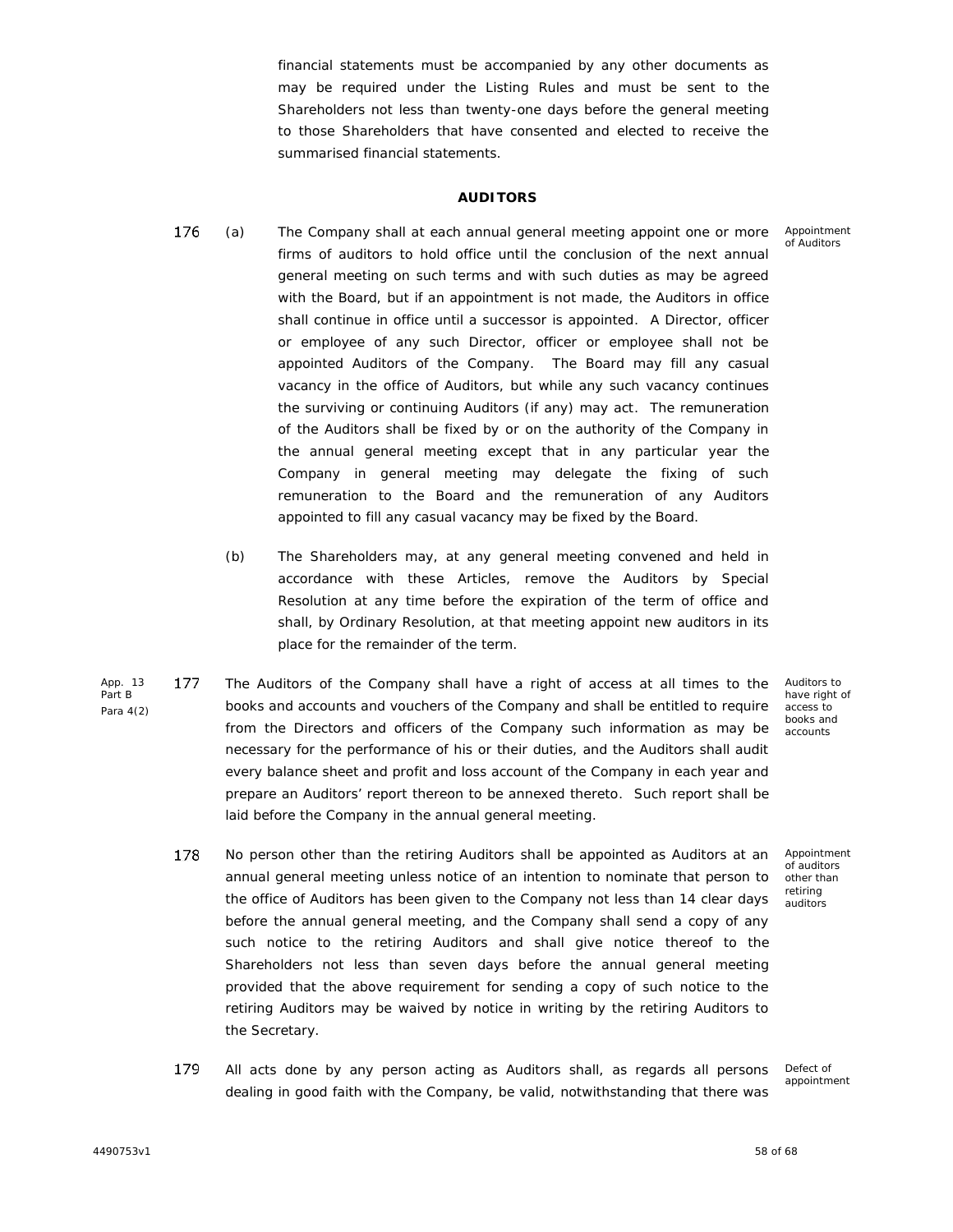some defect in their appointment or that they were at the time of their appointment not qualified for appointment or subsequently became disqualified.

#### **NOTICES**

- App.3 180 Para 7(1); 7(2) (a) x Except where otherwise expressly stated, any notice or document to be given to or by any person pursuant to these Articles shall be in writing or, to the extent permitted by the Companies Law and the Listing Rules from time to time and subject to this Article, contained in an electronic communication. A notice calling a meeting of the Board need not be in writing.
	- (b) Except where otherwise expressly stated, any notice or document to be given to or by any person pursuant to these Articles (including any corporate communications within the meaning ascribed thereto under the Listing Rules) may be served on or delivered to any Shareholder either personally or by sending it through the post in a prepaid envelope or wrapper addressed to such Shareholder at his registered address as appearing in the register or by leaving it at that address addressed to the Shareholder or by any other means authorised in writing by the Shareholder concerned or (other than share certificate) by publishing it by way of advertisement in the Newspapers. In case of joint holders of a share, all notices shall be given to that one of the joint holders whose name stands first in the register and notice so given shall be sufficient notice to all the joint holders. Without limiting the generality of the foregoing but subject to the Companies Law and the Listing Rules, a notice or document may be served or delivered by the Company to any Shareholder by electronic means to such address as may from time to time be authorised by the Shareholder concerned or by publishing it on a website and notifying the Shareholder concerned that it has been so published.
	- (c) Any such notice or document may be served or delivered by the Company by reference to the register as it stands at any time not more than fifteen days before the date of service or delivery. No change in the register after that time shall invalidate that service or delivery. Where any notice or document is served or delivered to any person in respect of a share in accordance with these Articles, no person deriving any title or interest in that share shall be entitled to any further service or delivery of that notice or document.
	- (d) Any notice or document required to be sent to or served upon the Company, or upon any officer of the Company, may be sent or served by leaving the same or sending it through the post in a prepaid envelope or wrapper addressed to the Company or to such officer at the Head Office or Registered Office.
	- (e) The Board may from time to time specify the form and manner in which a notice may be given to the Company by electronic means, including one

Service of notices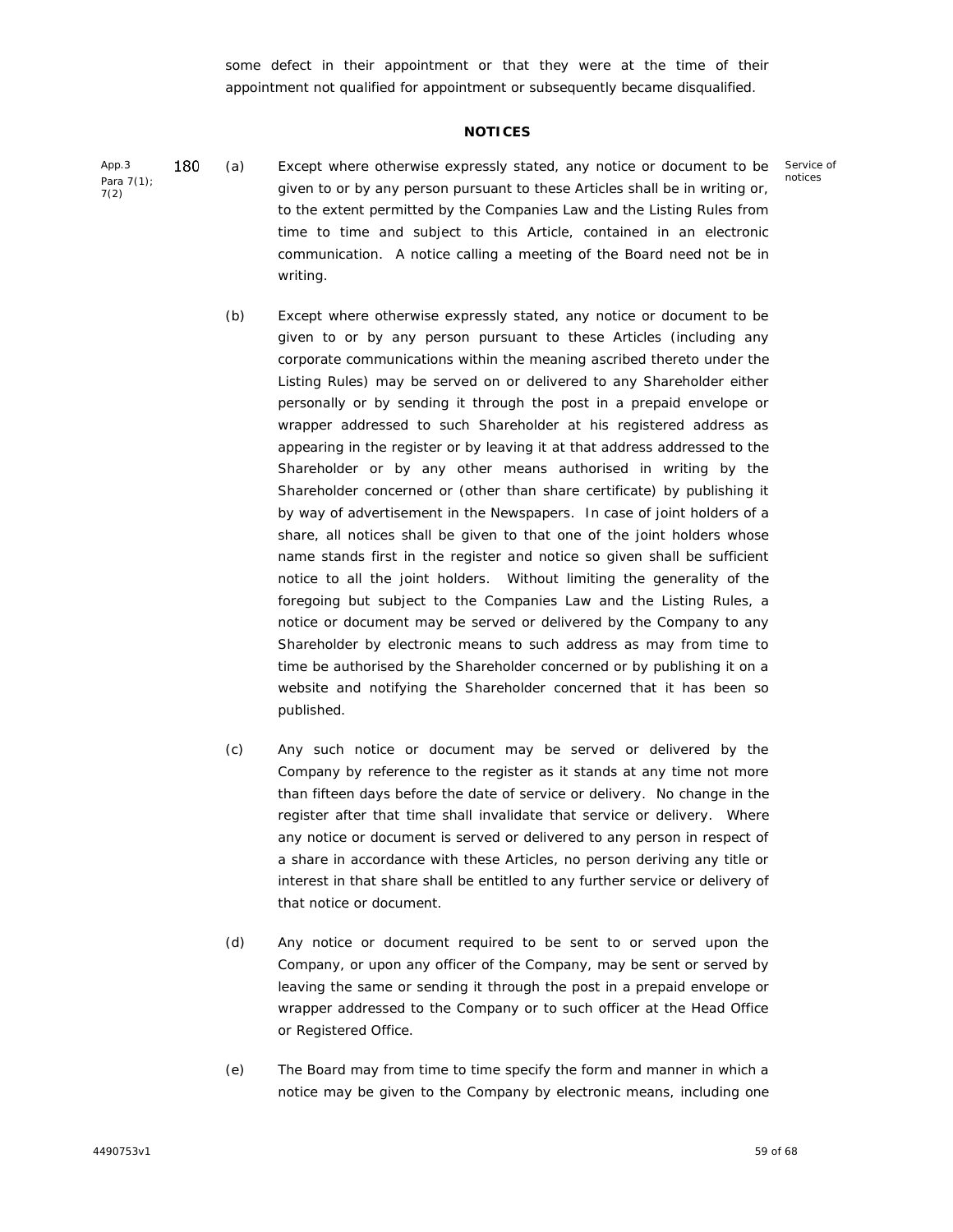or more addresses for the receipt of an electronic communication, and may prescribe such procedures as they think fit for verifying the authenticity or integrity of any such electronic communication. Any notice may be given to the Company by electronic means only if it is given in accordance with the requirements specified by the Board.

App.3 181 Para 7(3) (a) x Any Shareholder whose registered address is outside the Relevant Territory may notify the Company in writing of an address in the Relevant Territory which for the purpose of service of notice shall be deemed to be his registered address. Where the registered address of the Shareholder is outside the Relevant Territory, notice, if given through the post, shall be sent by prepaid airmail letter where available.

**Shareholders** out of the Relevant **Territory** 

- (b) Any Shareholder who fails (and, where a Share is held by joint holders, where the first joint holder named on the register fails) to supply his registered address or a correct registered address to the Company for service of notices and documents on him shall not (and where a Share is held by joint holders, none of the other joint holders whether or not they have supplied a registered address shall) be entitled to service of any notice or documents by the Company and any notice or document which is otherwise required to be served on him may, if the Board in its absolute discretion so elects (and subject to them re-electing otherwise from time to time), be served, in the case of notices, by displaying a copy of such notice conspicuously at the Registered Office and the Head Office or, if the Board sees fit, by advertisement in the Newspapers, and, in the case of documents, by posting up a notice conspicuously at the Registered Office and the Head Office addressed to such Shareholder which notice shall state the address within the Relevant Territory at which he served in the manner so described which shall be sufficient service as regards Shareholders with no registered or incorrect addresses, provided that nothing in this paragraph (b) shall be construed as requiring the Company to serve any notice or document on any Shareholder with no or an incorrect registered address for the service of notice or document on him or on any Shareholder other than the first named on the register of members of the Company.
- (c) If on three consecutive occasions notices or other documents have been sent through the post to any Shareholder (or, in the case of joint holders of a share, the first holder named on the register) at his registered address but have been returned undelivered, such Shareholder (and, in the case of joint holders of a Share, all other joint holders of the share) shall not thereafter be entitled to receive or be served (save as the Board may elect otherwise pursuant to paragraph (b) of this Article) and shall be deemed to have waived the service of notices and other documents from the Company until he shall have communicated with the Company and supplied in writing a new registered address for the service of notices on him.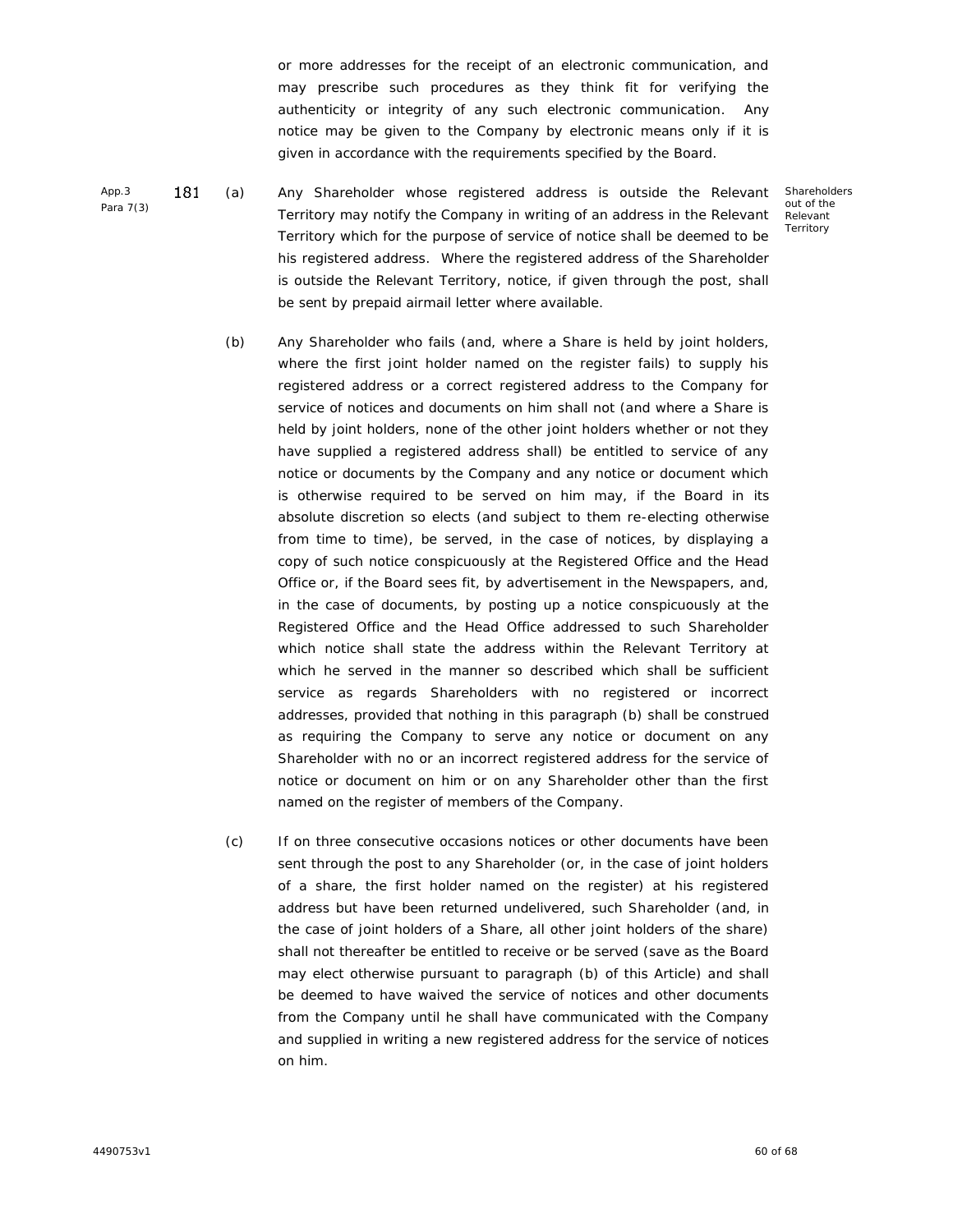- 182 Any notice or other document, if sent by mail, postage prepaid, shall be deemed x to have been served or delivered on the day following that on which the letter, envelope, or wrapper containing the same is put into the post. In proving such service it shall be sufficient to prove that the letter, envelope or wrapper containing the notice or document was properly addressed and put into the post as prepaid mail. Any notice or document not sent by post but left by the Company at a registered address shall be deemed to have been served or delivered on the day it was so left. Any notice or document, if sent by electronic means (including through any relevant system), shall be deemed to have been given on the day following that on which the electronic communication was sent by or on behalf of the Company. Any notice or document served or delivered by the Company by any other means authorised in writing by the Shareholder concerned shall be deemed to have been served when the Company has carried out the action it has been authorised to take for that purpose. Any notice or other document published by way of advertisement or on a website shall be deemed to have been served or delivered on the day it was so published.
- 183 A notice or document may be given by the Company to the person entitled to a <br>Share in consequence of the death, mental disorder, bankruptcy or liquidation of a Shareholder by sending it through the post in a prepaid envelope or wrapper addressed to him by name, or by the title of representative of the deceased, the trustee of the bankrupt or the liquidator of the Shareholder, or by any like description, at the address, if any, supplied for the purpose by the person claiming to be so entitled, or (until such an address has been so supplied) by giving the notice or document in any manner in which the same might have been given if the death, metal disorder, bankruptcy or winding up had not occurred.
- 184 Any person who by operation of law, transfer or other means whatsoever shall become entitled to any Share shall be bound by every notice in respect of such share which prior to his name and address being entered on the register shall have been duly served to the person from whom he derives his title to such share.
- 185 Any notice or document delivered or sent by post to, or left at the registered address of any Shareholder in pursuance of these Articles, shall notwithstanding that such Shareholder be then deceased, bankrupt or wound up and whether or not the Company has notice of his death, bankruptcy or winding up, be deemed to have duly served in respect of any registered Shares whether held solely or jointly with other persons by such Shareholder until some other person be registered in his stead as the holder or joint holder thereof, and such service shall for all purposes of these Articles be deemed a sufficient service of such notice or document on his personal representatives and all persons (if any) jointly interested with him in any such Shares.
- 186 The signature to any notice or document to be given by the Company may be written or printed.

Service of notice to persons entitled on death, mental disorder or bankruptcy

Transferee to be bound by prior notices

though shareholder deceased, bankrupt

Notice valid

How notice to be signed

When notice deemed to be served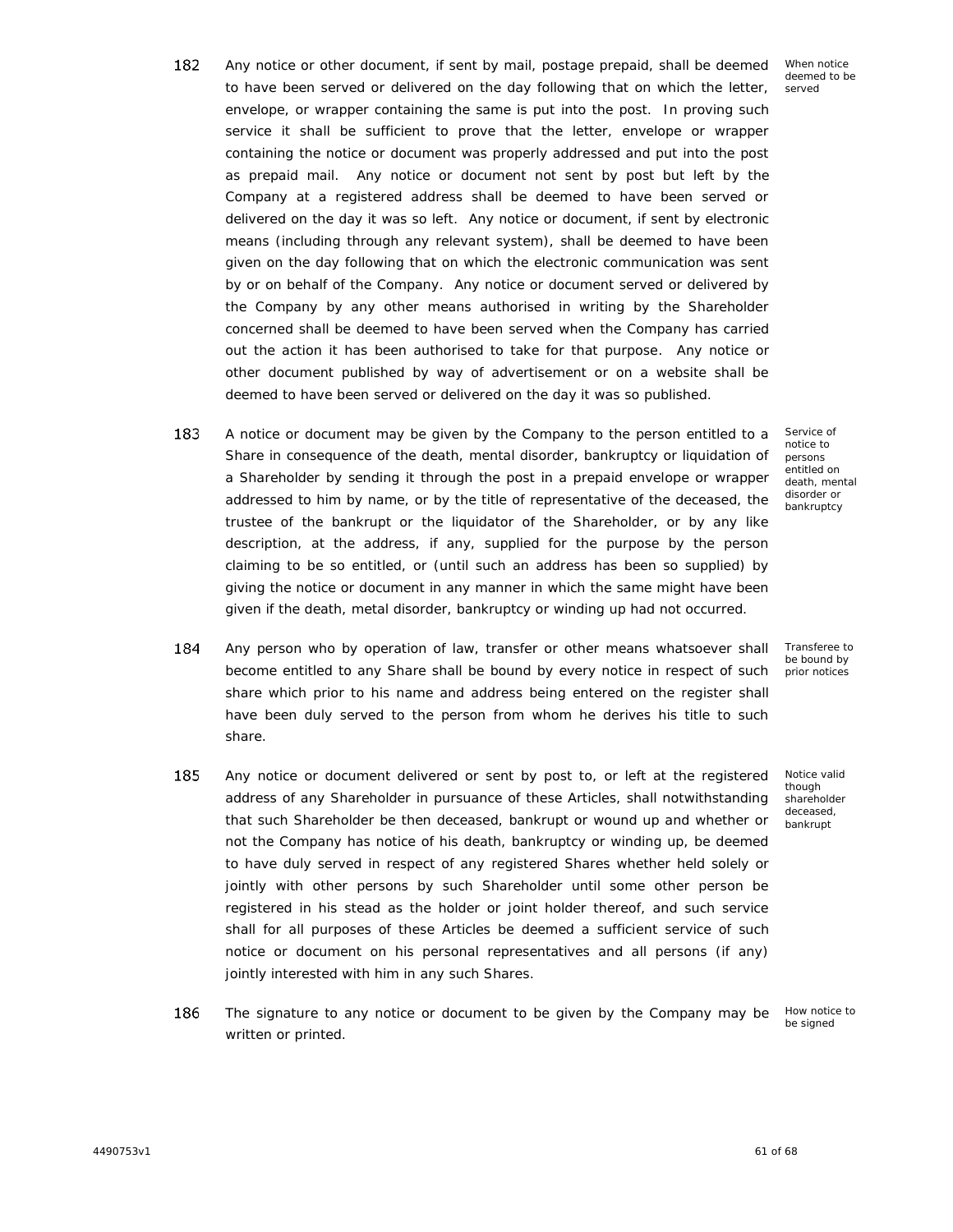## **INFORMATION**

187 No Shareholder (not being a Director) shall be entitled to require discovery of or any information respecting any detail of the Company's trading or any matter which is or may be in the nature of a trade secret, mystery of trade or secret process which may relate to the conduct of the business of the Company which in the opinion of the Board will be inexpedient in the interests of the Shareholders of the Company to communicate to the public.

Shareholders not entitled to information

#### **WINDING UP**

- 188 Modes of Subject to the Companies Law, a resolution that the Company be wound up by winding up the Court or be wound up voluntarily shall be passed by way of a Special Resolution.
- Distribution of 189 If the Company shall be wound up, the surplus assets remaining after payment assets in to all creditors shall be divided among the Shareholders in proportion to the winding up capital paid up on the Shares held by them respectively, and if such surplus assets shall be insufficient to repay the whole of the paid up capital, they shall be distributed, subject to the rights of any Shares which may be issued on special terms and conditions, so that, as nearly as may be, the losses shall be borne by the Shareholders in proportion to the capital paid on the Shares held by them respectively.
- 190 If the Company shall be wound up (in whatever manner) the liquidator may, with the sanction of a Special Resolution and any other sanction required by the Companies Law, divide among the Shareholders in specie or kind the whole or any part of the assets of the Company whether the assets shall consist of property of one kind or shall consist of properties of different kinds and the liquidator may, for such purpose, set such value as he deems fair upon any one or more class or classes of property to be divided as aforesaid and may determine how such division shall be carried out as between the Shareholders or different classes of Shareholders and the Shareholders within each class. The liquidator may, with the like sanction, vest any part of the assets in trustees upon such trusts for the benefit of Shareholders as the liquidator, with the like sanction, shall think fit, but so that no Shareholder shall be compelled to accept any Shares or other assets upon which there is a liability.

#### **INDEMNITY**

191 The Directors, managing directors, alternate Directors, Auditors, Secretary and Indemnityother officers for the time being of the Company and the trustees (if any) for the time being acting in relation to any of the affairs of the Company, and their respective executors or administrators, shall be indemnified and secured harmless out of the assets of the Company from and against all actions, costs, charges, losses, damages and expenses which they or any of them, their or any of their executors or administrators, shall or may incur or sustain by reason of any act done, concurred in or omitted in or about the execution of their duty or supposed duty in their respective offices or trusts, except such (if any) as they shall incur or sustain through their own fraud or dishonesty, and none of them

Assets may be distributed in specie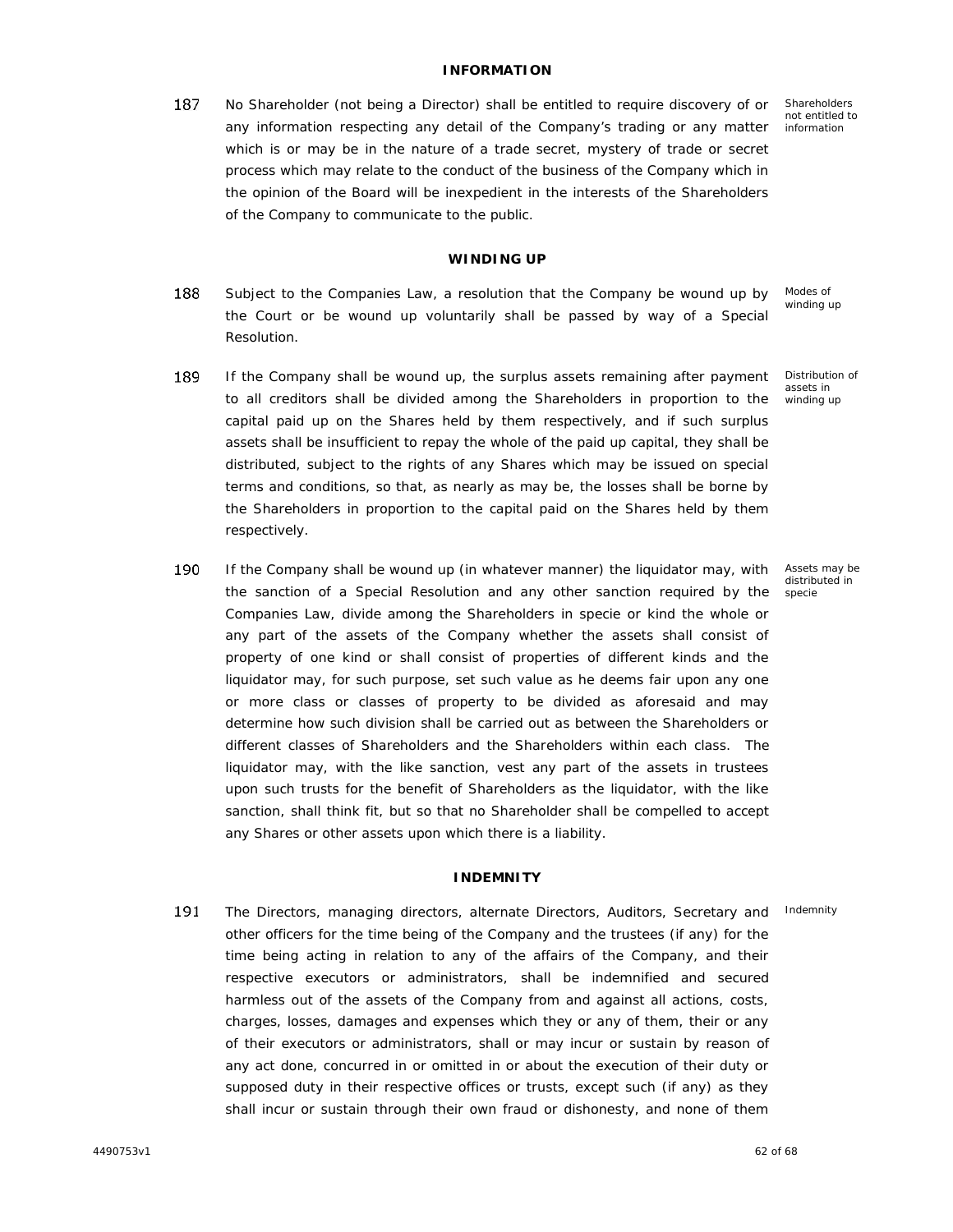shall be answerable for the acts, receipts, neglects or defaults of any other of them, or for joining in any receipt for the sake of conformity, or for any bankers or other persons with whom any moneys or effects of the Company shall be lodged or deposited for safe custody, or for the insufficiency or deficiency of any security upon which any moneys of the Company shall be placed out or invested, or for any other loss, misfortune or damage which may arise in the execution of their respective offices or trusts, or in relation thereto, except as the same shall happen by or through their own fraud, dishonest, or recklessness. The Company may take out and pay the premium and other moneys for the maintenance of insurance, bonds and other instruments for the benefit either of the Company or the Directors (and/or other officers) or any of them to indemnify the Company and/or Directors (and/or other officers) named therein for this purpose against any loss, damage, liability and claim which they may suffer or sustain in connection with any breach by the Directors (and/or other officers) or any of them of their duties to the Company.

#### **UNTRACEABLE SHAREHOLDERS**

App.3 192 Para 13(1) The Company may exercise the power to cease sending cheques for Dividend entitlements or Dividend warrants by post if such cheques or warrants remain uncashed on two consecutive occasions or after the first occasion on which such a cheque or warrant is returned undelivered. Company

ceases sending dividend warrants etc.

- App.3 193 Para 13(2)(a) 13(2)(b) (a) x The Company shall have the power to sell, in such manner as the Board thinks fit, any Shares of a Shareholder who is untraceable, but no such sale shall be made unless: Company may sell shares of untraceable shareholders
	- (i) during the period of 12 years prior to the date of the advertisements referred to in sub-paragraph (ii) below (or, if published more than once, the first thereof) at least three Dividends or other distributions in respect of the Shares in question have become payable or been made and no Dividend or other distribution in respect of the Shares during that period has been claimed;
	- (ii) the Company has caused an advertisement to be inserted in the Newspapers of its intention to sell such Shares and a period of three months has elapsed since the date of such advertisement (or, if published more than once, the first thereof);
	- (iii) the Company has not at any time during the said periods of 12 years and three months received any indication of the existence of the holder of such Shares or of a person entitled to such Shares by death, bankruptcy or operation of law; and
	- (iv) the Company has notified the HK Stock Exchange of its intention of such sale.
	- (b) To give effect to any such sale the Board may authorise any person to transfer the said Shares and the instrument of transfer signed or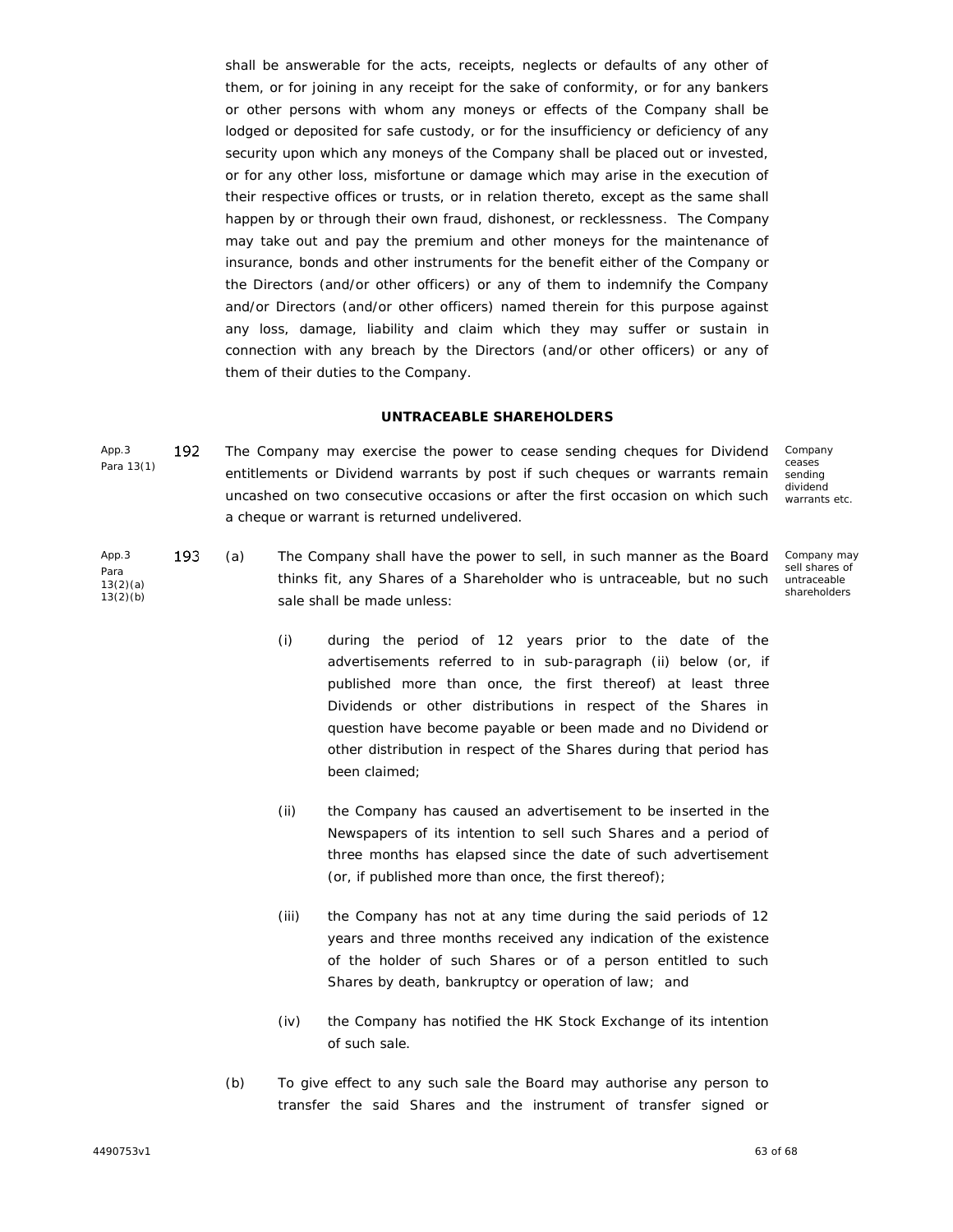otherwise executed by or on behalf of such person shall be as effective as if it had been executed by the registered holder or the person entitled by transmission to such Shares, and the purchaser shall not be bound to see to the application of the purchase money nor shall his title to the Shares be affected by any irregularity or invalidity in the proceedings relating to the sale. The net proceeds of the sale will belong to the Company and upon receipt by the Company of such proceeds it shall become indebted to the former Shareholder for an amount equal to such net proceeds. Notwithstanding any entries made by the Company in any of its books or otherwise howsoever, no trusts shall be created in respect of such debt and no interest shall be payable in respect of it and the Company shall not be required to account for any money earned from the net proceeds which may be employed in the business of the Company or as it thinks fit. Any sale under this Article shall be valid and effective notwithstanding that the Shareholder holding the Shares sold is dead, bankrupt, wound up or otherwise under any legal disability or incapacity.

#### **DESTRUCTION OF DOCUMENTS**

194 The Company may destroy: The Company may destroy:

documents

- (a) any share certificate which has been cancelled at any time after the expiry of one year from the date of such cancellation;
- (b) any dividend mandate or any variation or cancellation thereof or any notification of change of name or address at any time after the expiry of two years from the date on which such mandate, variation, cancellation or notification was recorded by the Company;
- (c) any instrument of transfer of Shares which has been registered at any time after the expiry of six years from the date of registration;
- (d) any other document, on the basis of which any entry in the Register is made, at any time after the expiry of six years from the date on which an entry in the Register was first made in respect of it;

and it shall conclusively be presumed in favour of the Company that every Share certificate so destroyed was a valid certificate duly and properly cancelled and that every instrument of transfer so destroyed was a valid and effective instrument duly and properly registered and that every other document destroyed hereunder was a valid and effective document in accordance with the recorded particulars thereof in the books or records of the Company provided always that:

(i) the foregoing provisions of this Article shall apply only to the destruction of a document in good faith and without express notice to the Company that the preservation of such document was relevant to a claim: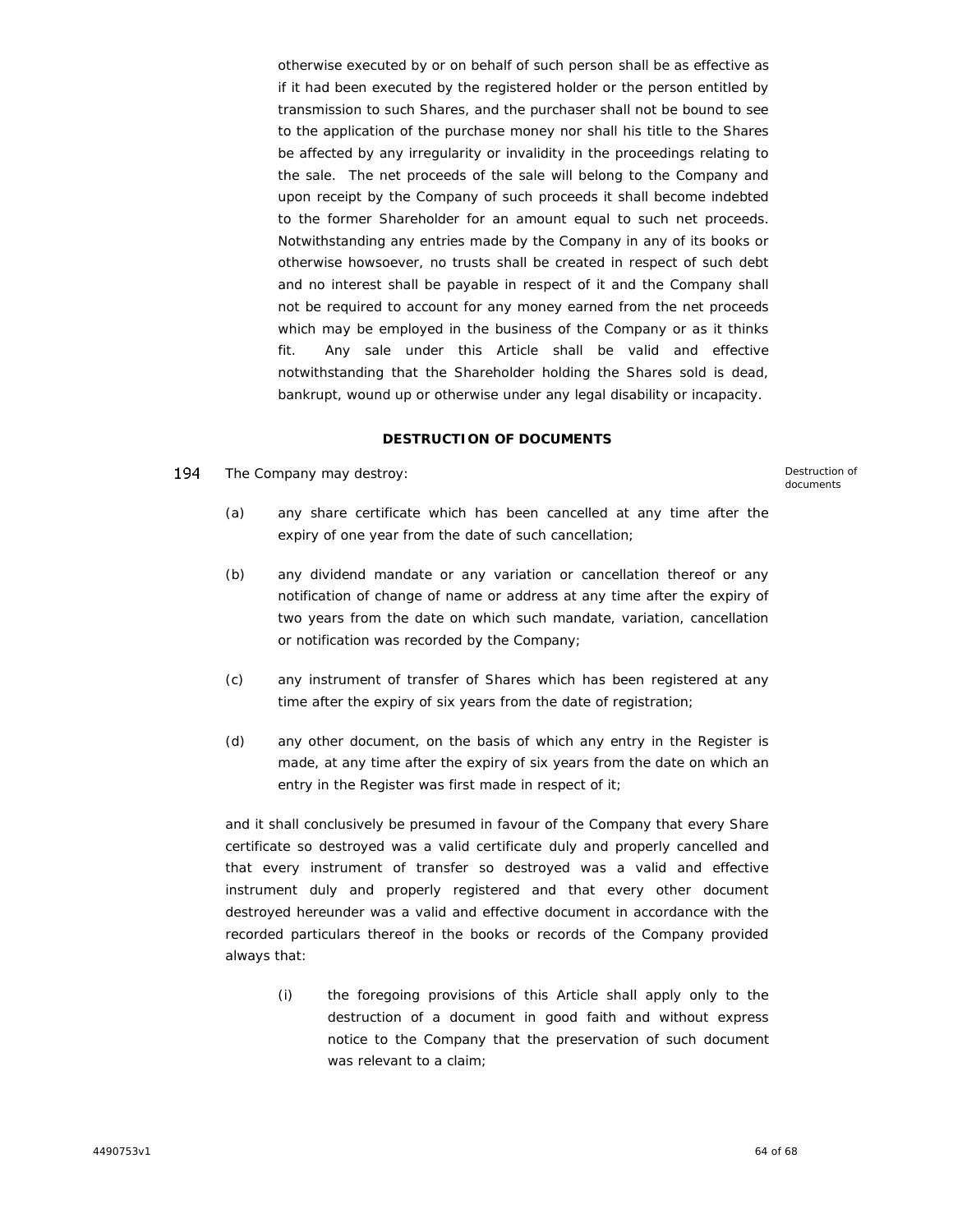- (ii) nothing contained in this Article shall be construed as imposing upon the Company any liability in respect of the destruction of any such document earlier than as aforesaid or in any case where the conditions of proviso (i) above are not fulfilled; and
- (iii) references in this Article to the destruction of any document include reference to its disposal in any manner.

## **SUBSCRIPTION RIGHT RESERVE**

- 195 The following provisions shall have effect to the extent that they are not prohibited by and are in compliance with the Companies Law:
	- (a) If, so long as any of the rights attaching to any warrants issued by the Company to subscribe for Shares shall remain exercisable, the Company does any act or engages in any transaction which, as a result of any adjustments to the subscription price in accordance with the provisions applicable under the terms and conditions of the warrants, would reduce the subscription price to below the par value of a Share, then the following provisions shall apply:
		- (i) as from the date of such act or transaction the Company shall establish and thereafter (subject as provided in this Article) maintain in accordance with the provisions of this Article a reserve (the "Subscription Right Reserve") the amount of which shall at no time be less than the sum which for the time being would be required to be capitalised and applied in paying up in full the nominal amount of the additional Shares required to be issued and allotted credited as fully paid pursuant to sub-paragraph (iii) below on the exercise in full of all the subscription rights outstanding and shall apply the Subscription Right Reserve in paying up in full the amount of the shortfall referred to in sub paragraph (iii) in respect of such additional Shares as and when the same are allotted;
		- (ii) the Subscription Right Reserve shall not be used for any purpose other than that specified above unless all other reserves of the Company (other than the share premium account) have been extinguished and will then only be used to make good losses of the Company if and so far as is required by law;
		- (iii) upon the exercise of all or any of the subscription rights represented by any warrant, the relevant subscription rights shall be exercisable in respect of a nominal amount of Shares equal to the amount in cash which the holder of such warrant is required to pay on exercise of the subscription rights represented thereby (or, as the case may be, the relevant portion thereof in the event of a partial exercise of the subscription rights) and, in addition, there shall be allotted in respect of such subscription rights to the exercising warrant holder, credited as fully paid, such additional

Subscription right reserve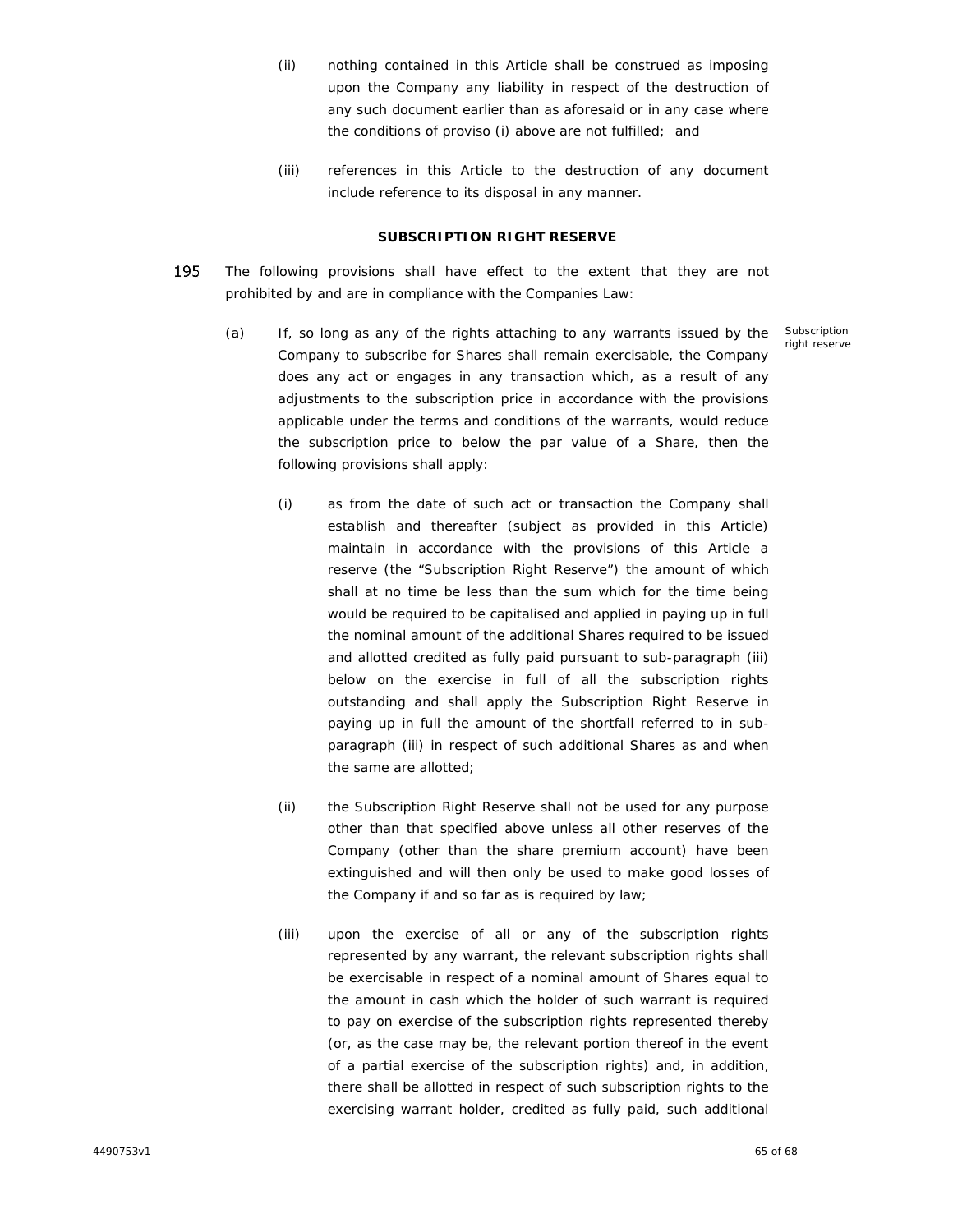nominal amount of Shares as is equal to the shortfall between:

- (A) the said amount in cash which the holder of such warrant is required to pay on exercise of the subscription rights represented thereby (or, as the case may be, the relevant portion thereof in the event of a partial exercise of the subscription rights); and
- (B) the nominal amount of Shares in respect of which such subscription rights would have been exercisable having regard to the provisions of the conditions of the warrants, had it been possible for such subscription rights to represent the right to subscribe for Shares at less than par and immediately upon such exercise so much of the sum standing to the credit of the Subscription Right Reserve as is required to pay up in full such additional nominal amount of Shares shall be capitalised and applied in paying up in full such additional nominal amount of Shares which shall forthwith be allotted credited as fully paid to the exercising warrant holder; and
- (iv) if upon the exercise of the subscription rights represented by any warrant the amount standing to the credit of the Subscription Right Reserve is not sufficient to pay up in full such additional nominal amount of Shares equal to such shortfall as aforesaid to which the exercising warrant holder is entitled, the Board shall apply any profits or reserves then or thereafter becoming available (including, to the extent permitted or not prohibited by law, the share premium account) for such purpose until such additional nominal amount of Shares is paid up and allotted as aforesaid and until then no Dividend or other distribution shall be paid or made on the fully paid Shares then in issue. Pending such payment up and allotment, the exercising warrant holder shall be issued by the Company with a certificate evidencing his right to the allotment of such additional nominal amount of Shares. The rights represented by any such certificate shall be in registered form and shall be transferable in whole or in part in units of one Share in the like manner as the Shares for the time being are transferable, and the Company shall make such arrangements in relation to the maintenance of a register therefor and other matters in relation thereto as the Board may think fit and adequate particulars thereof shall be made known to each relevant exercising warrant holder upon the issue of such certificate.
- (b) Shares allotted pursuant to the provisions of this Article shall rank *pari passu* in all respects with the other Shares allotted or which ought to be allotted on the relevant exercise of the subscription rights represented by the warrant concerned. Notwithstanding anything contained in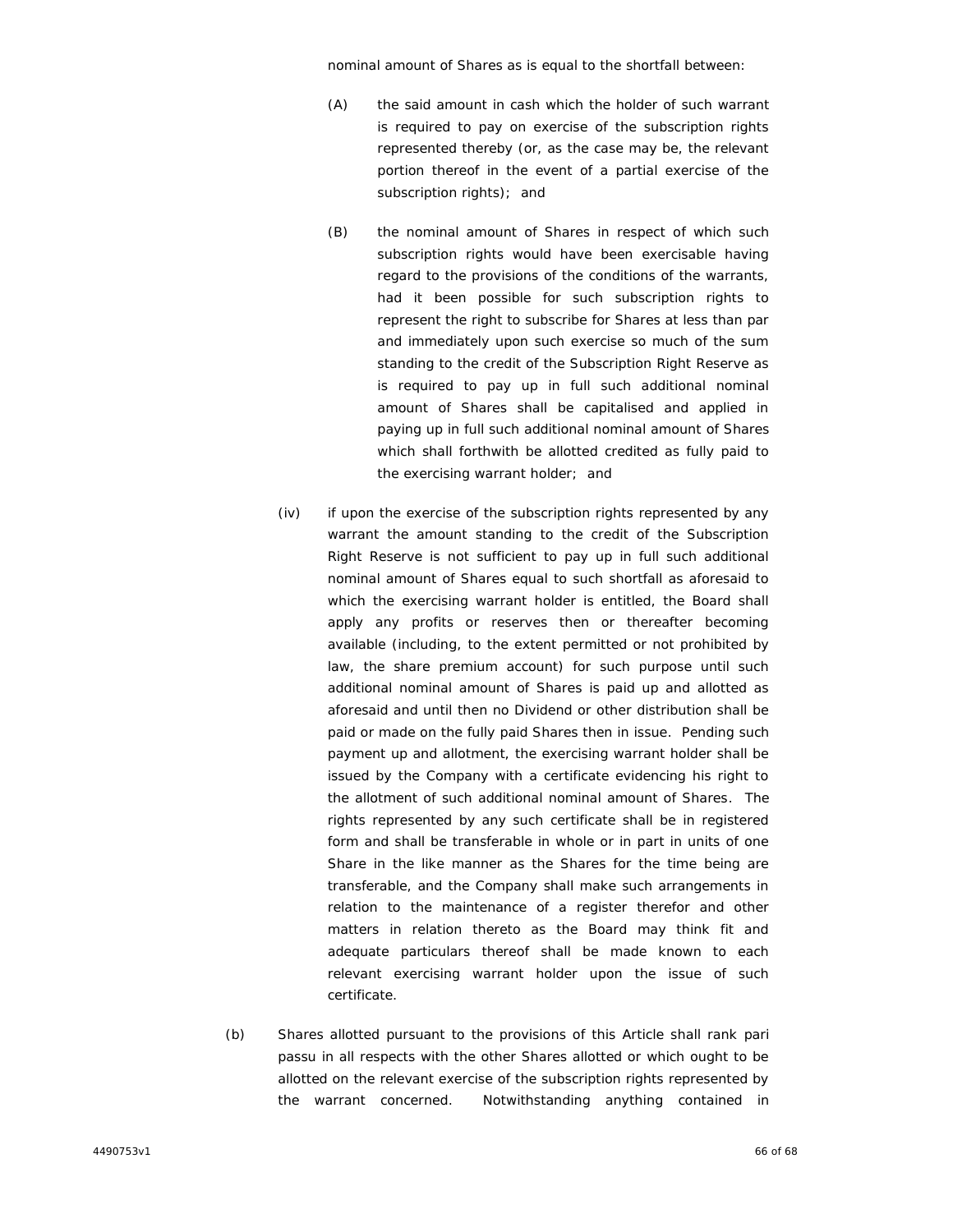paragraph (a) of this Article, no fraction of any Share shall be allotted on exercise of the subscription rights.

- (c) The provisions of this Article as to the establishment and maintenance of the Subscription Right Reserve shall not be altered or added to in any way which would vary or abrogate, or which would have the effect of varying or abrogating, the provisions for the benefit of any warrant holder or class of warrant holders under this Article without the sanction of a Special Resolution of such warrant holder(s) or class of warrant holders.
- (d) A certificate or report by the Auditors as to whether or not the Subscription Right Reserve is required to be established and maintained and if so the amount thereof so required to be established and maintained, as to the purpose for which the Subscription Right Reserve has been used, as to the extent to which it has been used to make good losses of the Company, as to the additional nominal amount of Shares required to be allotted to exercising warrant holders credited as fully paid, and as to any other matter concerning the Subscription Right Reserve shall (in the absence of manifest error) be conclusive and binding upon the Company and all warrant holders and Shareholders.

# **STOCK**

- 196 The following provisions shall have effect at any time and from time to time provided that they are not prohibited by or inconsistent with the Companies Law:
	- (a) The Company may by Ordinary Resolution convert any fully paid Shares into stock, and may from time to time by like resolution reconvert any stock into fully paid Shares of any denomination.
	- (b) The holders of stock may transfer the same or any part thereof in the same manner, and subject to the same regulations as and subject to which the Shares from which the stock arose might prior to conversion have been transferred or as near thereto as circumstances admit, but the Board may from time to time, if it thinks fit, fix the minimum amount of stock transferable and restrict or prohibit the transfer of fractions of that minimum, but so that such minimum shall not exceed the nominal amount of the Shares from which the stock arose. No warrants to bearer shall be issued in respect of any stock.
	- (c) The holders of stock shall, according to the amount of the stock held by them, have the same rights, privileges and advantages as regards Dividends, participation in assets on a winding up, voting at meetings, and other matters, as if they held the Shares from which the stock arose, but no such rights, privileges or advantages (except participation in the Dividends and profits and in the assets on winding up of the Company) shall be conferred by an amount of stock which would not, if existing in Shares, have conferred such rights, privileges or advantages.